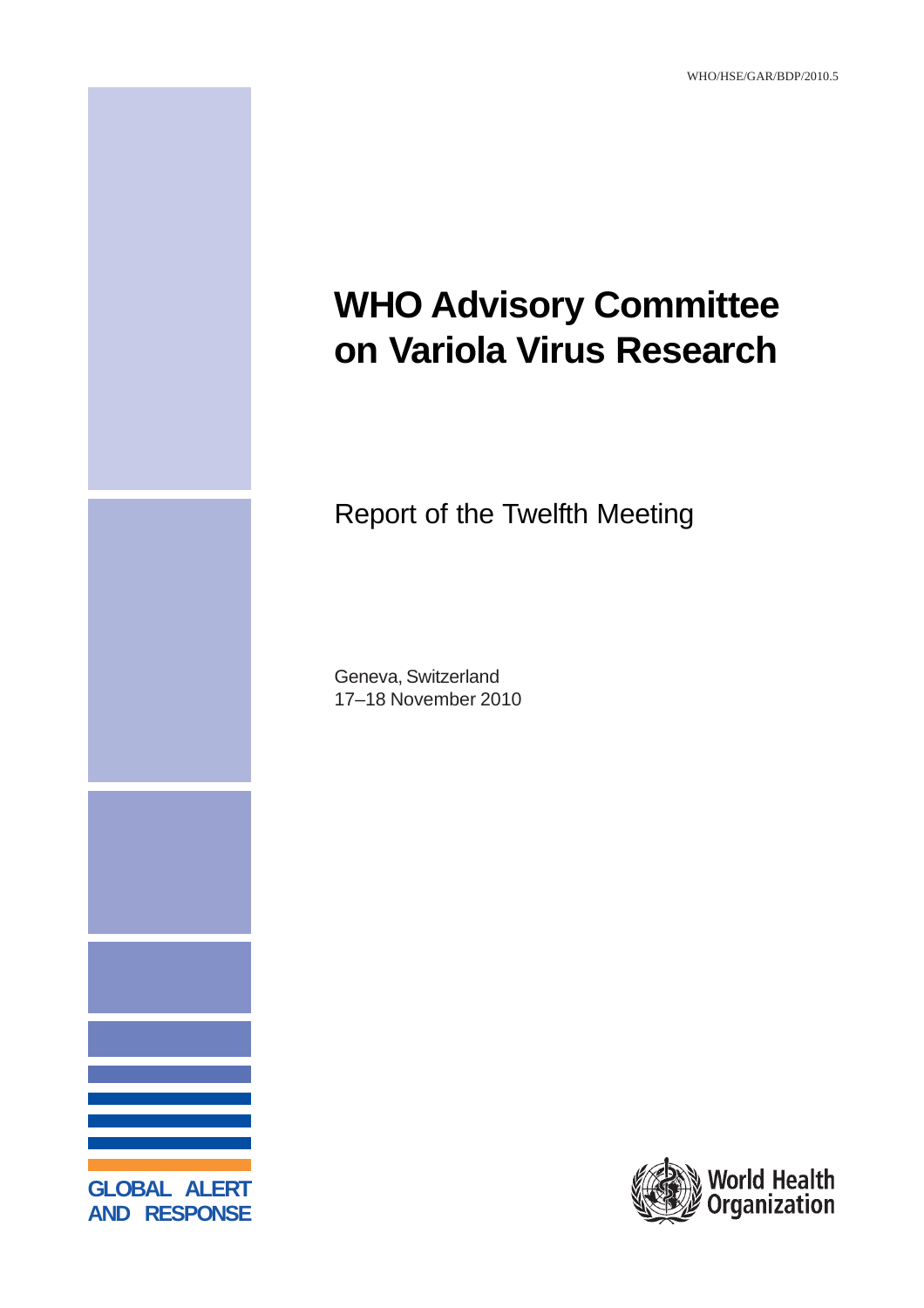# **WHO Advisory Committee on Variola Virus Research**

Report of the Twelth Meeting

Geneva, Switzerland 17–18 November 2010

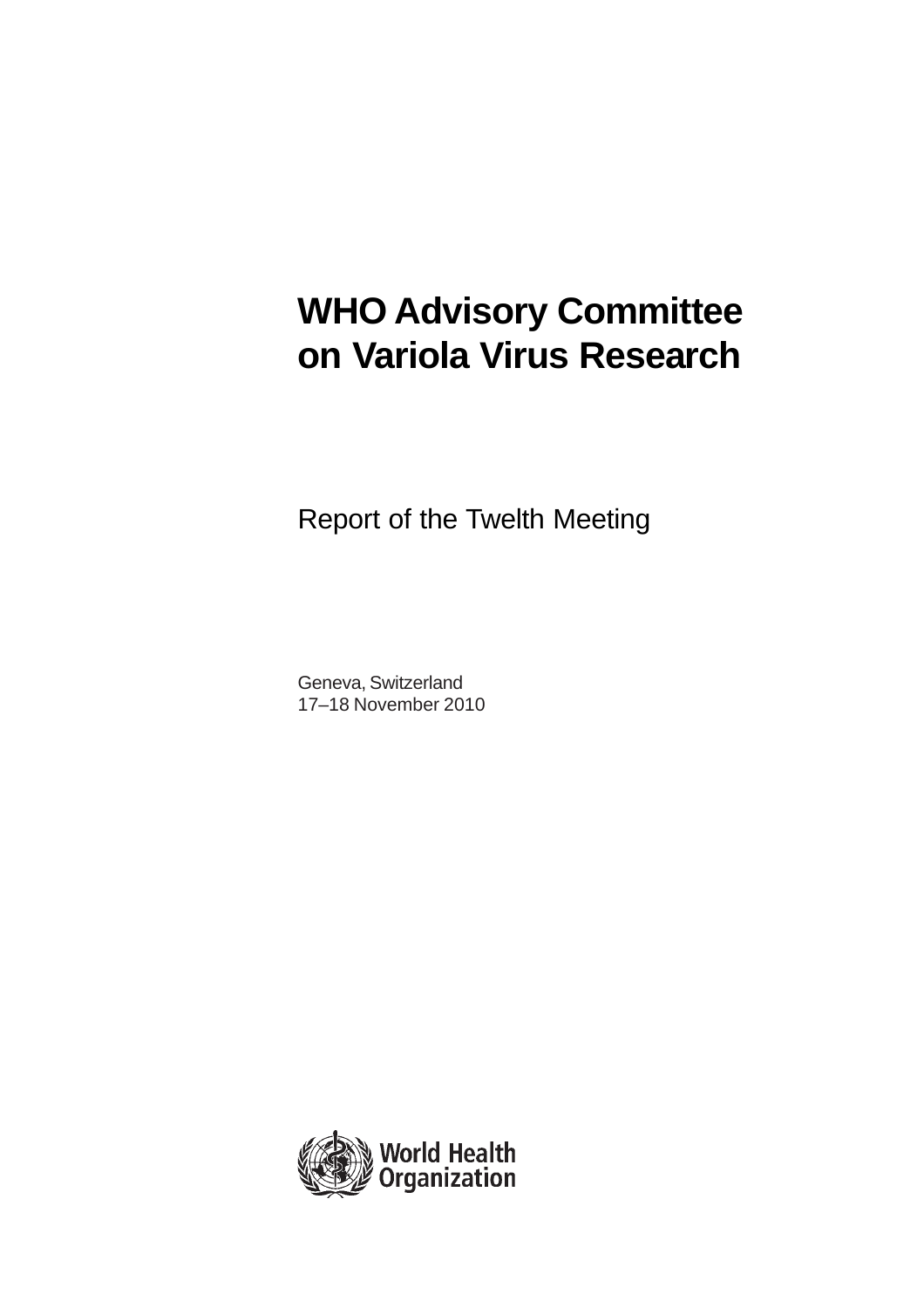#### **© World Health Organization 2010**

All rights reserved.

The designations employed and the presentation of the material in this publication do not imply the expression of any opinion whatsoever on the part of the World Health Organization concerning the legal status of any country, territory, city or area or of its authorities, or concerning the delimitation of its frontiers or boundaries. Dotted lines on maps represent approximate border lines for which there may not yet be full agreement.

The mention of specific companies or of certain manufacturers' products does not imply that they are endorsed or recommended by the World Health Organization in preference to others of a similar nature that are not mentioned. Errors and omissions excepted, the names of proprietary products are distinguished by initial capital letters.

All reasonable precautions have been taken by the World Health Organization to verify the information contained in this publication. However, the published material is being distributed without warranty of any kind, either express or implied. The responsibility for the interpretation and use of the material lies with the reader. In no event shall the World Health Organization be liable for damages arising from its use.

This publication contains the collective views of an international group of experts and does not necessarily represent the decisions or the policies of the World Health Organization.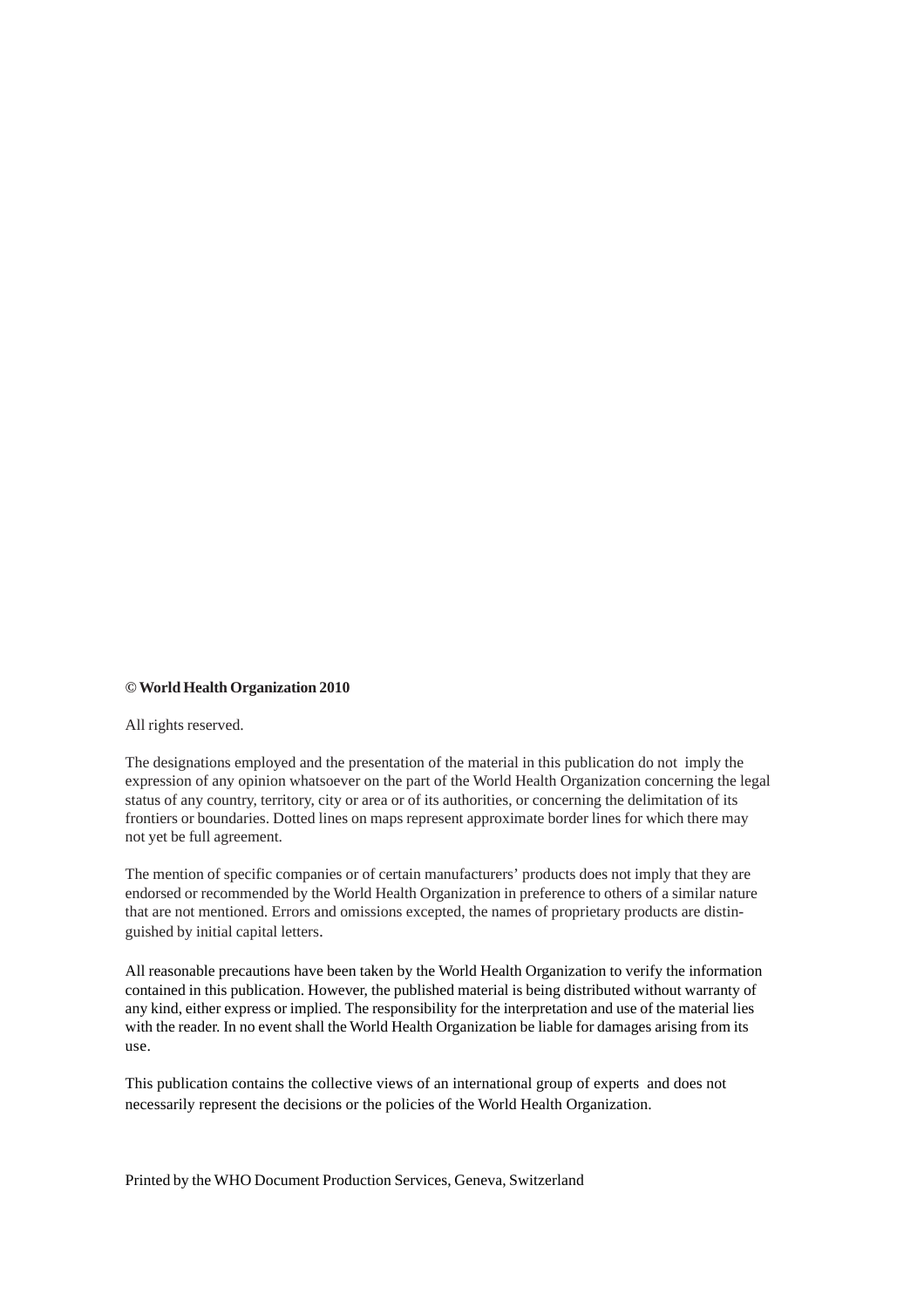## **Table of Contents**

| 1. Report from the Secretariat                                                                                  | 3              |
|-----------------------------------------------------------------------------------------------------------------|----------------|
| Update on WHO-approved research proposals<br>2.                                                                 | $\overline{4}$ |
| Update on variola virus DNA clones held at NICD, South Africa<br>3.                                             | $\overline{4}$ |
| Scientific Review of Variola Virus Research 1999–2010<br>4.                                                     | 5              |
| The Advisory Group of Independent Experts to review the smallpox<br>5.<br>research programme (AGIES)            | 9              |
| 6. Smallpox diagnostic network                                                                                  | 10             |
| Update on variola virus stocks held in the repositories in the United<br>7.<br>Sates and the Russian Federation | 11             |
| Update on anti-orthopoxyirus therapeutics<br>8.                                                                 | 11             |
| Update on animal models<br>9.                                                                                   | 12             |
| 10. Update on smallpox vaccines                                                                                 | 13             |
| 11. WHO smallpox vaccines stocks                                                                                | 15             |
| 12. WHO Smallpox Eradication Programme Archives                                                                 | 15             |
| 13. Future of the Advisory Committee                                                                            | 15             |
|                                                                                                                 |                |
| Annex 1. Summaries of the presentations                                                                         | 17             |
| Annex 2. Agenda                                                                                                 | 48             |
| Annex 3. List of participants                                                                                   | 51             |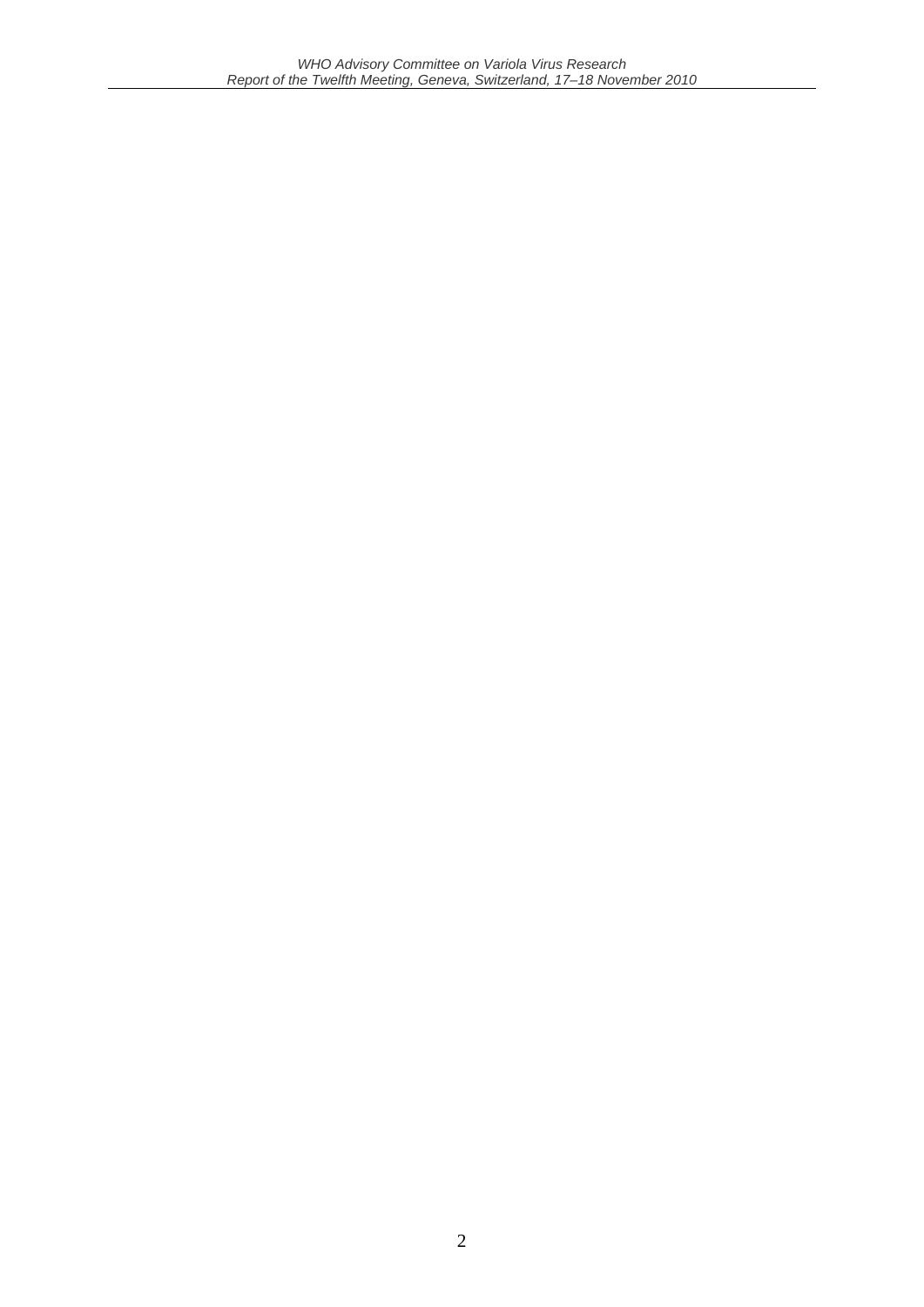## **1. Report from the Secretariat**

- 1.1. The WHO Advisory Committee on Variola Virus Research met on 17 and 18 November 2010 with Professor G.L. Smith as Chairman and Drs R. Drillien and F. McLellan as Rapporteurs.
- 1.2. Dr K. Fukuda opened the proceedings, noting that discussions on these issues have been ongoing since 1986 and remain of great interest to countries. Among other items for discussion, this group has been assembled to assess a major review of research related to variola virus, in advance of a discussion to take place at the Sixty-fourth World Health Assembly on the timing of the destruction of variola virus stocks. The assessment will consider two key items: firstly, a review of the literature and unpublished data conducted by a group of scientists endorsed by this committee; and secondly, an external review of the review itself, which has been conducted by experts outside the variola virus field. This meeting will produce a meeting report in addition to the other two documents, all of which would be made available as soon as possible prior to being submitted to the Executive Board in January 2011.
- 1.3 Dr P. Formenty updated the group on this year's activity in the WHO Smallpox Project. The report of last year's meeting of the Advisory Committee was noted by the World Health Assembly in May 2010. The report of this 12th meeting will be submitted to the Sixty-fourth World Health Assembly in May 2011. In May 2007, a major scientific review was called for in resolution 60.1; later in 2008 it was decided that this review would consist of two parts – the scientific review itself and an independent review of it by external experts outside the field of smallpox (the Advisory Group of Independent Experts to review the smallpox research programme, or AGIES, report). The inspection report of the WHO Collaborating Centre at Centers for Disease Control and Prevention, United States of America, was finalized last year and a report of the WHO Collaborating Centre at VECTOR (Novosibirsk, Russian Federation) is now being finalized. The work of the subcommittee on the Smallpox Laboratory Network has begun under the leadership of Dr J.-C. Piffarretti as coordinator. Standard Operating Procedures have been developed for the smallpox vaccine stockpile. The Archive project, which consists in part of scanning all the documentation related to smallpox, some 700 000 pages of searchable documents, was be presented later in the meeting.
- 1.4 In line with WHO policy all members, advisers and observers of the Advisory Committee have completed and signed a Declaration of Interests. Six experts have declared a potential conflict of interest in the subject matter of this meeting. No relevant conflict of interests has been declared by the other experts. The declared interest reported by Peter Biggins and Jean-Claude Piffaretti were assessed to be minimal and unlikely to affect, or to be reasonably perceived to affect, their judgment. Four experts declared interests that the Secretariat has determined should be disclosed.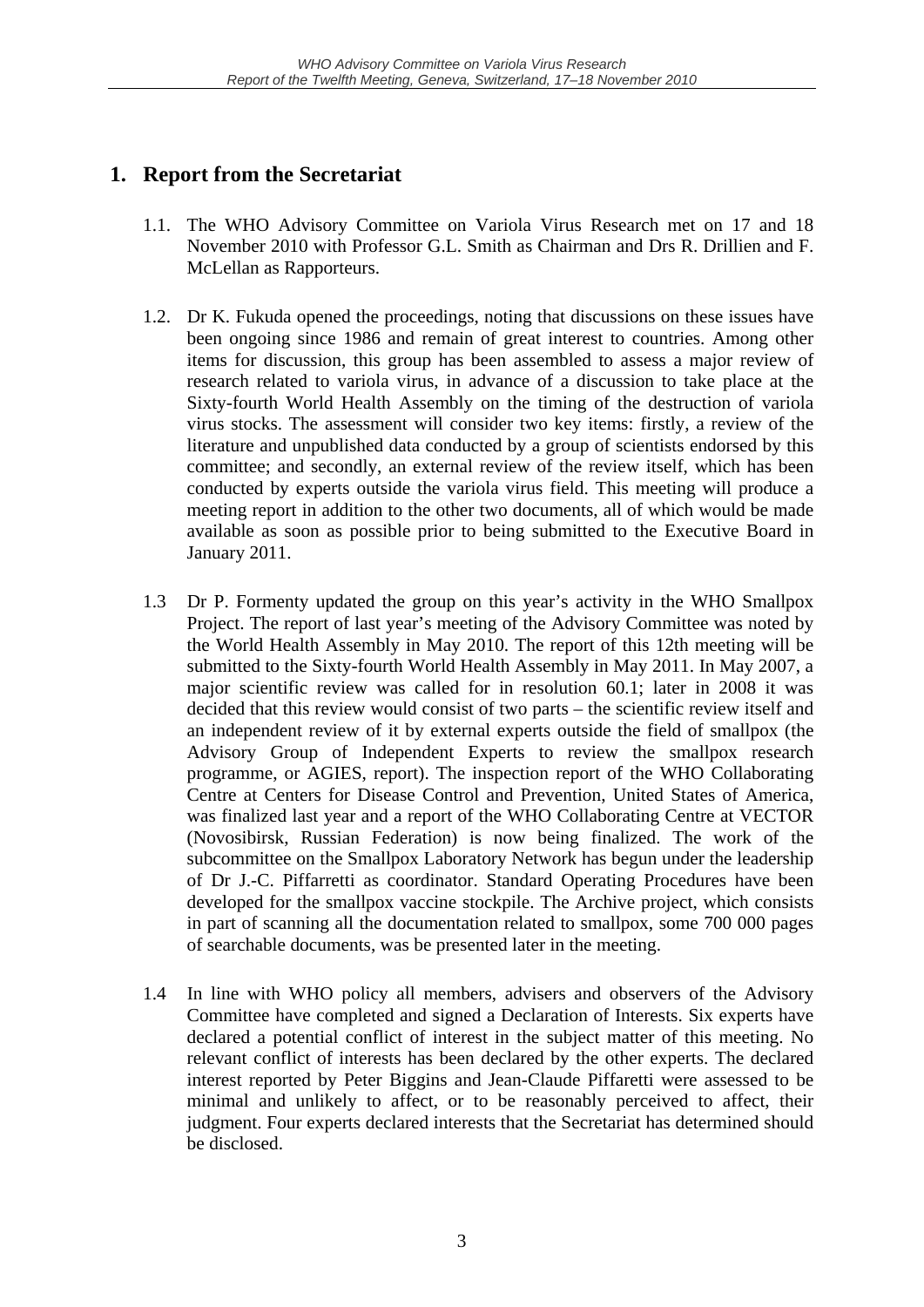- Dr Jacob Thorup Cohn stated that he is employed by Bavarian-Nordic, a leading Danish privately held biotech firm in the field of smallpox countermeasures (antivirals, vaccines).
- Dr Randall Lanier stated that he is employed by and owns stock in Chimerix which is involved in the development of a product that may serve as a biodefense countermeasure in the event of a smallpox release. Dr Lanier further indicated that Chimerix has provided funding for his travel and subsistence for attendance at the current Advisory Committee meeting.
- Dr Grant McFadden stated that he had acted as a consultant for SIGA Corporation concerning their application to the FDA for drug approval of the ST-246 as an antiviral against smallpox.
- Dr Robert Drillien indicated that he has been a consultant for Bavarian-Nordic, a company producing a smallpox vaccine and that he was consultant for French Army on smallpox vaccine.

## **2. Update on WHO-approved research proposals**

2.1 Dr R. Drillien gave an update on research proposals submitted to WHO and approved by the scientific subcommittee between November 2009 and August 2010. He noted that all the approved proposals are continuations of ongoing projects, not new proposals. Details of the projects are summarized in Annex 1. He briefly reviewed each proposal. The Committee asked the Secretariat to prepare a list of all research projects that have been concluded.

## **3. Update on variola virus DNA clones held at NICD, South Africa**

3.1 Professor R. Swanepoel gave an update on the variola virus DNA clones held at the National Institute for Communicable Diseases (NICD), which is the successor to the National Institute of Virology, South Africa. After the declaration by WHO of the eradication of smallpox in 1980, all variola virus national collections were to be stored in four repositories located in the USA, the USSR/Russian Federation, South Africa, and the United Kingdom. In 1982 the variola virus stocks held in the United Kingdom were transferred to the United States. An agreement was reached that South Africa would be given the clones of recombinant plasmids containing variola virus DNA fragments that had been prepared in the United Kingdom by Dr K.R. Dumbell in exchange for destroying their stock. On 9 December 1983 the variola virus stocks were destroyed in the presence of Dr Dumbell who had been appointed by WHO to witness the destruction. NICD then received the non-infectious DNA clones of recombinant plasmids. The clones, which have never been used, are currently held, as of October 2010 in storage inside the BSL4 facility at NICD. The South African Department of Health has now decided that clones of recombinant plasmids potentially useful in producing diagnostic reagents, and constituting no more than 20% of the genome of the virus should be retained. The rest of the clones should either be transferred to the CDC repository or destroyed under the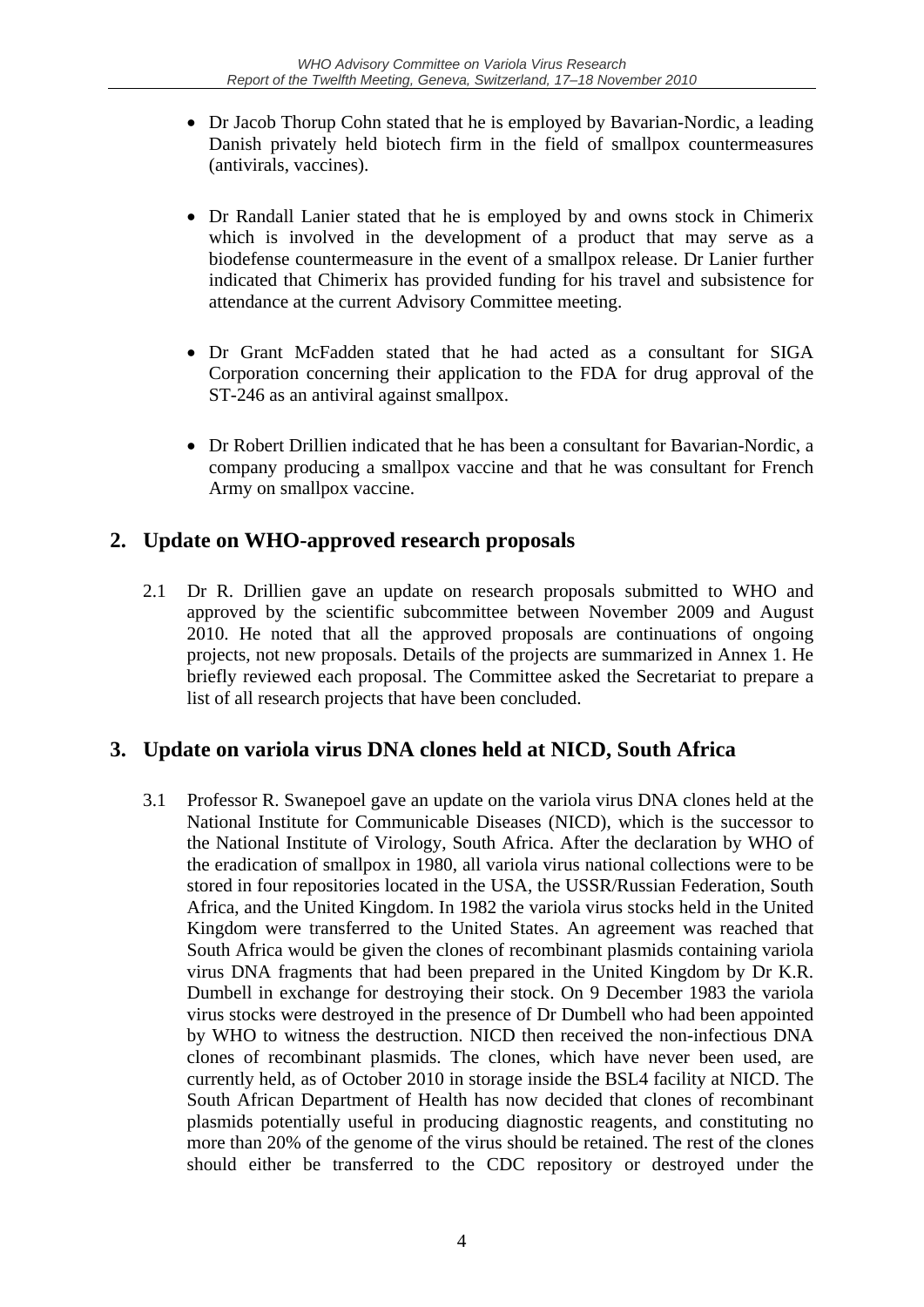supervision of WHO. If the CDC repository already has duplicates of the clones it would be better to destroy them in South Africa than to transport them.

 COMMITTEE DISCUSSION: The Committee suggested that in the event that clones of recombinant plasmids containing variola virus DNA fragments are duplicated at CDC, there is no need for transfer of the stocks, nor for their retention.

## **4. Scientific Review of Variola Virus Research 1999–2010**

- 4.1 The Chair thanked the authors of the Scientific Review of Variola Virus Research 1999–2010 for their work, and especially for their patience with editorial changes.
- 4.2 The overall assessment of the Committee was the following: the consensus view of the Committee on the conclusions reached in the review overall was that laudable progress has been made in all areas, while recognizing that additional science can be done. The past decade has seen a remarkable amount of output. Progress towards the goals for which the research was permitted has been exceptional but is not yet complete. The tasks for which live virus is needed have narrowed considerably.
- 4.3 Dr A. Alcami presented Chapter 1, on smallpox vaccines, which is summarized in Annex 1. The chapter concluded that "licensure of smallpox vaccines grown in tissue culture has been a useful step forward; however, use of these vaccines would be medically contraindicated for individuals with immunodeficiency and certain dermatological conditions. Since smallpox has been eradicated, the efficacy of new generation vaccines will need to be tested using poxviruses related to variola virus in animal protection studies, and safety and immunogenicity studies in humans. However, confidence in the ability of these vaccines to protect against smallpox would be increased by use of live variola virus for in vitro neutralization tests and non-human primate studies."

COMMITTEE DISCUSSION: The Committee recalled that the smallpox vaccine was essential for the eradication of smallpox. Nevertheless, there remains a compelling need for vaccines with a better safety profile. Some progress has been made along these lines: for example, a vaccine grown in tissue culture to modern standards of good manufacturing practice and an attenuated vaccine have been produced and licensed, and more attenuated vaccinia virus vaccine strains are in development. There was considerable discussion about the relative merits of animal models using variola virus for further testing of vaccine efficacy of these vaccines in the absence of human disease. The Committee agreed that in vitro neutralization and non-human primate studies with live variola virus would be desirable for increased confidence in the efficacy of candidate vaccines. Some members felt that several cell culture-passaged attenuated vaccines may have reached a level of development that does not require further use of live variola virus.

DECISION: The Committee agreed with the conclusions of the authors.

 4.4 Dr I. Damon presented Chapter 2, on laboratory diagnostics, which is summarized in Annex 1. The chapter conclusion is that "there has been a remarkable expansion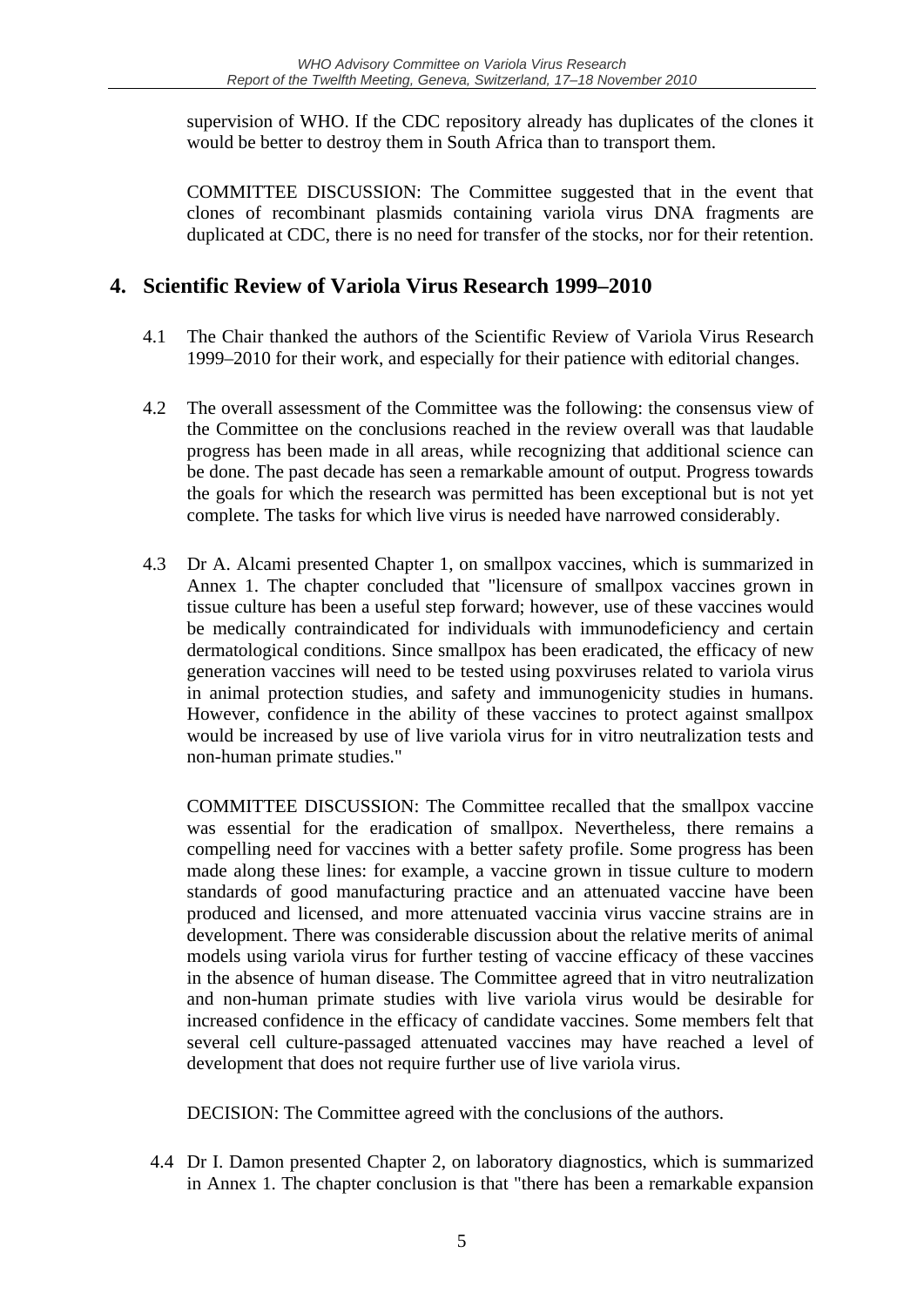in the number of variola virus nucleic acid diagnostic assays, and a very limited expansion of immune or protein-based diagnostic techniques. All assays developed to date are research based; none have completed regulatory review and approval processes."

COMMITTEE DISCUSSION: The Committee discussed the clinical algorithm shown for the diagnosis of smallpox, noted the important considerations of predictive value positive in interpreting assay results for a low prevalence disease, and recommended this discussion be added to Chapter 2. The Committee noted that several organizations have produced videos and DVDs for diagnosis, including WHO, CDC, the US Army, other Member States, and others.

DECISION: There was divergent opinion within the Committee about whether live variola virus is needed for further development of, improvement in and licensure of diagnostics for clinical use.

4.5 Dr G. McFadden presented Chapter 3, on variola genomics, which is summarized in Annex 1. The chapter concluded that "publicly available genomic information has been used by many international scientists to design highly sensitive virus diagnostics. The newly-gained understanding of the relationship between variola virus and other orthopoxviruses also provides important clues to understanding the value and limitations of animal models for human smallpox. Remarkable expansion in the technologies of DNA synthesis, sequencing, and cloning has created today's situation, where it is now technically possible to synthesize the entire variola virus genome from scratch, using only publicly available sequence information, and to reconstitute infectious virus using currently available techniques of molecular biology. As a result of this ability, future biodefence strategies need to incorporate new thinking regarding how best to control the application of these synthetic biology technologies."

COMMITTEE DISCUSSION: The Committee noted the tremendous achievements of variola virus genome sequencing, and that 48 genomes have been sequenced, analysed and published. The Committee also recognized the change in landscape that occurred with the advent of synthetic biology, and the realization that a live variola virus could be created without access to current WHO Collaborating Centre stocks of variola virus. It was also noted that it was potentially possible to create a synthetic variola virus that would be undetectable by some current diagnostics – though whether this would result in a pathogenic virus is unknown.

 The Committee stressed the need for further regulatory measures, revised guidelines, and international adoption of rules to reduce the likelihood that live variola virus will be created. The Committee debated whether recombination between orthopoxviruses that exist in nature could result in a virus with similar virulence to variola virus and recognized the uncertainty in this regard. Questions were asked about the insertion of foreign genes that would change virulence, which was briefly mentioned in this chapter. It was noted that all genetic engineering of variola virus, including the insertion of foreign genes into variola virus, is prohibited. The host-specificity of variola virus was discussed. It was noted that the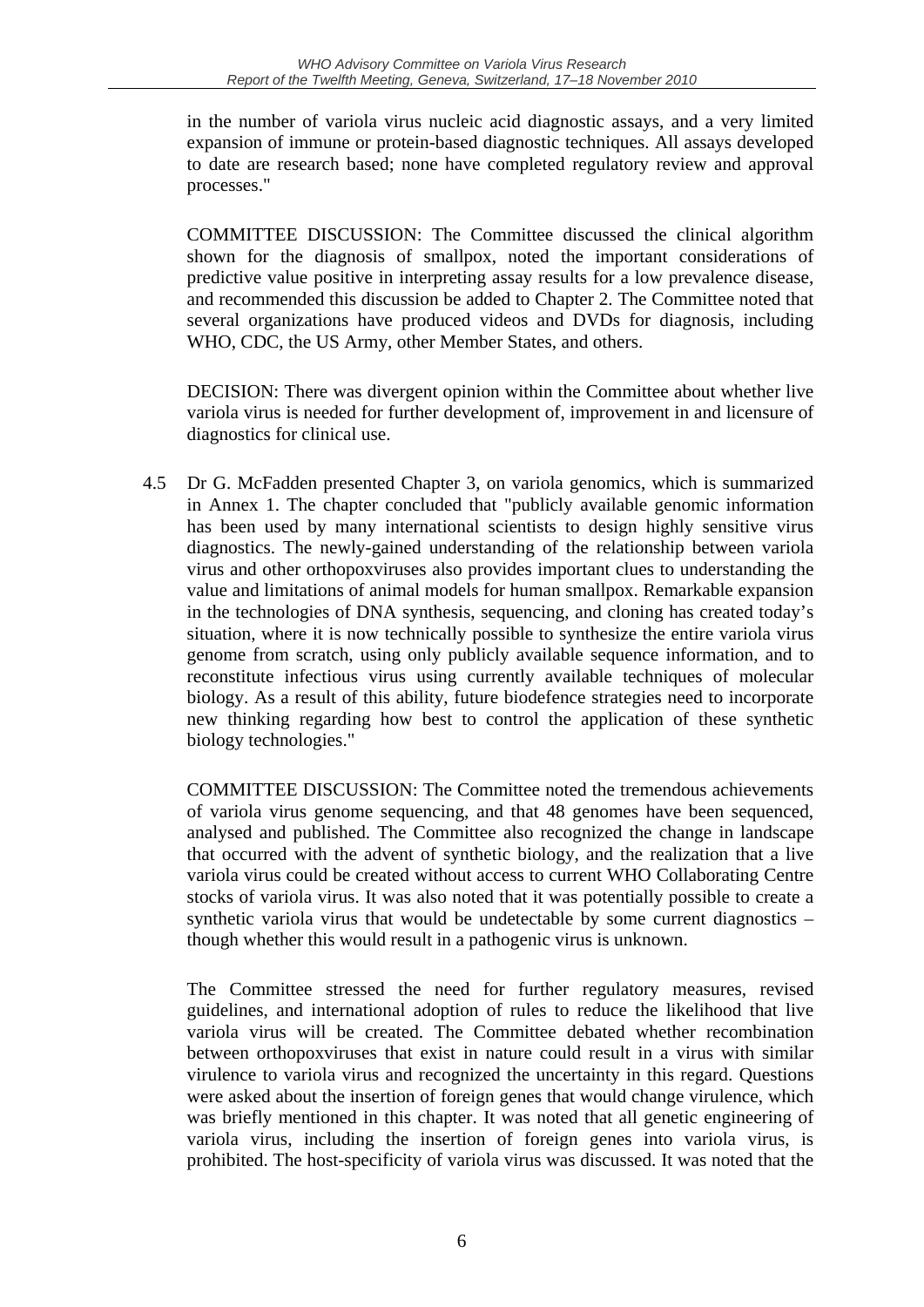reason why variola displays human-specific tropism remains unknown and that this is an important question about many pathogens.

DECISION: The Committee agreed that there was no further need for live variola virus for the study of variola virus genomics.

4.6 Chapter 4, on the status of WHO Collaborating Center repositories, was presented by Dr I. Damon and is summarized in Annex 1. This chapter summarizes the current status (as of January 2010) of live variola virus repositories, variola virus DNA stocks, and – where appropriate – use and distribution of variola gene fragments as per WHO recommendations. The repositories of variola virus are currently restricted to two laboratories: the WHO Collaborating Centre on Smallpox and other Poxvirus Infections at the Centers for Disease Control and Prevention in Atlanta, Georgia, USA; and the WHO Collaborating Centre for Orthopoxvirus Diagnosis and Repository for Variola Virus Strains and DNA at the State Research Center of Virology and Biotechnology VECTOR (SRC VB VECTOR) in Koltsovo, Novosibirsk Region, Russian Federation. Annual reports from these two laboratories, regarding use of live variola virus and the status of the repositories, are submitted to the WHO Secretariat. Since 2000, these reports have also been made in person at the annual meetings of the WHO Advisory Committee on Variola Virus Research, which are convened to review work with live variola virus. Abstracts of these presentations are available online, via the WHO web site.<sup>1</sup>

COMMITTEE DISCUSION: The Committee noted that for more than two decades variola virus has been contained successfully in two secure locations, during which it has been used for WHO-sanctioned research by international partners. In addition, non-infectious variola virus DNA fragments have been distributed in accordance with WHO guidelines and under the supervision of the WHO Secretariat.

DECISION: The Committee agreed with the views of the authors.

4.7. Dr P. Jahrling presented Chapter 5, on animal models and pathogenesis, which is summarized in Annex 1. Dr Jahrling concluded that it is likely that no single combination of conditions will result in a model which will simultaneously satisfy all of the criteria required under the United States Food and Drug Administration (US FDA) 'Animal Rule' (US 21CRF310.610); different models may be required to assess different indications. Further refinement of the primate models might include pathophysiologic data from studies using telemetry and medical imaging. While a significant proportion of this developmental work can be accomplished using surrogate orthopoxvirus in rodents and primates, increased confidence in countermeasures against variola virus can be obtained only by efficacy testing in primate models using variola virus.

COMMITTEE DISCUSSION: The Committee noted the considerable progress in the development and application of models of variola virus infection that reflect some aspects of human smallpox. These models have been used for understanding

1

<sup>1</sup> http://www.who.int/csr/disease/smallpox/research/en/index.html, last accessed,1 December 2010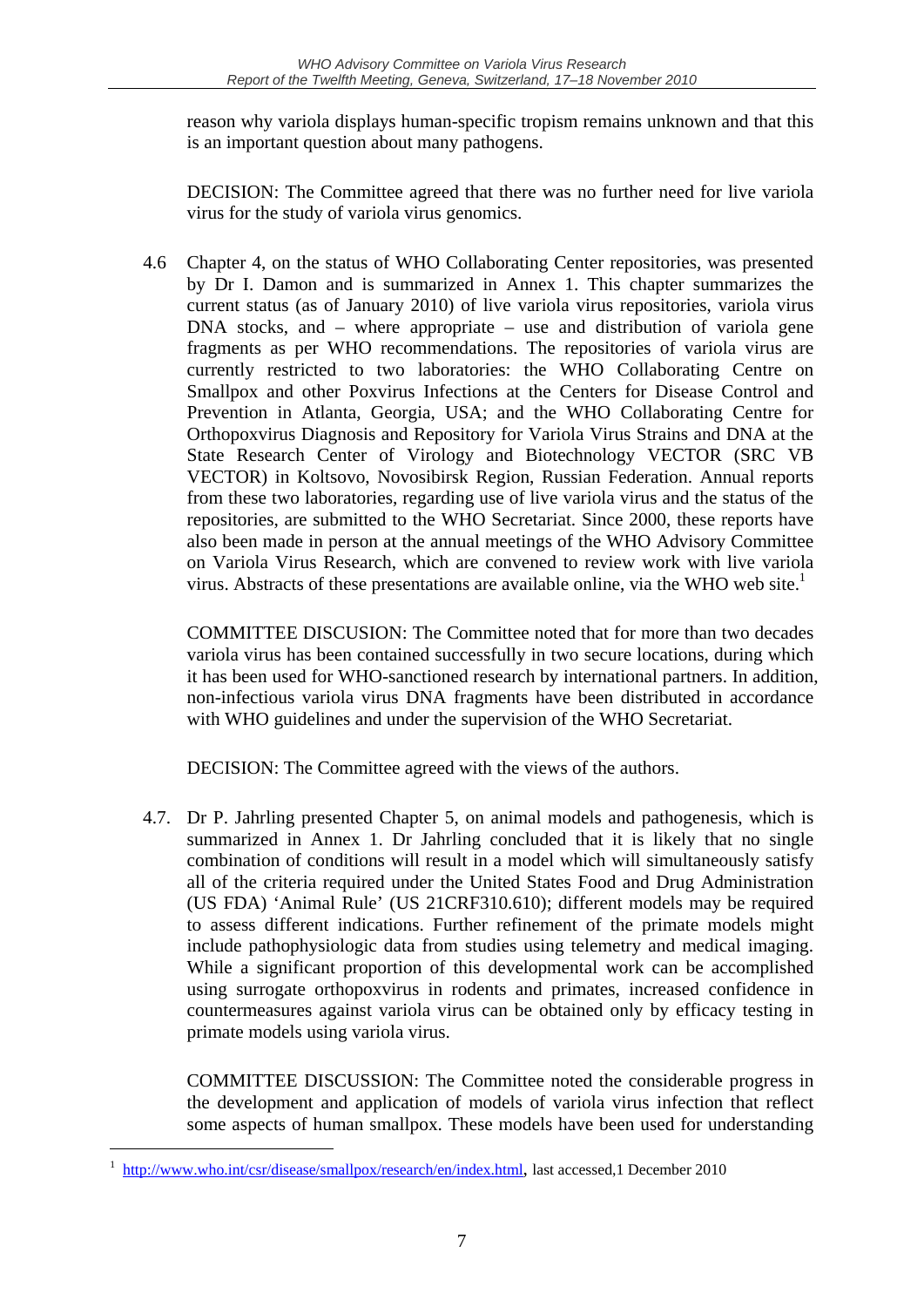pathogenic mechanisms, evaluation of new antiviral drugs and development of diagnostic tools. In addition, a primate monkeypox model has been used for the evaluation of candidate vaccines and antiviral agents.

The evolving requirements of regulatory authorities, and the underpinning regulatory science required for licensure, were discussed and the extensive dialogue between researchers and regulatory agencies was noted. This dialogue has helped shape experimental programmes and is ongoing. It is expected that protective efficacy against variola virus in animal models will be needed for licensure of new antivirals for smallpox.

DECISION: The Committee believes that animal work with live variola virus has strengthened the scientific justification for licensure of antiviral agents, and some members of the Committee believe that additional studies with live variola virus are necessary.

4.8 Dr J. Huggins presented Chapter 6, on antiviral agent development for smallpox treatment, which is summarized in Annex 1. The project described in this chapter was undertaken in order to obtain two approved oral antiviral compounds, with different mechanisms of action, which can treat clinical cases of smallpox. It is remarkable that three compounds (cidofovir, ST-246® and CMX001) that inhibit variola virus replication, in cell culture and in multiple animal models utilizing surrogate orthopoxvirus models, have gained Investigational New Drug status from FDA for treatment of orthopoxvirus infections. Initial human studies are underway. Since variola virus has been eradicated from the human population, traditional clinical efficacy trials are not feasible. In addition, it is not possible to conduct ethical clinical trials in humans, so demonstration of efficacy must utilize the FDA 'Animal Rule'. Given the uncertainties in that rule, and the fact that there is currently no antiviral agent approved for any type of smallpox indication (treatment or chemoprophylaxis), it is difficult to provide firm estimates concerning timelines or the data required for approval.

Dr Huggins concluded that it could be argued that the capability to perform work with live variola virus must be maintained until an adequate number of antivirals, with different mechanisms of action, have gained regulatory approval and could be used worldwide to combat an outbreak.

COMMITTEE DISCUSSION: The Committee applauded the development of two extremely promising antivirals (ST-246<sup>®</sup> and CMX001) that have demonstrated protection in several animal models of orthopoxvirus infection, including variola virus, monkeypox virus, and rabbitpox virus. Phase 1 and 2 clinical studies have also demonstrated an excellent safety profile for the two leading candidate compounds. The Committee noted that some animal data, especially from studies of  $ST-246^\circ$ , showed that vaccination and simultaneous drug administration can be performed without attenuation of the immune response. It has also been shown that administration of both antivirals simultaneously provided greater protection in some models than either drug alone. Additional antivirals, besides ST-246<sup>®</sup> and CMX001, are in earlier stages of evaluation. The Committee emphasized that the question for regulatory agencies is what additional data are needed for licensure. It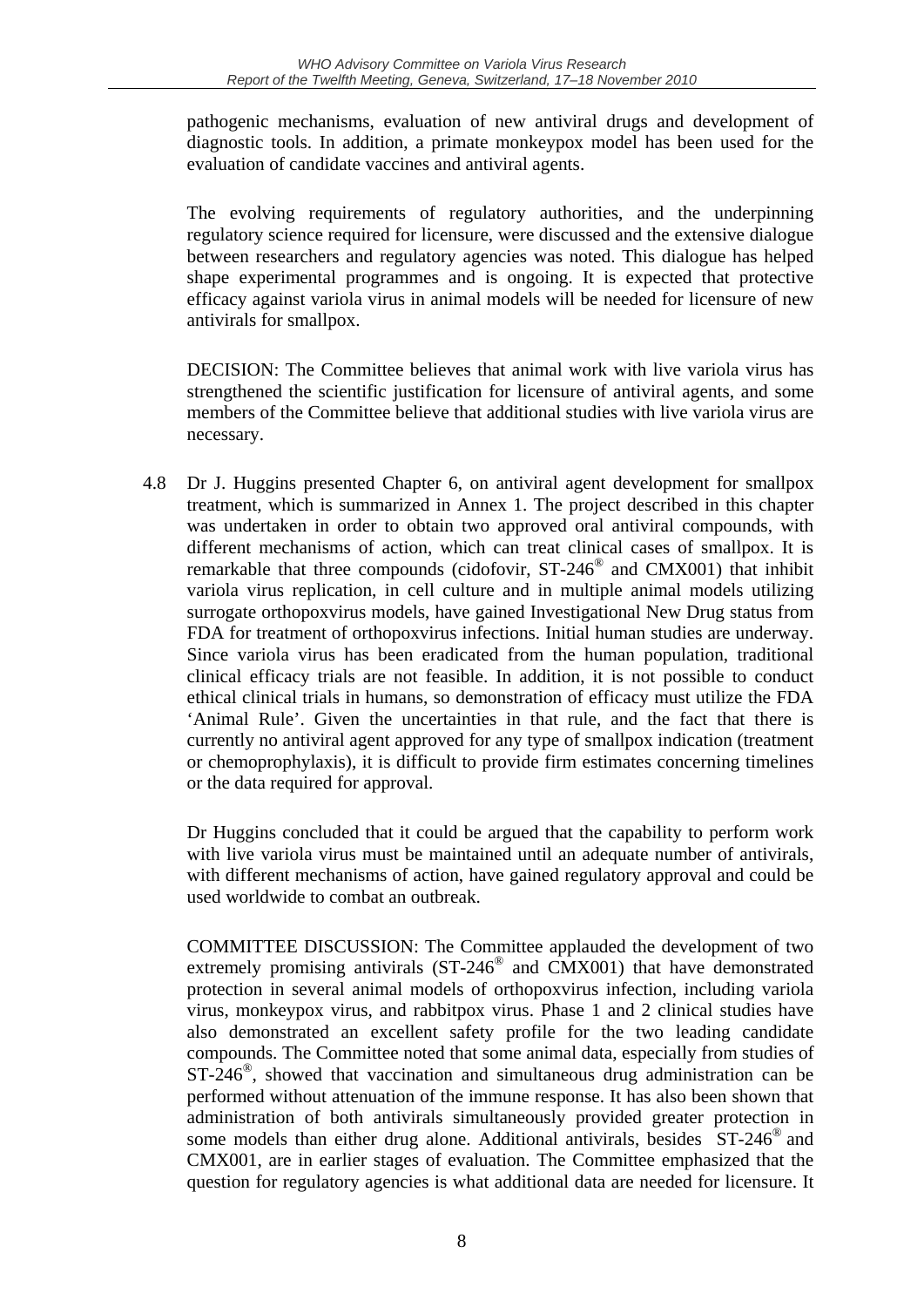was noted that the requirements for clinical trials are very demanding and are not necessarily within the possibilities of the biological systems available. The Committee debated whether primary data could be assembled and then given to regulatory agencies for feedback. It was concluded that there are differences between various regulatory agencies and that they would most likely give non-binding scientific advice.

DECISION: The Committee agreed that data using live variola virus have facilitated progress towards licensure of the antiviral agents, but there was divergence of opinion among the Committee members about whether additional animal model data with live variola virus should be required for completion of licensure in all countries.

## **5. The Advisory Group of Independent Experts to review the smallpox research programme: comments on the Scientific Review of Variola Virus Research, 1999–2010**

5.1 Dr T. Sorrell presented the report of the Advisory Group of Independent Experts to review the smallpox research programme (AGIES), which is summarized in Annex 1. She noted that some minor inaccuracies in the report had come to light, and that these would be corrected. The Advisory Group considered the Scientific Review of Variola Virus Research, 1999–2010 to be clearly written and comprehensive, and to provide an accurate and up-to-date review of variola virus research, including the impact of regulatory restrictions on current and future research. The full report is presented in three sections, in line with the terms of reference provided to the Group. Section 1 provides a summary of each chapter of the Scientfic Review, followed by specific comments. Section 2 contains the Group's recommendations for further research and comments on variola virus repositories. Section 3 summarizes the Group recommendations for ensuring high standards of security related to re-emergence of smallpox.

 COMMITTEE DISCUSSION: The Committee considered and discussed the Advisory Group's report, which was considered first class. The Committee also welcomed the process by which the views of the Advisory Group report were provided to the authors of the Scientific Review, and thanked the authors for their work. It was noted that there were a few minor inaccuracies in the report; the members of the AGIES in attendance acknowledged these and agreed to rectify them. A finalized report will be tabled.

- 5.2 The Committee discussed timeframes for the storage of variola virus DNA fragments in laboratories other than those at CDC and VECTOR, the requirement that these DNA fragments and other reagents must be destroyed when the experiments are completed, and whether confirmation of destruction exists from laboratories that have received DNA samples. It was suggested that the WHO Secretariat contact all recipients to clarify these issues.
- 5.3 The Committee discussed that several thousand compounds have been screened for activity against orthopoxviruses and variola virus, utilizing an in vitro cell culture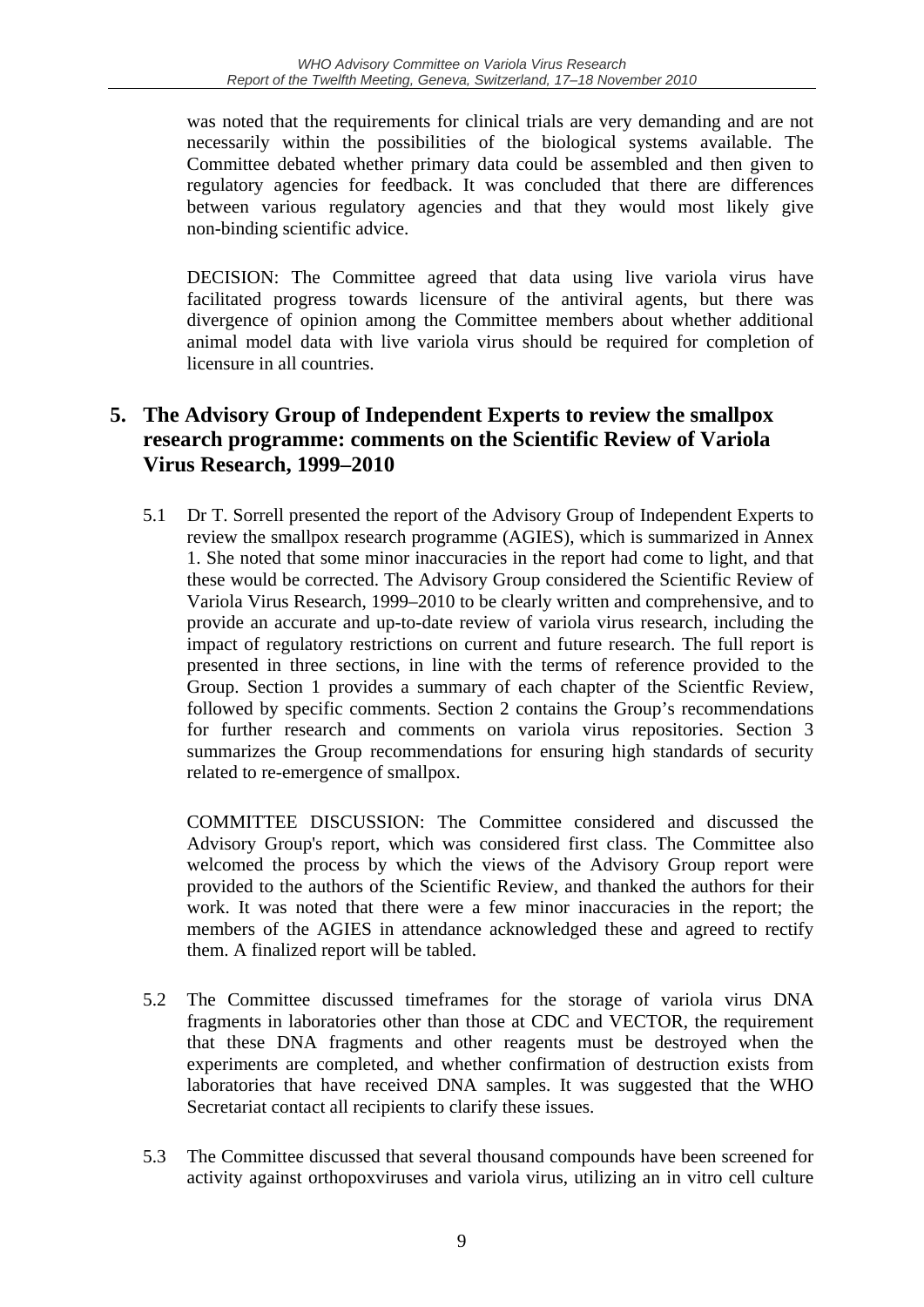based assay. The structure of these compounds will not be revealed until late in development. The results of screening assays were reported to the Advisory Committee at it 2nd, 3rd and 5th meetings in 2001 and 2003. Many of the compounds initially evaluated against variola virus were identified by a supplier identification number rather than being described by chemical class. The structure of some compounds were revealed when they were evaluated in the variola animal models. The Secretariat noted that, in accordance with the relevant resolutions of the World Health Assembly, the proposals, outcomes and benefits resulting from this research should be made available to all Member States. It was also noted, however, that it may be difficult for the Collaborating Centres to gain access to the compounds, and for companies to invest in developing promising compounds, without non-disclosure agreements or similar forms of protection. It was also noted that release of data showing that many compounds did not have activity against variola virus would prevent additional studies being done by others with the same compounds.

- 5.4 The Committee discussed development of new compounds, and whether further large-scale screening for additional compounds is necessary, in view of the existence of two compounds, each with different targets, that are effective at inhibiting disease caused by several orthpoxviruses, incluing variola virus in several animal models. Concerns were expressed about the potential engineering of variola virus strains that are resistant to these drugs and the fact that neither drug has been approved by any regulatory agency, creating a complicated scenario for a policy on utilization.
- 5.5 Whether a third compound should be developed was discussed. The Advisory Group's authors noted that they did not recommend that additional antivirals should be pursued immediately, but they had raised a question about the importance of resistance and noted the need for expert consultation on whether further antivirals are needed.

## **6. Smallpox diagnostic network**

6.1 Dr J.-C. Piffaretti presented an update on the work of the subcommittee of the Smallpox Laboratory diagnostic Network (SLN) (see summary in Annex 1). The subcommittee has been formed to discuss the establishment of a WHO network of high-level diagnostic laboratories throughout the world with the aim of detecting rapidly and consistently any emergence of variola viruses. The features of the SLN are in the process of being finalized. The SLN would comprise the two reference laboratories together with a number of regional laboratories, one or two in each WHO region.

COMMITTEE DISCUSSION: Concerns were expressed about the long list of criteria the regional laboratories would have to meet, but it was noted that existing high-level medical diagnostic laboratories would already have satisfied most of the criteria. There was extensive discussion about financing, the use of existing laboratories and trained personnel, integration into national surveillance systems, and whether to structure the network as part of national capacity strengthening under the International Health Regulations (2005). The WHO Secretariat clarified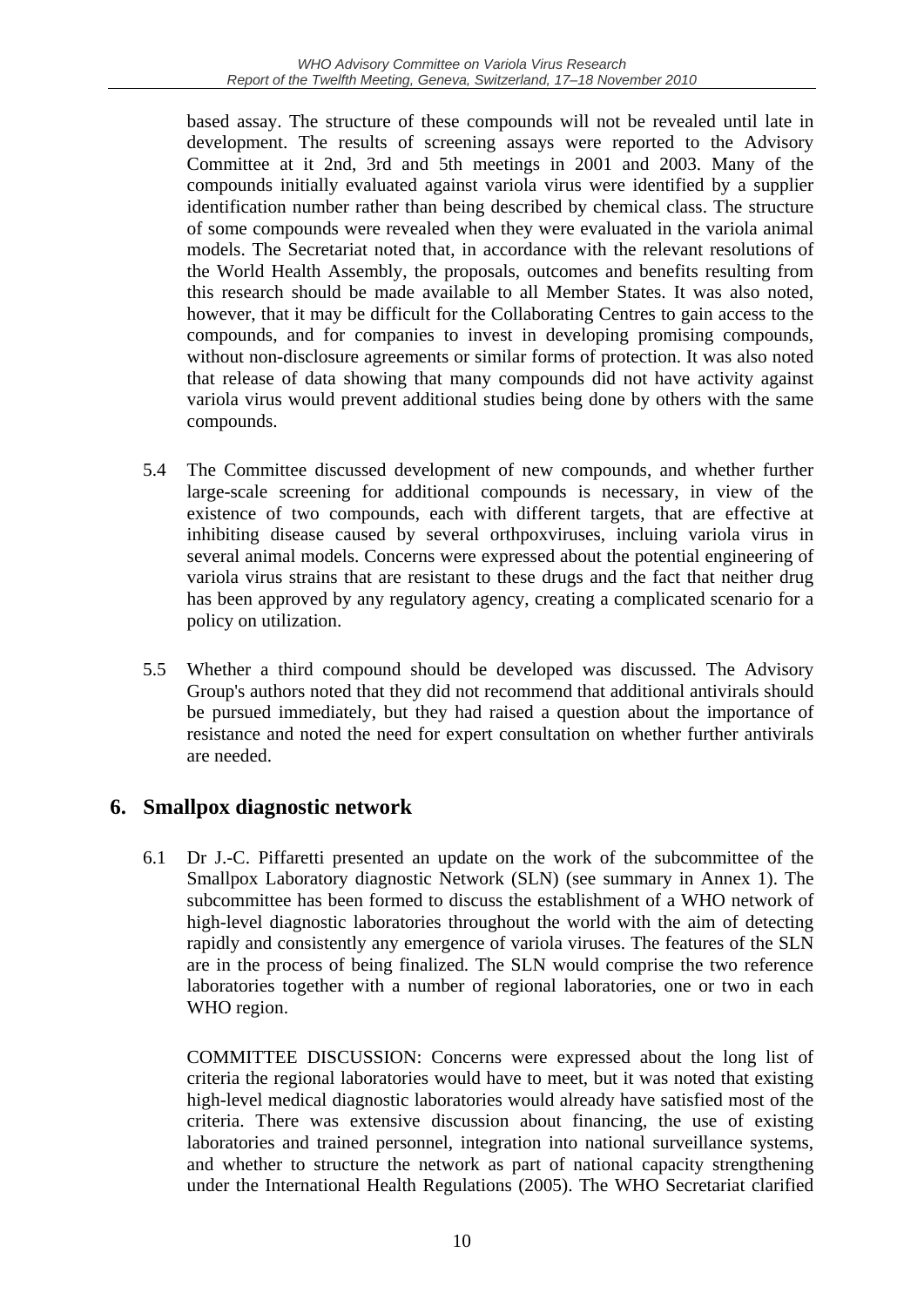that the network is intended for a smallpox event only, to generate actionable results, with a clear plan for mobilization if there are positive results.

## **7. Update on variola virus stocks held in the repositories in the United Sates and the Russian Federation**

7.1. Dr K. Karem gave an update on the WHO Collaborating Centre repository at the Centers for Disease Control and Prevention, Atlanta, Georgia, USA (see summary in Annex 1). Dr Karem described the recent work on the evaluation of the variola-antigen capture assay, and the recent work, post-sequencing of additional cowpox virus genomes, discovering that some of the "variola specific" PCR assays have now lost specificity for variola due to additional sequence data. Dr Karem presented a study that demonstrated that variola specific monoclonal antibodies favour gamma-irradiated antigen. Detection of live variola virus antigen is at least four times less sensitive than gamma-irradiated material. This disparity was due neither to virus strain differences nor due to artificial reactivity after gamma-irradiation. Testing of other methods of inactivation have been performed (UV irradiation, heat, formalin) and have been found to be inferior to gamma irradiation, reacting in a manner similar to live antigen.

COMMITTEE DISCUSSION: The need for more sequence data from other orthopoxviruses was discussed in relation to the specificity of variola virus nucleic acid based diagnostics. There was also discussion about the best method for confirmation if a case of smallpox was found. The need for a simpler assay where real-time PCR is not available was noted.

7.2. Dr S. Shchelkunov reported on the variola virus collection of the WHO Collaborating Centre repository in VECTOR, Russian Federation, (see summary in Annex 1). In 2010, the glass vials in which variola viruses were stored in a frozen condition were replaced for safety reasons by polypropylene cryovials with printed labels on them that are resistant to disinfectant solutions. Current research activity included the testing of the antiviral properties of compounds with previously identified antiviral efficacy against other orthopoxviruses, and the testing of the neutralizing properties of single-chain antibodies with previously identified neutralizing activity against other orthopoxviruses.

 COMMITTEE DISCUSSION: Questions were raised about the nature of the antivirals used. This information will be provided in the annual report to WHO.

## **8. Update on anti-orthopoxvirus therapeutics**

8.1 Dr V. Olson gave an update on the use of live variola virus to evaluate antivirals against variola virus (see summary in Annex 1). Dr Olson provided data demonstrating that an extract from the plant *Sarracenia purpurea* was effective at restricting the replication of variola virus and vaccinia virus and seemed to have the same mechanism of action against both viruses. This activity against orthopoxviruses indicated its potential use as a therapeutic agent. Future work will focus on further characterization of the active component of the crude extract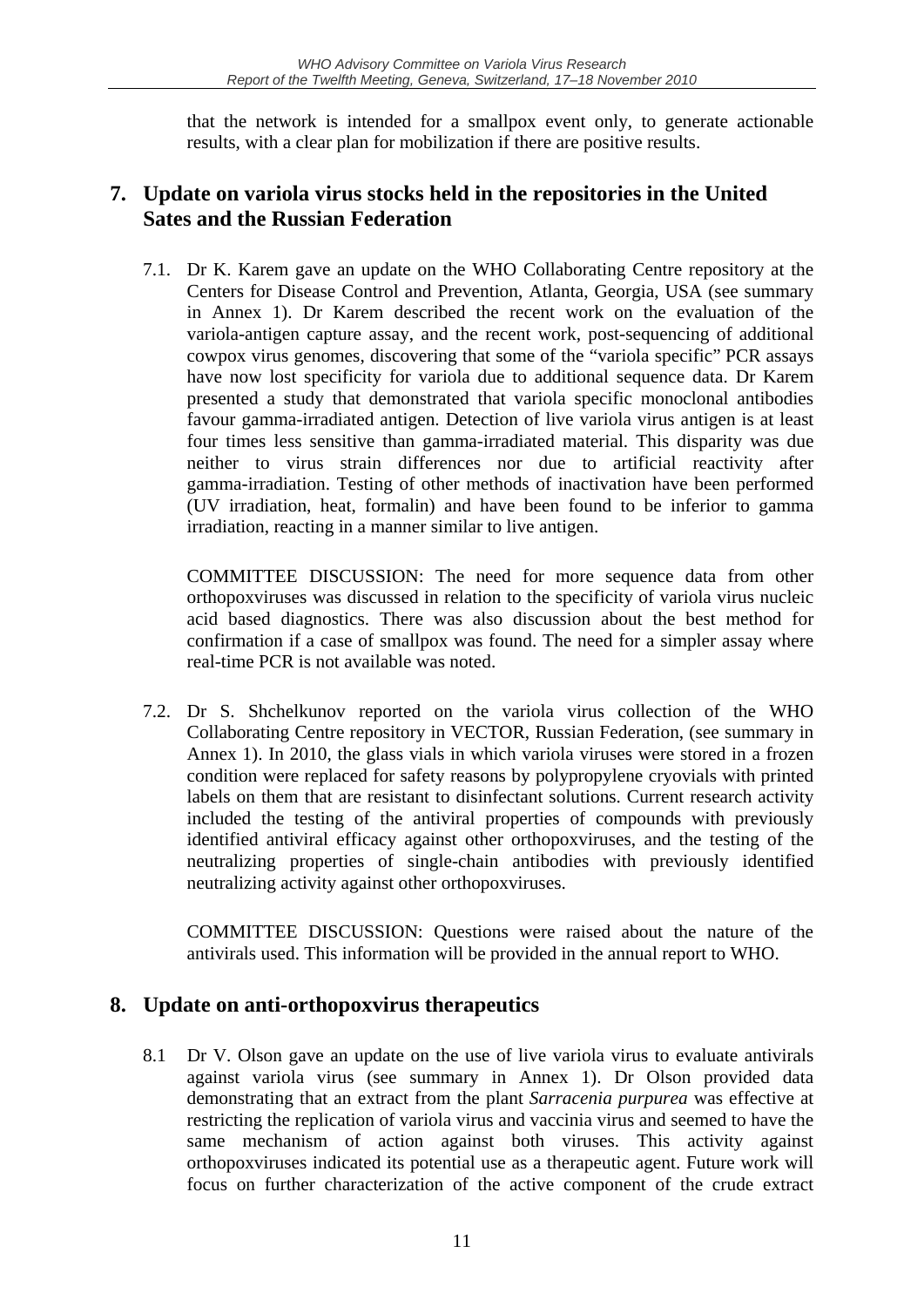component (which may necessitate further anti-variola evaluation), and its potential efficacy against systemic disease caused by an orthopoxvirus in an animal model.

 COMMITTEE DISCUSSION: Discussion took place about reductions in virus titre, and the effect of the compound on other viruses. It was noted that the presence of the extract prevented virus transcription in a dose-dependent manner but the active component of the extract is still unknown and is being sought by biochemical fractionation. Whether the compound will be useful from a practical perspective will be elucidated through future (animal) studies.

8.2 Dr D. Hruby gave an update on the development of the antiviral compound  $ST-246^\circ$  (see summary in Annex 1). The compound has shown potency against all orthopoxviruses tested in cell culture and in animal models and these studies have included variola virus and monkeypox virus in primate models. In addition, it has shown good stability and an excellent safety profile in all tests conducted. Phase II clinical trials in animals have been completed along with the New Drug Application enabling toxicology studies. The pharmaceutical company SIGA is in the midst of commercial manufacturing and preparation for the pivotal safety and efficacy studies. While the appropriate human dose is still being studied, Dr Hruby concluded that  $ST-246^\circ$  is in late stage development and procurement-ready.

 COMMITTEE DISCUSSION: There was discussion about whether regulatory agencies will require further experiments with live variola virus to support licensure, particularly studies in primates to be sure that the model used represents the human situation as far as possible. Questions were raised about the possibility of undertaking clinical trials for compassionate use. The appropriate human dose is still being studied.

8.3 Dr R. Lanier gave an update on the development of Chimerix's smallpox antiviral CMX001 (see summary in Annex 1). CMX001 is a lipid conjugate of the acyclic nucleotide phosphonate, cidofovir. CMX001 has a broad spectrum inhibition of double-stranded DNA viruses that cause human disease, a high genetic barrier to resistance, convenient oral administration as a tablet or liquid, and no evidence to date of renal toxicity. It shows efficacy against orthopoxviruses in cell culture systems and in animal models. CMX001 is in development under the FDA 'Animal Rule' and in phase II clinical development in humans for treatment of cytomegalovirus infections.

 COMMITTEE DISCUSSION: Plans for additional studies in several species were discussed. The Committee noted that dialogue between researchers and regulatory agencies is ongoing. Whether regulatory agencies should be invited to future meetings of this Committee was discussed.

## **9. Update on animal models**

9.1 Dr P. Jahrling reported on perspectives on the development of primate models for evaluating countermeasures against human smallpox and monkeypox (see summary in Annex 1). Dr Jahrling explained that since 1999, some progress has been made in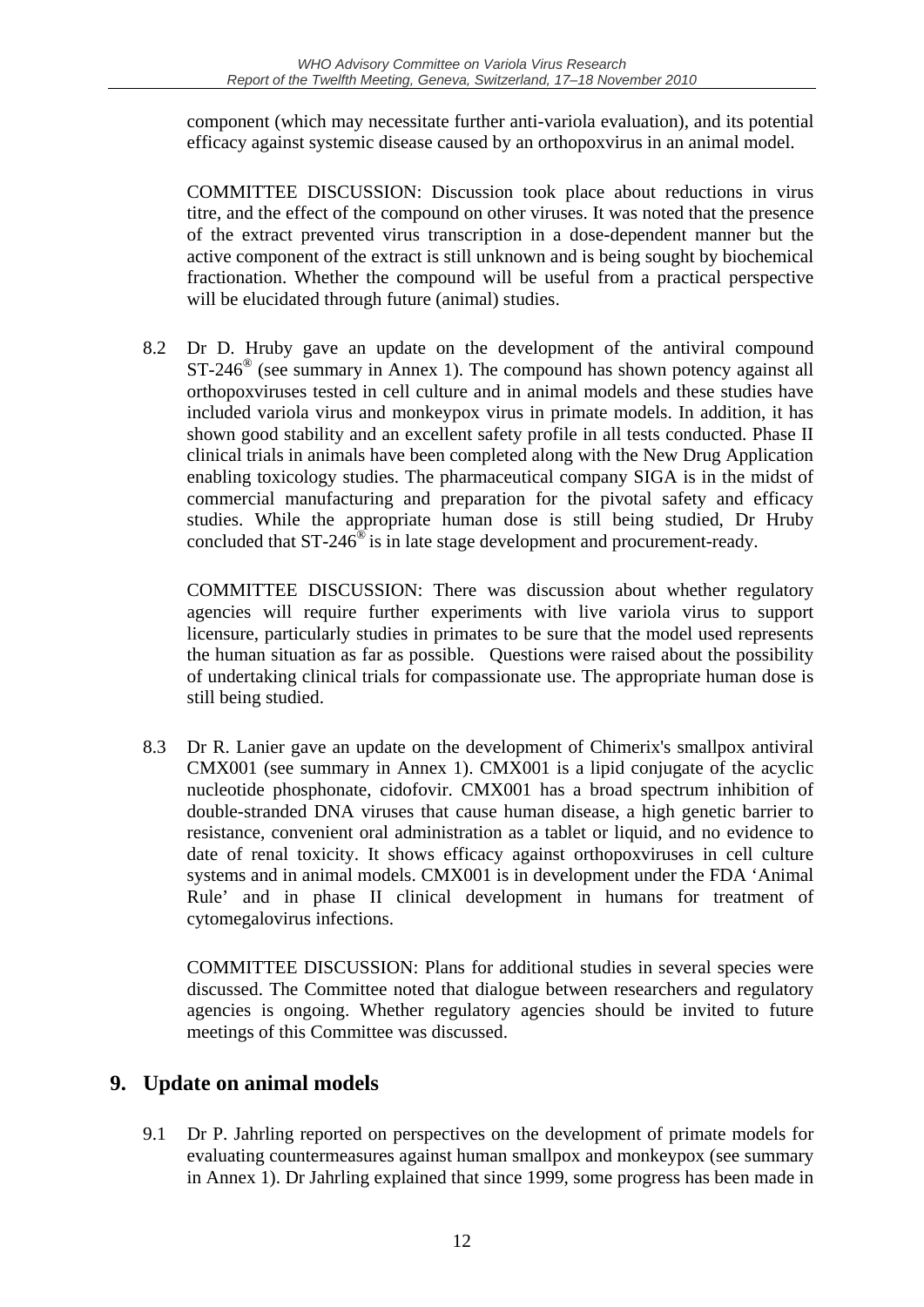developing animal models, but emphasized that there is still no animal model that satisfactorily recapitulates all relevant aspects of human smallpox. He presented new studies on the pathology of human smallpox in comparison with cynomolgus macaques challenged intravenously with variola and monkeypox viruses. His conclusion was that significant progress has been made, but more work with live variola virus remains to be done.

 COMMITTEE DISCUSSION: There was extensive discussion as to whether monkeypox virus or variola virus in monkeys is a better human smallpox model. It was concluded that neither model completely recapitulates human smallpox, but both models may be used to evaluate diagnostic, antiviral and vaccine efficacy. Some Committee members believe that a variola virus challenge model would be essential for licensure of countermeasures. There was divergence of opinion within the Committee as to whether additional animal models should be sought, or whether the current models have provided sufficient data to enable evaluation of new vaccines and antivirals.

## **10. Update on smallpox vaccines**

10.1 Dr L. Wegner presented the clinical development status of the live attenuated smallpox vaccine IMVAMUNE<sup>®</sup> (see summary in Annex 1). IMVAMUNE<sup>®</sup> has been proven to be safe in healthy individuals and in HIV-infected patients with CD4+ T-cell counts in excess of 200 per µl. IMVAMUNE® induces a rapid and strong vaccinia-specific immune response comparable between healthy subjects and at-risk groups.

COMMITTEE DISCUSSION: Questions were raised about T-cell response in comparison with traditional vaccines. Dr L. Wegner informed the Committee that  $IMVAMUNE<sup>®</sup>$  has a T-cell response that is comparable with that of the traditional vaccines. The number of doses required was discussed as was the route of administration (at present subcutaneous administration is superior to intramuscular). There was a discussion around the challenges that IMVAMUNE<sup>®</sup> faces under the 'Animal Rule' and it was noted that although IMVAMUNE<sup>®</sup> is considered safe for human trials, any comparison with traditional vaccines (1st and 2nd generation) is not possible as the US-FDA will not allow trials using the traditional vaccines because of safety concerns. The upcoming phase III trial will be focused on safety and immunogenicity and will be designed in collaboration with the US-FDA. Results are awaited with great interest as IMVAMUNE<sup>®</sup> seems to be the most advanced product under the 'Animal Rule'. Adverse effects were discussed and the lack of cardiac toxicity was emphasized. The advantages of the MVA strain safety profile in an emergency setting were discussed together with the relative advantages or hurdles of the different routes of administration. The potential advantages that IMVAMUNE® offers to existing stockpiles and immune compromised populations, was also discussed. A freeze-dried version is foreseen. The price of the vaccine, which is higher than traditional vaccines, was discussed. It was acknowledged that that price will present a specific challenge for the developing world but that it is anticipated that the price will decrease. Shelf-life is anticipated to be at least three years in its current formulation; a significant longer shelf-life requires a freeze-dried preparation. Data on vaccination with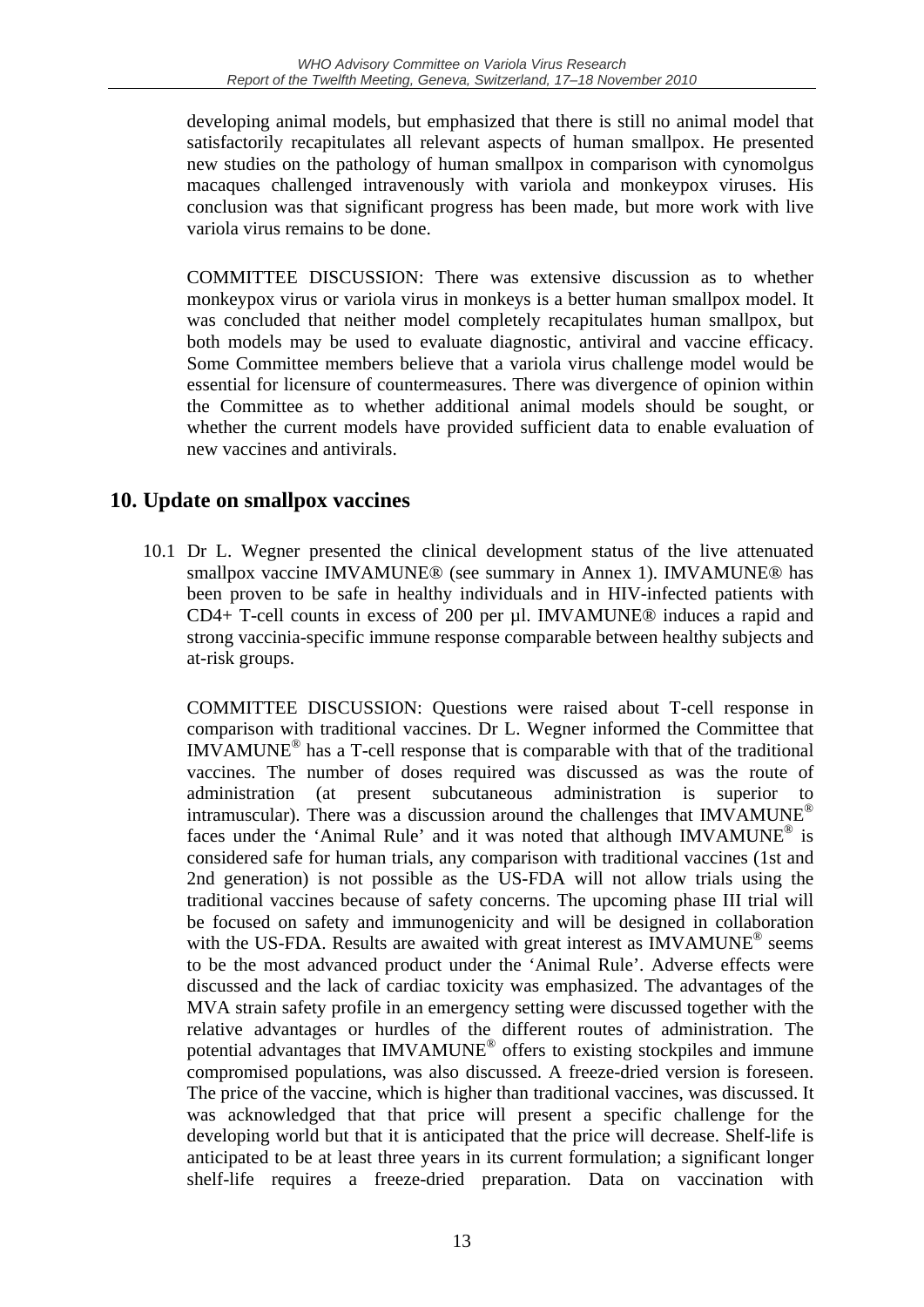IMVAMUNE® in HIV infected individuals with low CD4+ T-cell counts were discussed as well as the data from the non-human primate studies.

10.2 Dr H. Yokote presented an update on the use of smallpox vaccine LC16m8 in Japan, (see summary in Annex 1). In the 1960s, a Smallpox Vaccine Research Committee was convened in Japan for the research into smallpox vaccine, resulting in the establishment of a new attenuated smallpox vaccine: LC16m8. The LC16m8, an attenuated tissue-cultured vaccine, was licensed in Japan in1975. Recently, the Smallpox Vaccine Research Group has been convened to address research of medical countermeasures against bioterrorism. This Group has demonstrated that LC16m8 has (i) as much efficacy as the Lister strain vaccine or the NYCBH strain vaccine that eradicated smallpox and (ii) has a higher level of safety compared with the Lister strain vaccine or the NYCBH strain vaccine. The post-marketing surveillance study results indicated that LC16m8 has a high safety and immunogenicity profile for both vaccinia-naive and experienced subjects along with the findings in the previous clinical researches. Dr Kurane indicated the interest of the Smallpox Vaccine Research Group to evaluate post-LC16m8-vaccination sera for anti-variola neutralization capacity, and the interest in collaborating with the WHO Collaborating Centres on this study.

 COMMITTEE DISCUSSION: Questions were raised about the enrolment of immunocompromised patients and about the number of people with atopic dermatitis who were vaccinated. The Committee asked about national plans for stockpiling this vaccine and also for making it available as part of the global stockpile. The official policy of the Japanese Government concerning the national stockpile is not currently publicly available. The maximum manufacturing capacity of 80 million doses yearly was confirmed.

10.3 Dr I. Damon presented the use of live variola virus to support less reactogenic vaccine development: continued evaluation of "third" generation vaccines, (see summary in Annex 1). Dr Damon presented the role of variola virus plaque reduction neutralization test as a marker for smallpox vaccine efficacy; the importance of such evaluations are perhaps greatest for the evaluation of these vaccines that do not elicit a "take", the traditional measure of vaccine success. Dr Damon presented data that suggested there was only a weak correlation between vaccinia and variola neutralization data (noted by Dr Banerjee to be consistent with Dr Downie's earlier investigations). Dr Damon also presented data showing that ACAM3000 MVA is safe and well tolerated at all doses and routes, is immunogenic in eliciting anti-vaccinia neutralizing antibody and T-cell responses and anti-variola neutralizing antibody responses. The correlation between peak anti-variola Nab response, decreased response to Dryvax, and associated duration of vaccinia shedding, is being further analysed as a surrogate marker of efficacy.

 COMMITTEE DISCUSSION: The Committee discussed the number of variables in the experimental set-up (e.g. viruses were grown in different labs) and whether these confound the results. An additional control was suggested. It was asked, but not answered, whether it is necessary to neutralize variola virus in vitro in order to qualify new vaccines.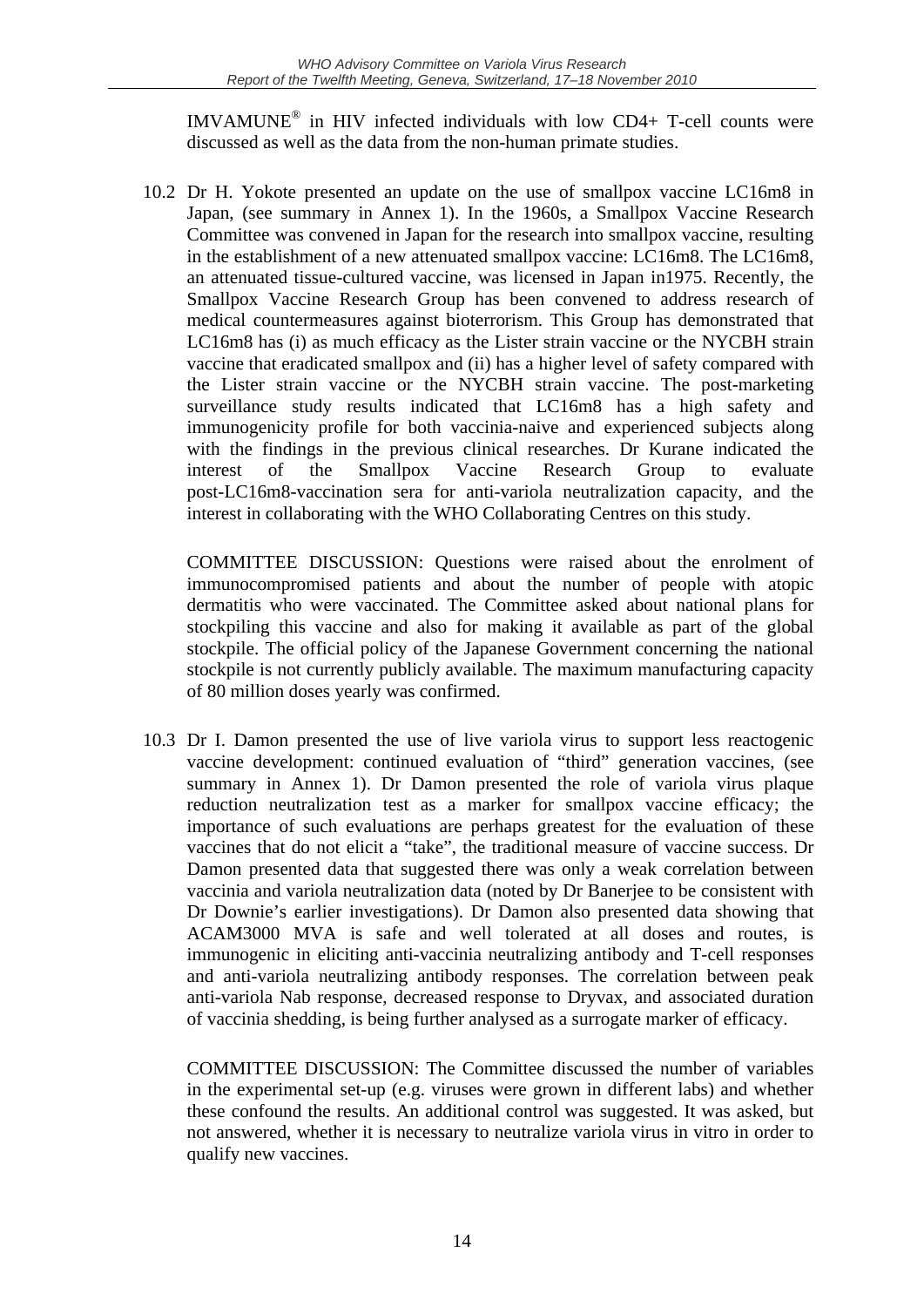## **11. WHO smallpox vaccines stocks**

11.1 Dr P. Formenty presented an update of the WHO smallpox vaccines stocks (see Annex 1). WHO has built a strategic stock of smallpox vaccines of 30.5 million doses stored in Switzerland. Nearly all (98%) (ACAM2000™ smallpox vaccine - 30 million doses donated by Baxter) of the WHO strategic stock of smallpox vaccines is second-generation vaccine. The remaining (2%) (vaccinia - 530 000 doses from Belgium, Germany, Iran (Islamic Republic of), the Netherlands and the Russian Federation) of the WHO strategic stockpile is first generation vaccine. In addition, through a virtual stockpile mechanism, four Member States have pledged another 27 million doses to WHO in case of additional needs: France, Germany, New Zealand and USA. WHO has agreed Standard Operating Procedures with all four countries.

 COMMITTEE DISCUSSION: The Committee asked whether there are plans to add this information to the WHO web site. The WHO web site will be re-launched at the end of 2010, at which time the information will be added.

11.2 The WHO Secretariat discussed global stockpiles and the prospect of mass vaccination campaigns. The distribution of antivirals during the recent H1N1 influenza pandemic was described. Within 10 working days, 80% of least-developed countries had received antivirals distributed from the stockpiles. Scenarios not driven by public health priorities but by security concerns are most problematic for the Organization. Direct discussions with security counterparts are needed.

## **12. WHO Smallpox Eradication Programme Archives**

12.1 Ms M. Villemin presented an update on the digitization of the Smallpox Eradication Programme archives: outcomes, perspectives and strategy, (see summary in Annex 1). The digitization project for the Smallpox Eradication Programme archives started in June 2009. The preservation of the paper files and the integration of the scanned archives into a dedicated database with a powerful search engine have been achieved. After the integration and preservation, the next goal is to make all data available worldwide via a dedicated web interface.

COMMITTEE DISCUSSION: The Secretariat publicly thanked the presenter and her team for a monumental task of documentation and preservation. Most WHO Regional Office archives have either been transferred to WHO headquarters or have been duplicated at headquarters.

## **13. Future of the Advisory Committee**

13.1 The 2011 WHA will determine the future of the smallpox programme and consequently that of the Committee. The WHO Secretariat commented on the method of work of the Committee and requested consideration of its internal functions and how it operates.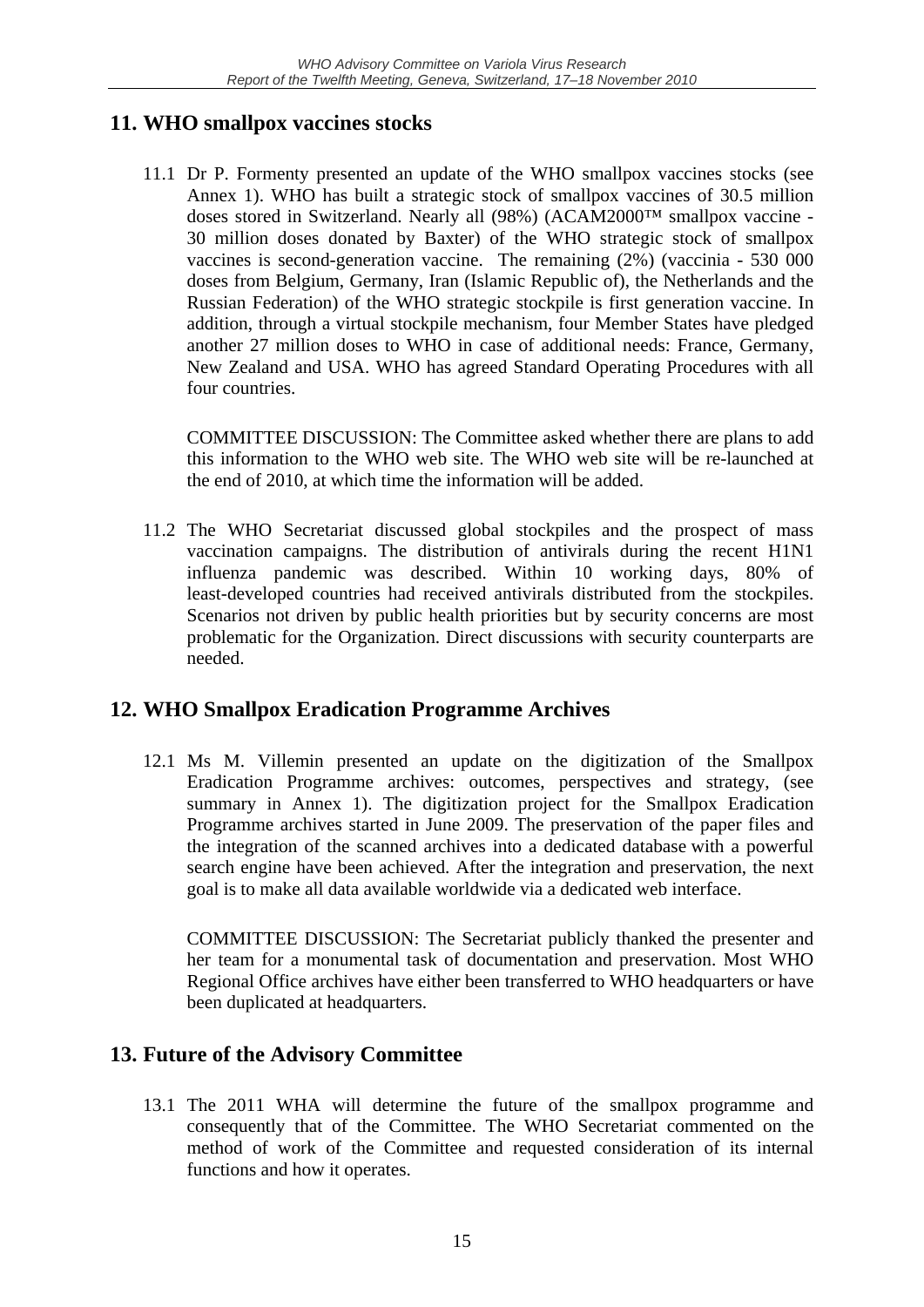COMMITTEE DISCUSSION: The Chair noted that a focus on research with live variola virus has been the remit of the Committee. Other views were that the Committee has succeeded in its task of advising on a programme of research, without focusing on security and logistics. It was also noted that there has been a tendency to focus on regulatory issues, despite a current lack of regulatory expertise within the Committee.

13.2 The WHO Secretariat expressed its sincere appreciation for the work of the Committee, commending its work in delivering scientific analysis and oversight. The WHO Secretariat also expressed its sincere appreciation to the repositories for their work. It was noted that this work represents an excellent example of science and policy working together in an effective way.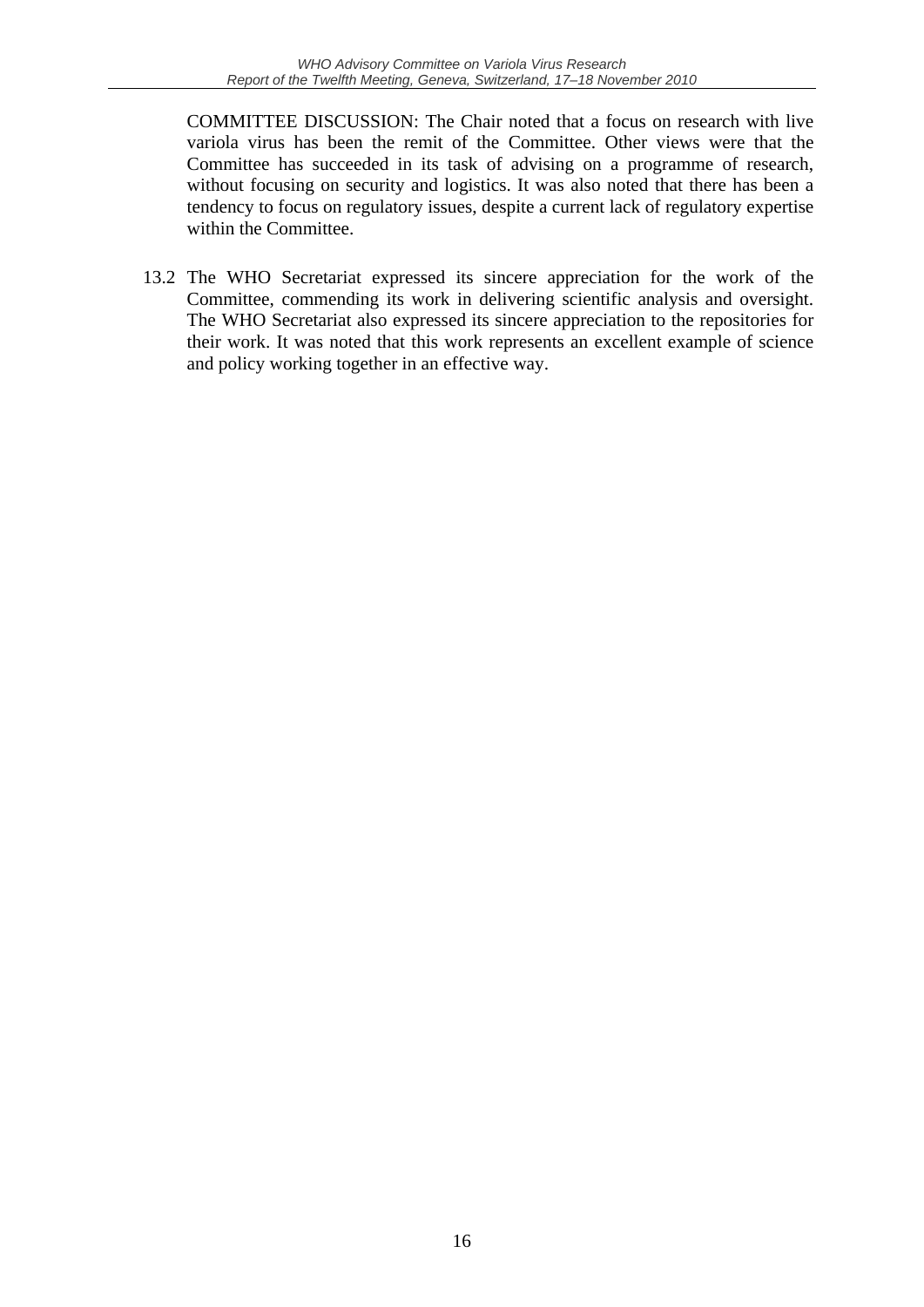## **Annex 1. Summary of presentations**

## **Update on research proposals submitted to WHO**

Committee members: **Robert Drillien, Mariano Esteban, Grant McFadden, Hermann Meyer, Akhilesh Chandra Mishra, Jean-Claude Piffaretti, Tony Robinson, Oyewale Tomori.**

#### **25 November 2009: proposals submitted by Vector**

- 1. The maintaining of the Russian national collection of variola viruses
- 2. The use of live variola virus to provide the development of low reactogenic vaccines

The reviewers recognized the need for simultaneous testing of the same sera for neutralization against vaccinia (as proposed in the project) to obtain data that will confirm or not the requirement for future sero-neutralization studies using variola. The reviewers stressed the importance of including international serum standards in their assays. One reviewer, unfavorable to this project, felt that the ability to neutralize vaccinia has been used extensively in the past to evaluate neutralization activity in serum samples from individuals vaccinated against smallpox and saw no reason to use variola virus instead. This reviewer also pointed out that there is no evidence that an assay for variola virus neutralization is a better correlation of protection against smallpox than an assay for vaccinia virus neutralization.

#### **30 May 2010: proposals submitted by CDC**

- 1. The use of live variola virus to maintain and regenerate non-infectious variola derived materials for diagnostic development support
- 2. Use of live variola to evaluate antivirals against variola
- 3. Use of live variola to develop protein based diagnostic and detection assays specific for variola

One reviewer felt that the project had not sufficiently clarified whether new monoclonal antibodies would be raised against variola or whether the work only involved screening of already existing collections of monoclonal antibodies. The subcommittee recommended approval of this proposal on the condition that this point is clarified.

4. The use of live variola virus to support less reactogenic vaccine development: continued evaluation of "third" generation vaccines

Several reviewers noted that insufficient reporting on research into this topic had been provided to the Advisory Committee and called for increased transparency in the form of detailed progress reports.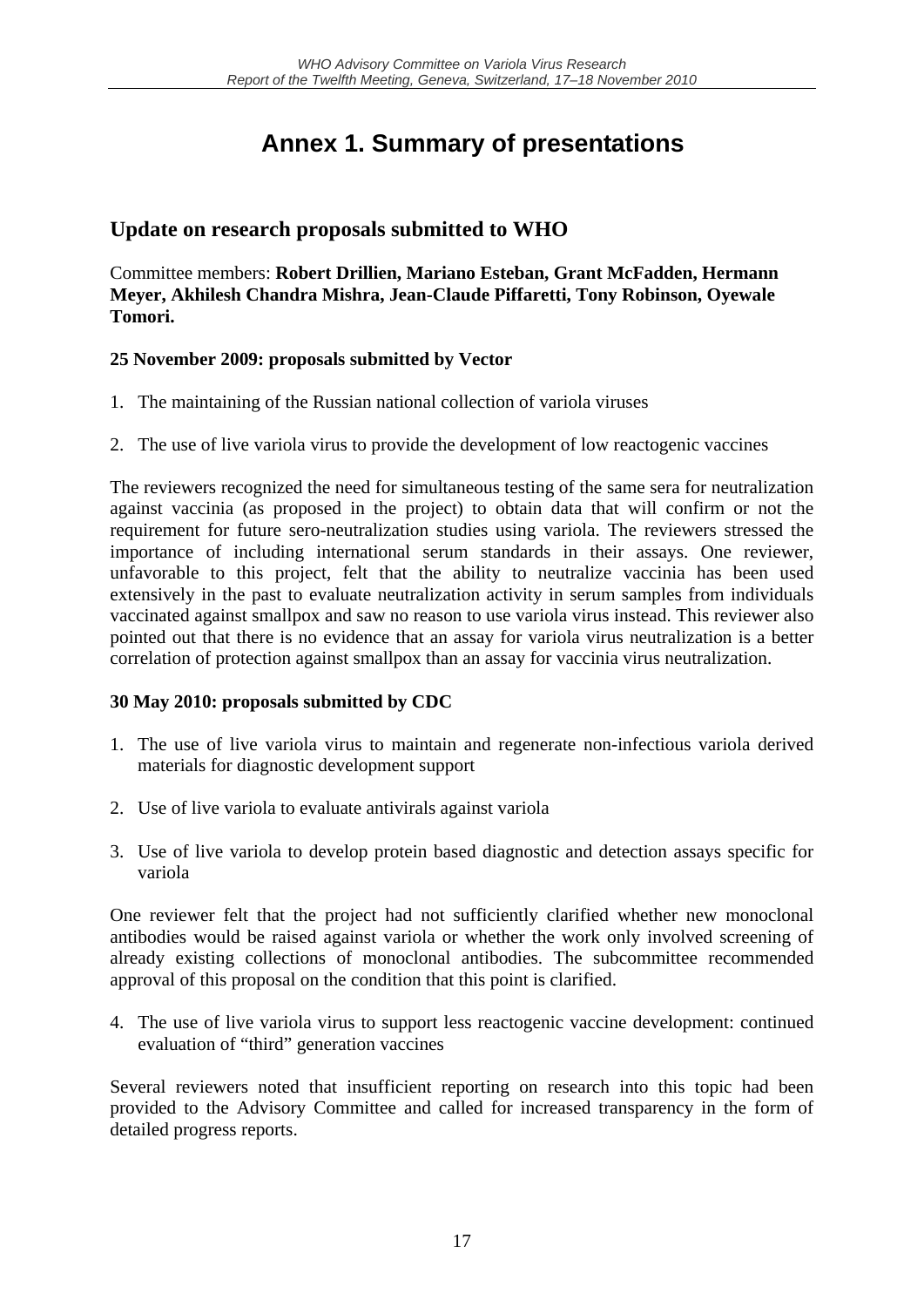### **8 July 2010: proposal submitted by Vector**

1. Discovery of antivirals for smallpox treatment and prevention

The reviewers made some suggestions and one request:

- The candidate antivirals should be compared to the most effective smallpox antivirals that have been identified to date, namely ST-246® and CMX001. Emphasis should be put on new compounds that have viral targets distinct from those previously found.
- Some of the 90 compounds to be tested could be discarded on the basis of their known or likely toxicity in humans.
- The subcommittee, and in due course the entire committee, should be informed of progress in testing the activity of the compounds in vitro against variola before testing of the compounds in non-human primates with live variola virus, is undertaken.

### **23 August 2010: proposal submitted by La Trobe University, Australia**

1. Discovering the molecular mechanism underlying variola virus inhibition of cell death

The majority of the reviewers felt that this research should not require any approval by the subcommittee as the work does not in any way involve the use of live variola virus (or any other related orthopoxvirus). One reviewer expressed concern about the attention that publication of such work may attract together with a misunderstanding among the public of its consequences. The reviewer recommended that the proposal be reviewed by the committee as a whole before approval.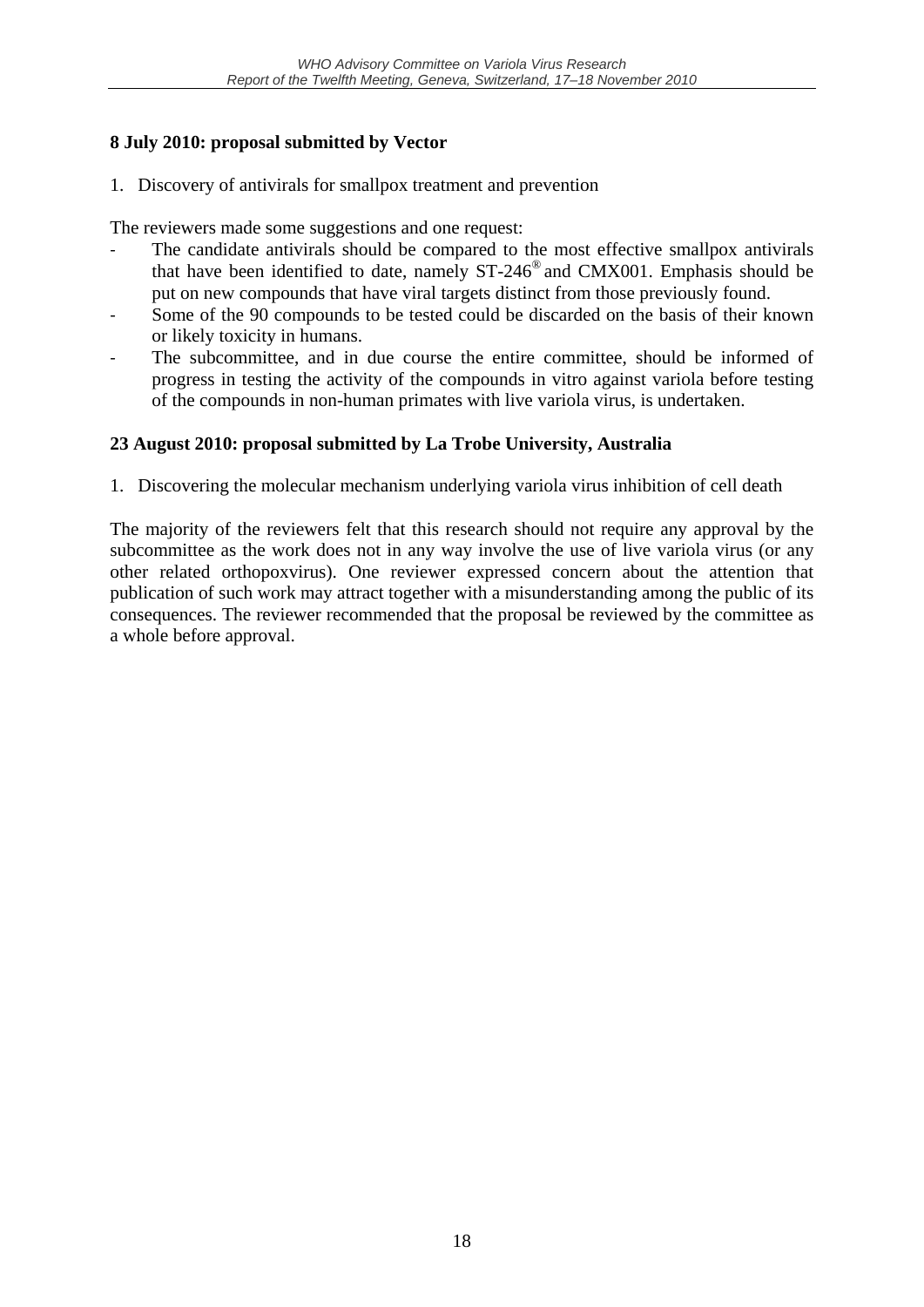## **Update on variola virus clones held at the National Institute for Virology, South Africa**

#### **Robert Swanepoel**

National Institute for Virology, South Africa

In 1979, the World Health Organization certified that smallpox had been eradicated worldwide, and on 8 May 1980 the 33rd World Health Assembly issued a formal declaration to this effect. Member States were advised to transfer their smallpox virus stocks to one of the two WHO-designated repositories, one in the United States of America, the other in the Soviet Union (now the Russian Federation). South Africa, which had earlier been expelled from WHO, continued to hold smallpox virus stocks at the National Institute for Virology (NIV).

On 9 December 1983 the South African Minister of Health presided over the ceremonial autoclaving and subsequent incineration of the smallpox virus stocks at NIV. The Department of Health had agreed to destroy the stocks of smallpox virus on condition that clones (fragments) of smallpox virus DNA (genetic material), constituting most of the genome of the virus, which had been prepared in the UK for WHO, would be made available for storage at NIV. These clones could theoretically be used to prepare diagnostic reagents, but could not be re-assembled into whole virus.

The clones have never been used and as at October 2010 remain in storage inside the BSL4 of the National Institute for Communicable Diseases (NICD), the successor to NIV. The Department of Health has now decided to retain only those clones that are potentially useful in producing diagnostic reagents, constituting no more than 20% of the genome of the virus. The remainder will either be transferred to the repository at the Centers for Disease Control and Prevention in Atlanta, United States of America, or, in the case of duplicates, destroyed under the supervision of WHO.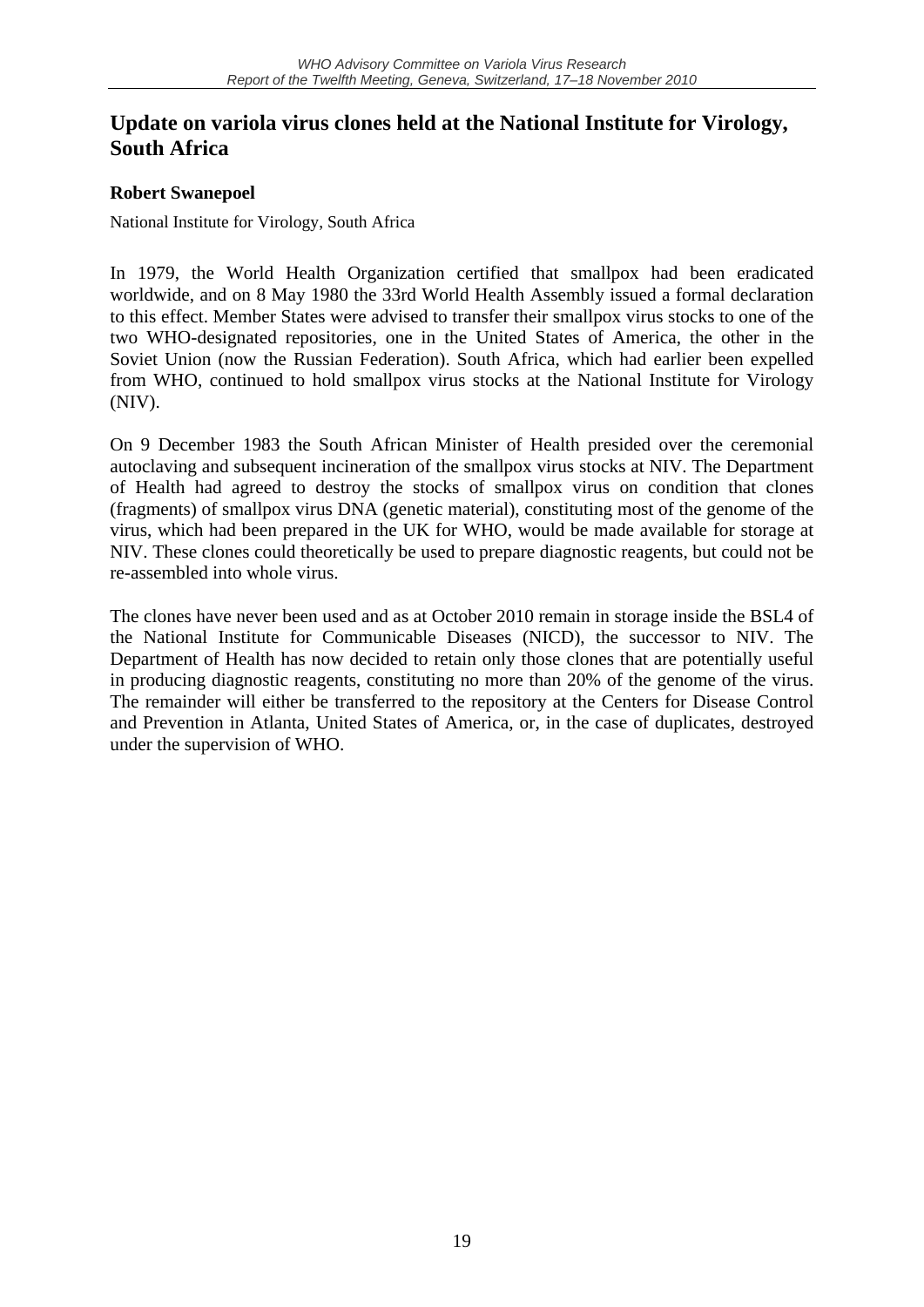## **"Scientific review of variola virus research, 1999–2010" Chapter 1 Smallpox vaccines**

#### **Antonio Alcami<sup>1</sup> and Bernard Moss**<sup>2</sup>

- <sup>1</sup> Centro de Biologia Molecular Severo Ochoa (CSIC-UAM), Madrid, Spain
- <sup>2</sup> National Institute of Allergy and Infectious Diseases, National Institutes of Health, Bethesda,
- Maryland, United States of America

#### **Public health importance**

Smallpox is the only human disease that has been eradicated by a global vaccination campaign. This accomplishment remains one of the great triumphs of medical science. The smallpox vaccine, which consists of live vaccinia virus, was highly effective. However, it has a history of severe complications, particularly in individuals with an immunodeficiency or with eczema. As well, since it was made in live animals under non-sterile conditions, it would not meet current manufacturing guidelines. There is therefore a clear public health interest in developing a new, efficacious and safe vaccine.

#### **Progress to date**

Smallpox vaccines made in tissue culture cells have been produced and licensed. However, these vaccines are likely to induce a rate of adverse effects similar to the original vaccines. Consequently, several approaches have been taken to produce safer vaccines. Progress has been greatest with strains of vaccinia virus that are more attenuated – namely, modified vaccinia virus Ankara (MVA) and LC16m8, which have been produced by repeated tissue culture passage. MVA is more highly attenuated than LC16m8; it has usually been given intramuscularly or subcutaneously, and so does not produce the typical skin lesion that provides evidence of a "take". LC16m8 can be administered by skin scratch, like the conventional smallpox vaccine, but produces a milder take than the parental virus, vaccinia virus strain Lister. MVA and LC16m8 have been shown in non-human primates to be safe and to produce good immunogenicity, including protection against monkeypox virus, a close relative of variola. New generation vaccines consisting of live vaccinia virus with specific gene mutations, DNA encoding poxvirus genes, and purified proteins have all shown promise in animal models, but none have reached clinical testing.

#### **Outcomes and implications**

Licensing of smallpox vaccines grown in tissue culture has been a useful step forward; however, use of these vaccines would be medically contraindicated for individuals with immunodeficiency and certain dermatological conditions. Since smallpox has been eradicated, the efficacy of new generation vaccines will need to be tested using poxviruses related to variola virus in animal protection studies, and safety and immunogenicity studies in humans. However, confidence in the ability of these vaccines to protect against smallpox would be increased by use of live variola virus for in vitro neutralization tests and non-human primate studies.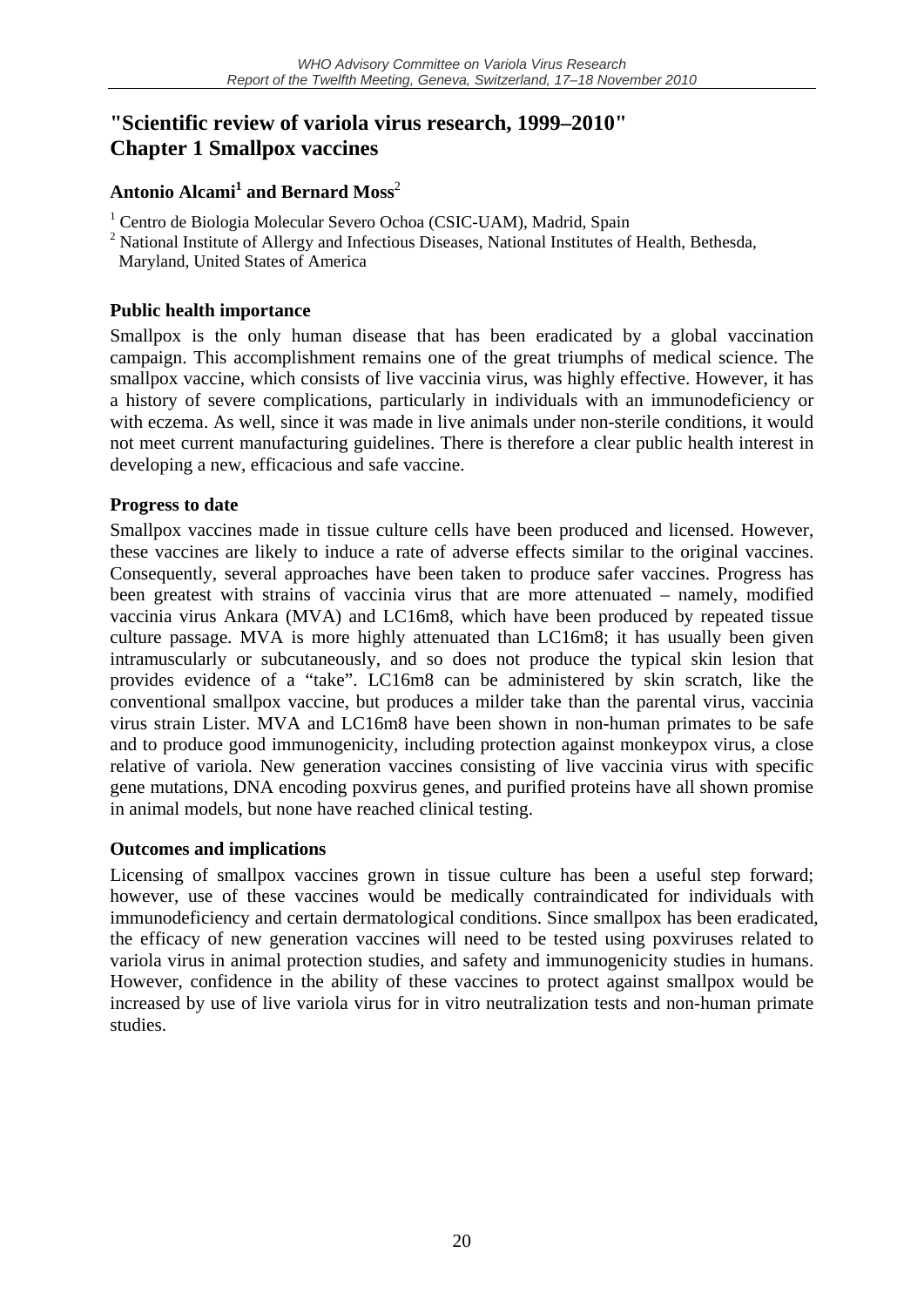## **"Scientific review of variola virus research, 1999–2010" Chapter 2 Laboratory diagnostics**

### **Inger Damon**<sup>1</sup> **, Hermann Meyer**<sup>2</sup> **, and Sergei Shchelkunov**<sup>3</sup>

<sup>1</sup> Poxvirus and Rabies Branch, Centers for Disease Control and Prevention, Atlanta, United States of America

<sup>2</sup> Bundeswehr Institute of Microbiology, Munich, Germany

<sup>3</sup> Department of Genomic Research, State Research Center of Virology and Biotechnology VECTOR, Koltsovo, Novosibirsk Region, the Russian Federation

#### **Public health importance**

Variola virus is the causative agent of smallpox, a disease that was declared eradicated by the World Health Assembly in 1980. The virus is considered a potential biowarfare agent or terrorist weapon due to the high morbidity and mortality it can cause, and because much of the human population is now susceptible due to routine smallpox vaccination being largely discontinued in the 1970s (Henderson et al., 1999)<sup>2</sup>. Taking into account the serious consequences of a smallpox diagnosis or even the consequences of a misdiagnosis, there is a need to be able to identify smallpox unambiguously, rapidly and reliably. This includes an equally reliable differentiation from other similar clinical entities. The predictive value of a positive diagnostic result (also referred to as predictive value positive) is exceedingly low in a low-prevalence disease; diagnostic strategies that improve predictive value positive need to be used.

#### **Progress to date**

1

Between 2000 and 2010, there have been remarkable advances in the clinical and laboratory diagnostic capacities for smallpox. This chapter reviews historical methods for smallpox diagnosis, and summarizes the advances in nucleic acid diagnostic assays, serological assays and protein detection assays developed for smallpox since 2000. Newer technologies have driven the approaches taken by many investigators. Specifically, nucleic acid detection strategies are increasingly using high-throughput real-time polymerase chain reaction technologies and, in some cases, array platforms.

#### **Outcomes and implications**

Many nucleic acid-based assays have been developed, but only a few immunology or protein-based diagnostic techniques. All smallpox and poxvirus assays, including these new assays, are research based; none have completed regulatory review and approval processes. The possible need for live variola virus for regulatory review of assays is being discussed at the time of writing. One nucleic acid-based diagnostic kit is available commercially; however, it is for research purposes only and not diagnostic use.

<sup>2</sup> Henderson DA et al. (1999). Smallpox as a biological weapon: medical and public health management. Working Group on Civilian Biodefense. *Journal of the American Medical Association*, 281:2127–2137.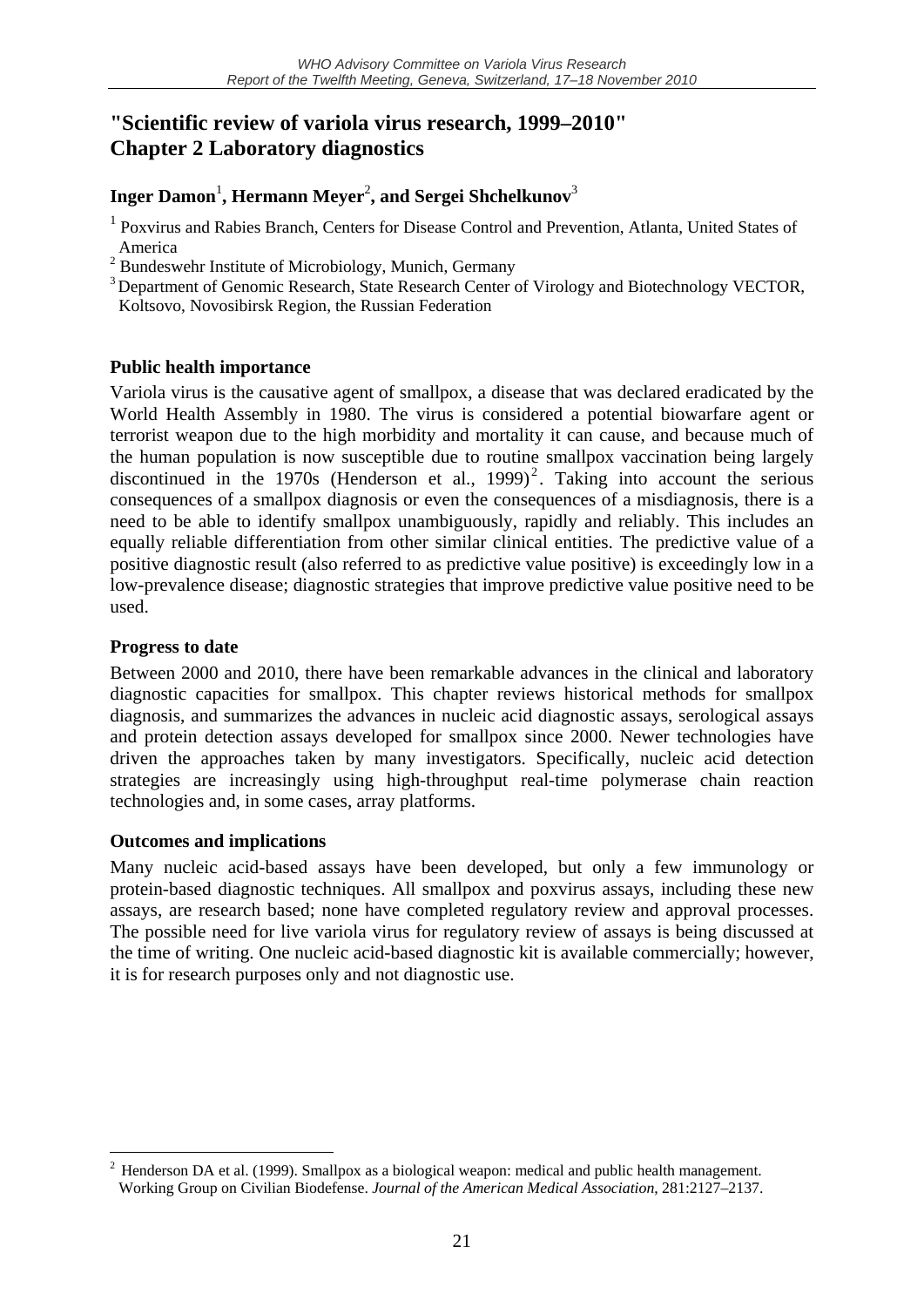## **"Scientific review of variola virus research, 1999–2010" Chapter 3 Variola genomics**

#### $G$ rant McFadden<sup>1</sup>, David Evans<sup>2</sup>, Sergei Shchelkunov<sup>3</sup>, and Inger Damon<sup>4</sup>

- <sup>1</sup> Department of Molecular Genetics and Microbiology, College of Medicine, University of Florida,
- Gainesville, United States of America 2 School of Clinical and Laboratory Sciences, Faculty of Medicine and Dentistry, University of Alberta, Edmonton, Alberta, Canada
- <sup>3</sup> Department of Genomic Research, State Research Center of Virology and Biotechnology VECTOR, Koltsovo, Novosibirsk Region, the Russian Federation
- 4 Poxvirus and Rabies Branch, Centers for Disease Control and Prevention, Atlanta, United States of America

#### **Public health importance**

New technologies have radically improved our understanding of the genomics of variola virus. This has led to new ways of detecting and diagnosing smallpox, and insight into the evolutionary history of smallpox infections and the reasons for their severity. However, new technologies in synthetic biology have also created unanticipated problems for controlling access to variola genetic materials. This chapter provides an overview of the latest discoveries in variola virus genomics, and discusses how new technologies in genome synthesis could confound existing strategies for containment of the virus.

#### **Progress to date**

The complete DNA sequence of two closely related variola virus genomes was first published in the early 1990s. As a result of an intensified smallpox research agenda, which was approved by the World Health Organization (WHO) Secretariat and begun in 2000, near-complete genome information is now publicly available for 48 geographically distinct isolates of variola virus. These data can be used to improve understanding of variola virus evolution, to develop improved diagnostics, and (with biostructural studies) to provide insights into drug target sensitivities. Working with cloned variola virus genes, researchers have also increased their understanding of interactions and activities of individual variola virus proteins. This provides further important insights into how the virus causes disease in humans.

This chapter summarizes the available genomic information for variola virus, and shows how it has been applied to study the relatedness of the virus to other animal poxviruses, to study virus evolution during human epidemics and to develop diagnostic tests. The chapter discusses the future use of variola virus genomic material in light of new synthetic DNA technologies.

#### **Outcomes and implications**

Publicly available genomic information has been used by many international scientists to design highly sensitive virus diagnostics. New information about the relationship between variola virus and other orthopoxviruses is also important for understanding the value and limitations of animal models for human smallpox. As a result of the remarkable expansion in the technologies of DNA synthesis, sequencing and cloning, it is now technically possible to synthesize the entire variola virus genome from scratch, using only publicly available sequence information, and to reconstitute infectious virus using currently available techniques of molecular biology. Future biodefence strategies need to incorporate new thinking about how best to control the application of these synthetic biology technologies.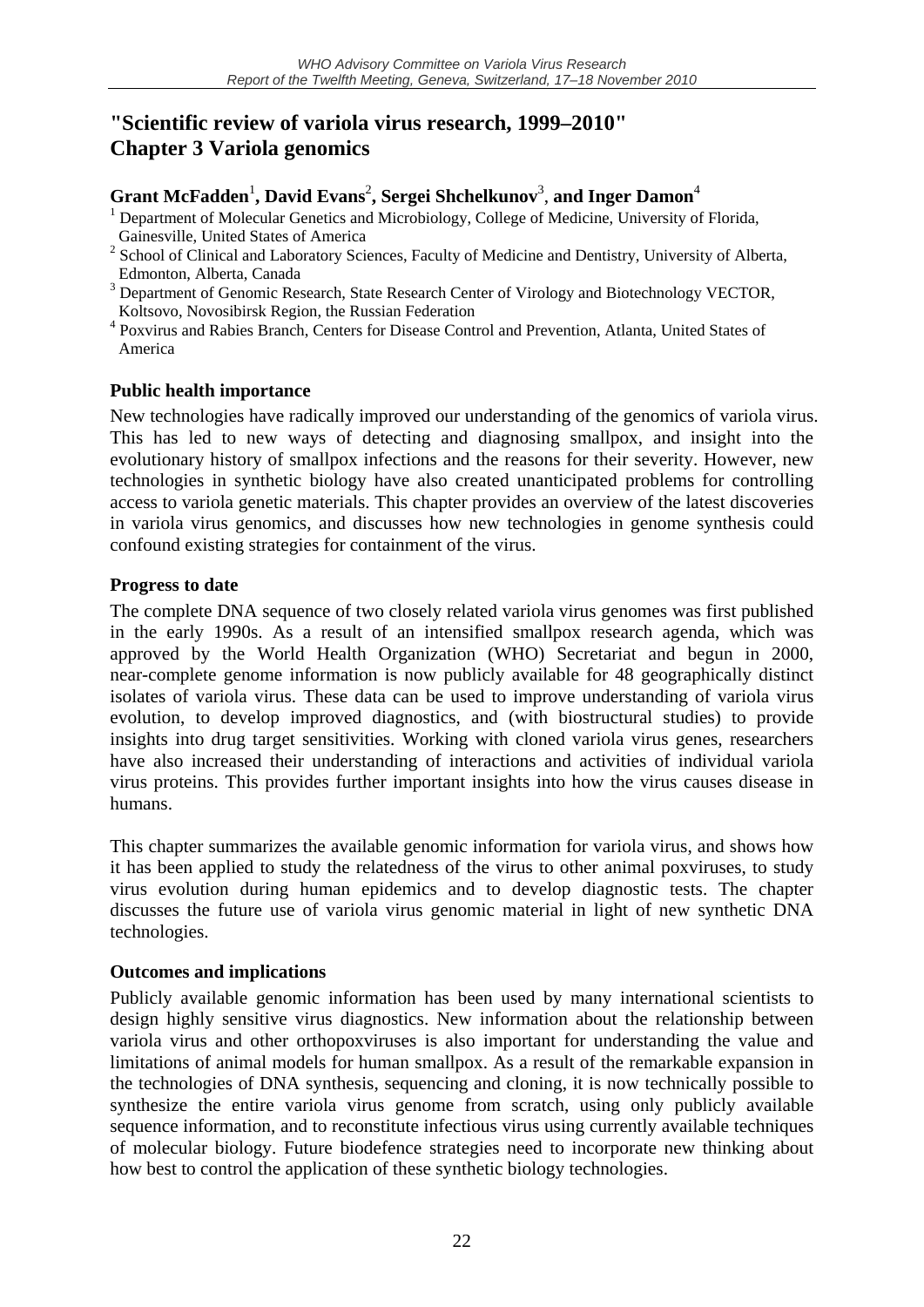## **"Scientific review of variola virus research, 1999–2010" Chapter 4 The status of WHO-CC repositories**

### Evgeny Stavskiy<sup>1</sup>, Christine Hughes<sup>2</sup>, Inger K Damon<sup>2</sup>,

This chapter summarizes the status (as of January 2010) of live variola virus (VARV) stocks and VARV DNA stocks, and – where appropriate – use and distribution of VARV gene fragments, as per World Health Organization (WHO) recommendations.

In 1976, as efforts to eradicate smallpox met with increased success, the WHO Smallpox Eradication Unit initiated attempts to reduce the number of VARV stocks held in laboratories. As a result, the number of laboratories self-reporting VARV stocks to the Global Commission for Smallpox Eradication decreased from 75 to 7 by December 1979, and subsequently to 4 by 1981. The remaining stocks were located in the USSR, South Africa, the United Kingdom and the United States of America.

In 1982, VARV stocks from Porton Down in the United Kingdom were transferred to the United States, to the Centers for Disease Control and Prevention (CDC) in Atlanta, Georgia. The virus stocks in South Africa, which were maintained at the National Institute for Virology in Sandringham, were destroyed in 1983 (although South Africa still retains cloned, non-infectious VARV fragments).

In May 1996, resolution WHA 33.4 of the World Health Assembly endorsed recommendations for the post-smallpox eradication era. The resolution specified that the remaining stock of VARV should be held at a limited number of sites. The stock has since been reduced, and is currently restricted to two laboratories: the WHO Collaborating Centre on Smallpox and other Poxvirus Infections at the CDC, and the WHO Collaborating Centre for Orthopoxvirus Diagnosis and Repository for Variola Virus Strains and DNA at the Russian State Research Centre of Virology and Biotechnology (SRC VB VECTOR) in Koltsovo, Novosibirsk Region, the Russian Federation.

Annual reports from these two laboratories are submitted to the WHO Secretariat. The reports cover use of live VARV and the status of the repositories. Since 2000, these reports have also been made in person at the annual meetings of the WHO Advisory Committee on Variola Virus Research, which are convened to review work with live VARV. Abstracts of these presentations are available online, via the WHO web site. $3$ 

<u>.</u>

<sup>&</sup>lt;sup>1</sup> Department of Genomic Research, State Research Center of Virology and Biotechnology VECTOR, Koltsovo, Novosibirsk Region, the Russian Federation

<sup>2</sup> Poxvirus and Rabies Branch, Centers for Disease Control and Prevention, Atlanta, Georgia, United States of America

<sup>3</sup> http://www.who.int/csr/disease/smallpox/research/en/index.html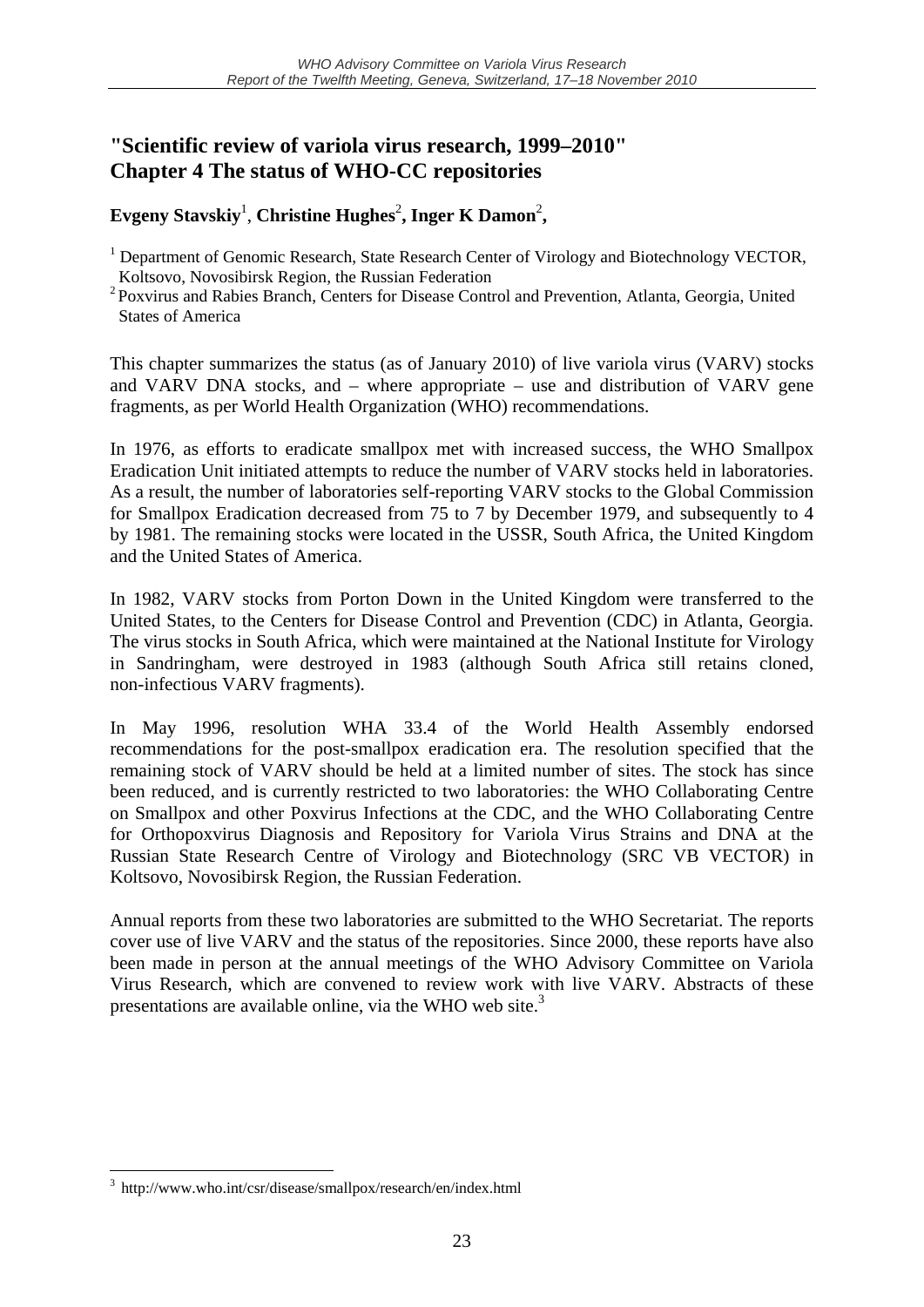## **"Scientific review of variola virus research, 1999–2010" Chapter 5 Animal models and pathogenesis**

#### **Peter B. Jahrling**

Integrated Research Facility, National Institute of Allergy and Infectious Diseases, National Institutes of Health, Frederick, United States of America

#### **Public health importance**

The potential for variola virus to be exploited as a bioterrorist weapon is widely understood. In addition, the re-emergence of monkeypox as a public health concern in the Democratic Republic of the Congo has increased the urgency of developing improved countermeasures, including vaccines and antiviral drugs, for these orthopoxviruses. Since it is generally recognized that animal models will be needed to demonstrate efficacy of these countermeasures, this chapter focuses on useful animal models for orthopoxvirus disease.

#### **Progress to date**

Small animal models using ectromelia virus (the cause of mousepox), cowpox virus, rabbitpox virus and vaccinia virus have provided insight into the pathogenesis and immunology of poxvirus infections; this knowledge has been used to design critical studies using primates. Primate models using variola virus or monkeypox viruses are the most relevant to the development of safe and effective countermeasures against smallpox in humans.

#### **Current challenges**

Various combinations of variola virus doses and routes of exposure in primates (cynomolgus monkeys) lead to predictable disease patterns that replicate some, but not all, features of human smallpox. Although the models require further refinement, they have been adequate to demonstrate the efficacy of several candidate antiviral drugs, including cidofovir and ST-246®. It is likely that no single combination of conditions will result in a model that will simultaneously satisfy all of the criteria required under the United States Food and Drug Administration 'Animal Rule'(US 21CRF310.610); different models may be required to assess different indications. Further refinement of the primate models might include pathophysiologic data from studies using telemetry and medical imaging. Special attention should also be paid to finding biomarker patterns that could be used in a clinical setting as triggers for early intervention, thus increasing the likelihood of successful intervention and facilitating the licensing of countermeasures. Although much of this developmental work can be accomplished using surrogate orthopoxvirus in rodents and primates, increased confidence in countermeasures against variola virus can be obtained only by efficacy testing in primate models using variola virus.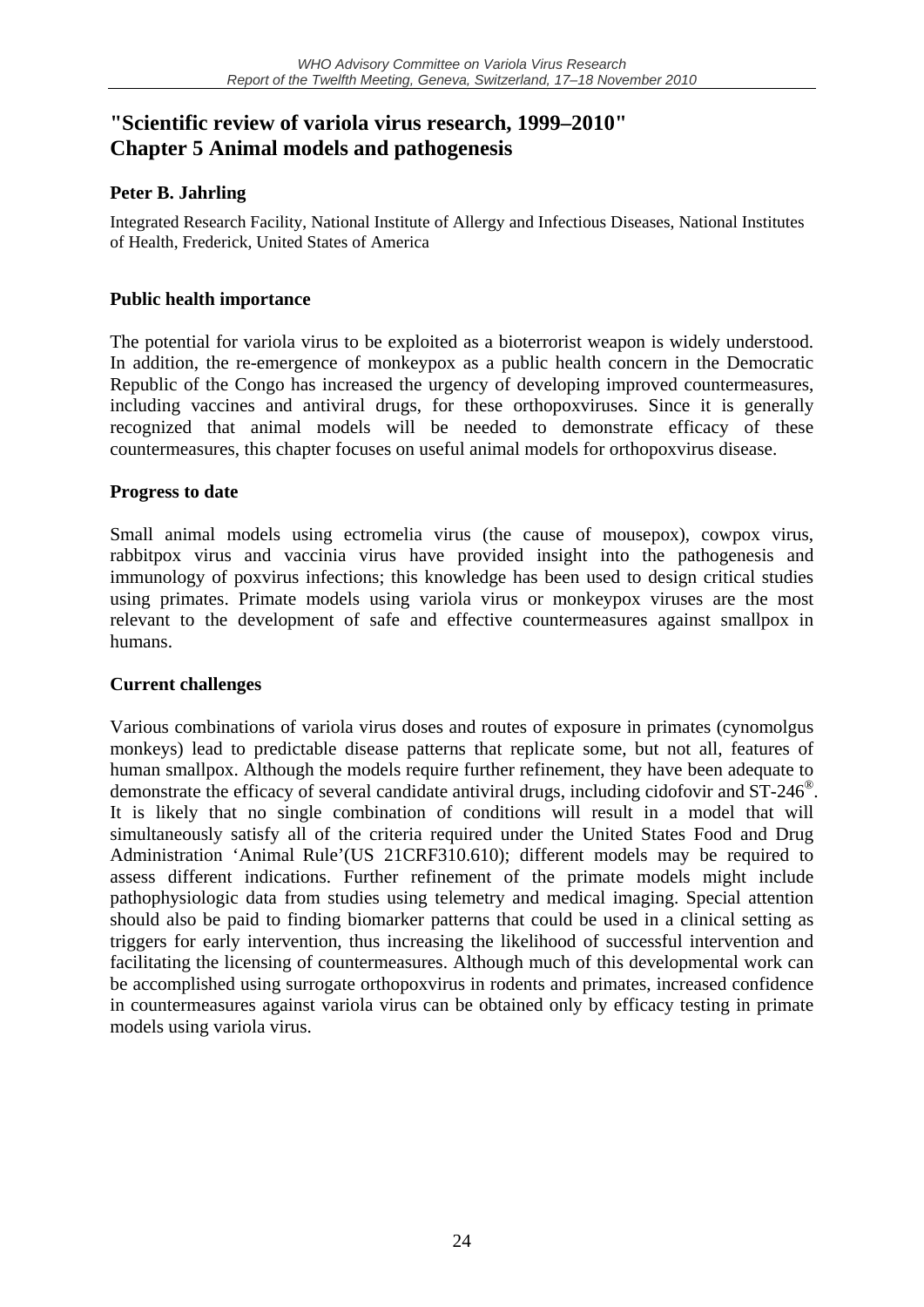## **"Scientific review of variola virus research, 1999–2010" Chapter 6 Antiviral drug development for smallpox treatment**

### $\mathbf{John}\ \mathbf{W.}\ \mathbf{Huggins}^{1}$  and  $\mathbf{Nina}\ \mathbf{Tikunova}^{2}$

<sup>1</sup>United States Army Medical Research Institute of Infectious Diseases, Fort Detrick, United States of America

<sup>2</sup>State Research Center of Virology and Biotechnology VECTOR, Koltsovo, Novosibirsk Region, the Russian Federation

#### **Public health importance**

Widespread vaccination against smallpox is extremely unlikely to occur before the first occurrence of a smallpox outbreak, because of the serious and occasionally fatal events associated with current smallpox vaccines. Therefore, if smallpox re-emerges, it may be necessary to treat a large number of cases with an antiviral drug before mass vaccination campaigns have time to provide adequate protective immunity.

Previous smallpox control measures have had to rely exclusively on vaccination and supportive care of infected individuals, who may be facing a 30% chance of dying from the infection. However, experience with control of the current H1N1 influenza epidemic has shown that both vaccine and antiviral drugs can be important as part of the public health response, both to control the outbreak and to reduce mortality in those infected.

The project described in this chapter was undertaken to obtain two approved oral antiviral drugs, with different mechanisms of action, for treating clinical cases of smallpox. These drugs need to have been approved by drug regulatory agencies if they are to be used during an outbreak. Regulatory approval also provides convincing evidence of the efficacy of the drugs, which will be needed by public health officials who are formulating control strategies. Because smallpox, caused by variola virus, was eradicated by mass vaccination, the effectiveness of these drugs can only be demonstrated using variola virus-infected animal models in non-human primates.

#### **Progress to date**

Development of any antiviral therapeutic is a long and difficult process, which has been unsuccessful for many viral infections, including the common cold. For smallpox, considerable progress has been made in initial drug discovery, and a number of potential candidates need to be evaluated in animal models.

Three compounds – cidofovir,  $ST-246^\circ$  and  $CMX001$  – that inhibit variola virus replication, in cell culture and in multiple animal models (surrogate orthopoxvirus models), have gained investigational new drug (IND) status from the United States Food and Drug Administration (FDA) for treatment of orthopoxvirus infections. Initial human studies are in progress. Two of these compounds (cidofovir and  $ST-246^\circ$ ) have demonstrated activity in a lethal primate model of variola virus, and the third is a prodrug of cidofovir that can be given orally. Development of  $ST-246^\circ$  and CMX001 is in progress, and clinical trials are ongoing.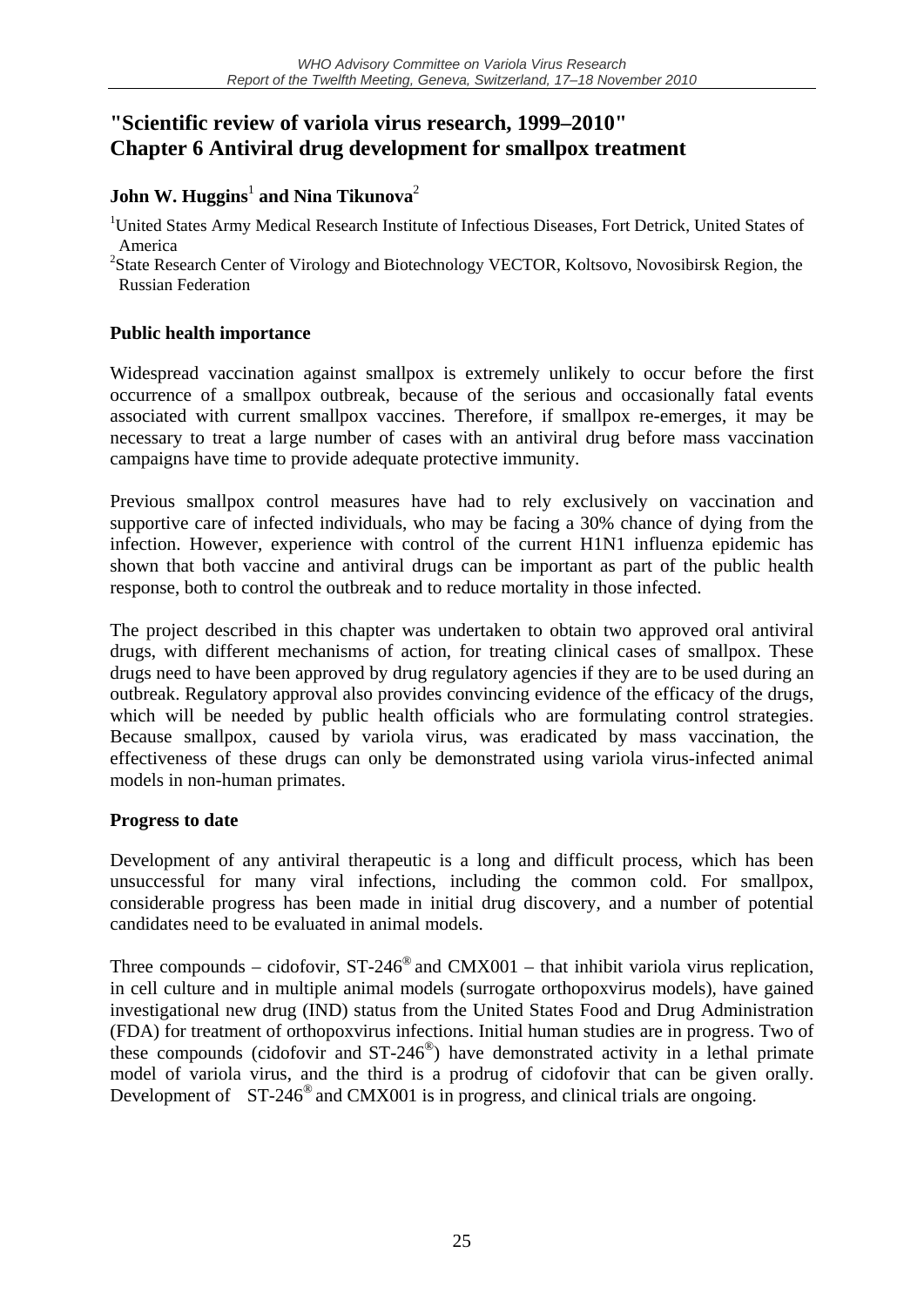#### **Additional work requiring live variola virus to obtain an approved antiviral drug for the treatment of smallpo**x

Although results to date are promising, extensive industry experience with drug development suggests that fewer than 35% of compounds entering expanded safety trials (FDA phase II) will obtain approval. The process of moving from the IND stage to the new drug application stages takes an average of five to seven years. Since variola virus has been eradicated from the human population, traditional clinical efficacy trials are not feasible. In addition, it is not possible to conduct ethical clinical trials in humans, so demonstration of efficacy must use the FDA 'Animal Rule' (US 21CRF310.610). Given the uncertainties in the 'Animal Rule', and the fact that no antiviral drugs are currently approved for any type of smallpox indication (treatment or chemoprophylaxis), it is difficult to estimate the time lines or the data required for approval; the data are expected to include, but not be limited to, work with variola virus. The intensity of review and the level of scientific scrutiny applied to animal model studies proposed to support indications under the 'Animal Rule' would be the same as for human clinical trials to support approval of products for other types of indications using other approval pathways.

Approval in countries other than the United States of America is associated with at least as much uncertainty. It could be argued that work with live variola virus must remain an option until an adequate number of drugs, with different mechanisms of action, have gained regulatory approval and could be used worldwide to combat an outbreak of smallpox.

A report by the Institute of Medicine of the National Academies, entitled *Live variola virus considerations for continuing research*, concluded that "the most compelling reason for long-term retention of live variola virus stocks is their essential role in the identification and development of antiviral agents for use in anticipation of a large outbreak of smallpox".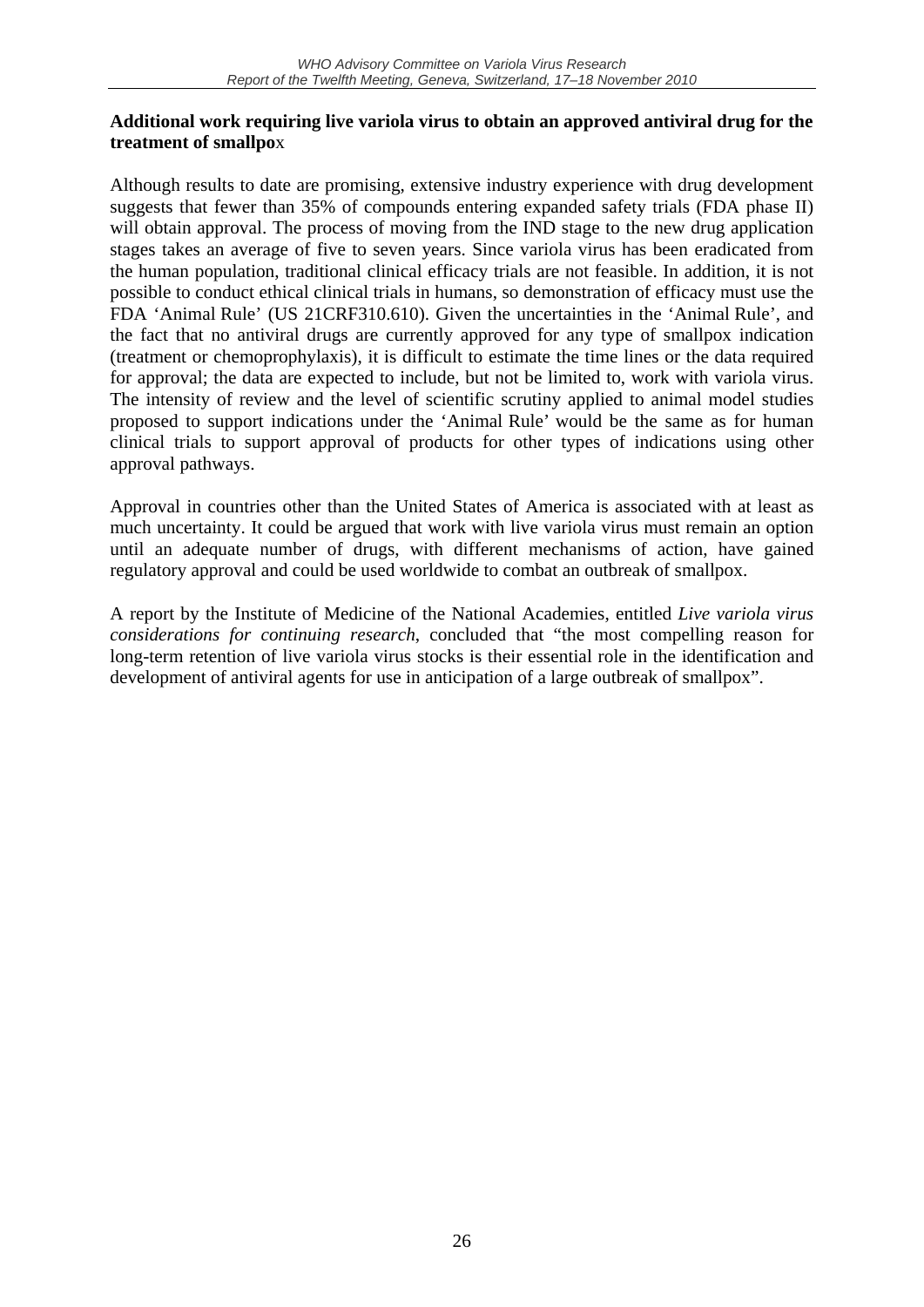## **"The Advisory Group of Independent Experts to review the smallpox research programme: comments on the** *Scientific review of variola virus research, 1999–2010*

#### **Tania Sorrell and Rakesh Aggarwal on behalf of the AGIES.**

The Advisory Group of Independent Experts (AGIES) found the *Scientific review of variola virus research,1999–2010* to be clearly written and comprehensive, and to provide an accurate and up-to-date review of variola virus research, including the impact of regulatory restrictions on current and future research.

The full report is presented in three parts, in line with the terms of reference provided to the **AGIES** 

In Part 1, a summary of each chapter of the Scientific Review is provided, followed by specific comments. Part 2 contains the committee's recommendations for further research and comments on variola virus (VARV) repositories. Part 3 summarizes AGIES recommendations for ensuring high standards of security related to re-emergence of smallpox.

#### **Recommendations for further research and for use of live variola virus**

#### *Part 1: Genomics, diagnostics and repositories*

#### *Genomics*

Near complete genomic sequences are available for approximately 50 isolates of variola virus. Since variola virus genome has only limited genomic diversity and shows major homologies with genomes of other orthopoxviruses, the AGIES feels that there is no public health need for sequencing of additional variola virus isolates.

#### *Diagnostics*

Several nucleic acid-based assays have been developed. Some have used cloned or synthetic genetic elements from variola virus DNA for assay evaluation and development, others have used intact genomic variola DNA; some have used cloned variola DNA as positive controls. Their further development does not require the use of live VARV.

In the absence of clinical disease, it is not possible to determine the sensitivity, specificity, positive and negative predictive value of these tests in clinical situations. There is a need for regulatory validation of these assays. Head-to-head comparisons and further optimization of the available assays, especially real-time polymerase chain reaction (PCR) and microarray platforms, should be undertaken. Newer assays should be developed as advances in diagnostic technology are made.

Several serological tests are available to detect antibodies to orthopoxviruses. Antigen capture assays are early in development; to date, are generic for the orthopoxviruses, and none are variola specific. These may also benefit from head-to-head comparison. Efforts to improve their performance characteristics are warranted; newer assays may be developed as advances in diagnostic technology are made.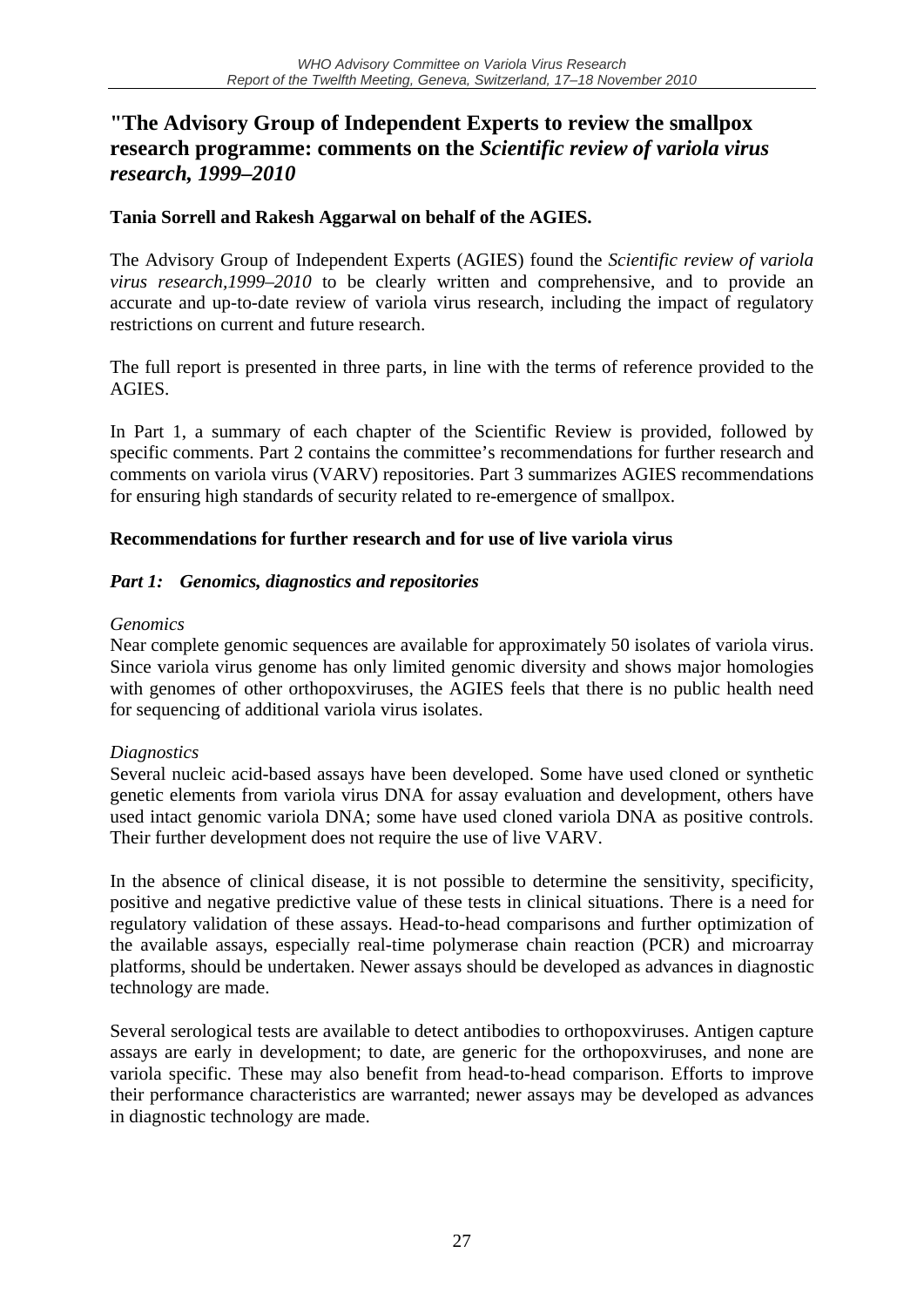#### *Live variola virus*

The AGIES is of the view that live variola virus is not required for the further development of diagnostic tests nor for technical assay validation.

*Repositories*  See Part 3. Security issues.

#### *Part 2: Vaccines, animal models and drugs – future research and requirement for use of live variola virus*

#### *Vaccines*

The AGIES believes that attempts must continue to develop vaccines that are safer than, and at least as efficacious as, the original and/or existing licensed vaccines against smallpox.

In order to prepare for a potential outbreak of smallpox, strategies for efficacious therapeutic immunizations, such as post-exposure vaccination or delivery of anti-vaccinia immunoglobulins and/or monoclonal antibodies, need to be developed. These approaches should help to shorten the response time of public health systems in case of an outbreak. In addition, passive immunization may ameliorate the adverse effects of available vaccines in special subgroups.

#### *Animal models*

Neither variola models in animals nor natural poxvirus infection in animals can exactly model human smallpox.

Although current non-human primate models using VARV are suboptimal, research conducted into developing them further over the last decade has achieved limited success. The only reason for attempts to develop such models is to meet the current stringent regulatory requirements, in the absence of human variola virus infection. The AGIES's opinion was that a more productive approach would be for the regulatory requirements for vaccine and drug approval for variola virus infection to be reconsidered, given that human infection with the virus no longer occurs.

Therefore, the AGIES recommends that rather than develop animal models using VARV, research should concentrate on improving surrogate models that use infection with other orthopoxviruses in their natural hosts (e.g. monkeypox virus (MPXV), cowpox virus (CPXV), rabbitpox virus (RPXV), ectromelia/mousepox virus (ECTV), infections in non-human primates, rabbits and rodent models).

Such models would allow studies on pathogenesis of poxvirus infection, the analysis of drug and vaccine efficacy, and the establishment of criteria to evaluate protection.

#### *Drugs*

Two anti-variola drugs, namely, cidofovir and ST-246®, are in advanced stages of development. Resistance to each of these drugs has been described in vitro but the risk of treatment-induced resistance in vivo is not known. The AGIES recommends that if the development of resistance in vivo is deemed by ACVVR to be a significant possibility, then additional drugs with alternative mechanisms of antiviral action should be developed. However, in the first instance, efforts should primarily focus on cidofovir and ST-246<sup>®</sup>.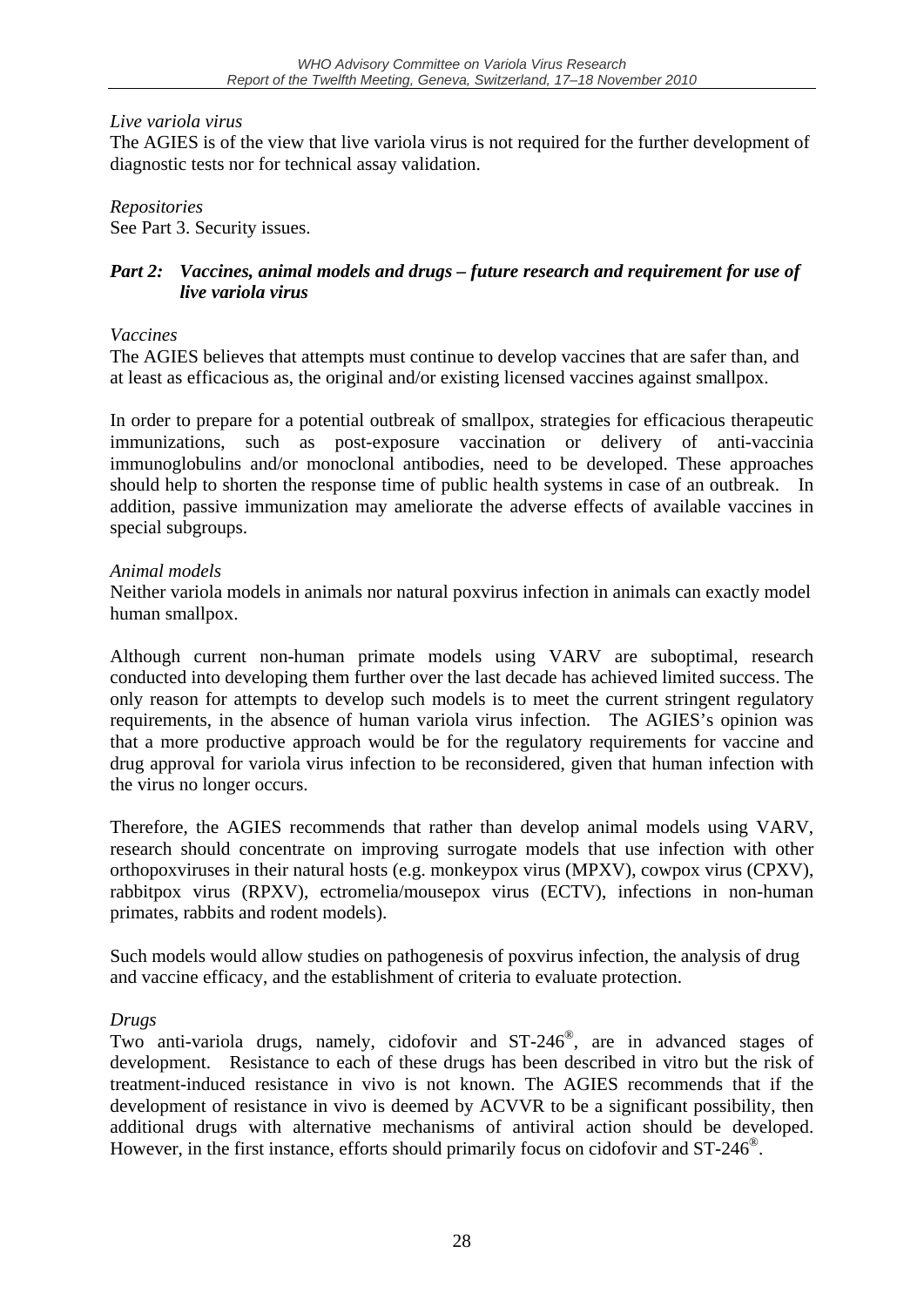#### *Live variola virus*

<u>.</u>

At present, assuming that regulatory issues around vaccine and drug testing are resolved, the only indication for use of live VARV is to test the efficacy of drugs in vitro.

#### *Part 3: Security issues*

#### *Monitoring containment policies*

Stringent regular review of the quality assurance and containment practices at the Russian Federation's State Research Centre of Virology and Biotechnology (SRC VB VECTOR) and the U.S. Centers for Disease Control and Prevention (CDC) must be continued.

Genetically engineered VARV, mutants of VARV or poxviruses containing parts of the VARV genome

The AGIES makes the following recommendations.

New strategies should be designed to address the potential for de novo synthesis of live VARV, including adoption of national policies on the issue by WHO Member States. It is recommended that recent biosecurity proposals (Bügl et al.  $2007$ )<sup>4</sup> be considered at national policy level.

The World Health Organization should seek an updated validation from all countries regarding their stocks of variola virus DNA (in various forms, such as fragments, amplicons and/or plasmids).

With respect to the current prohibition on laboratories, other than the two WHO collaborating laboratories that retain more than 20% of the VARV genome, it is recommended that both CDC and VECTOR provide documentation to WHO cataloguing which segments of DNA have been distributed to which laboratories. Advice should also be sought on whether the complete genome has been distributed (or should be distributed), albeit as different gene segments comprising <20% of the genome, to a range of laboratories.

<sup>&</sup>lt;sup>4</sup> Bügl H et al. (2007). DNA synthesis and biological security. Nature Biotechnology, 25:627–629.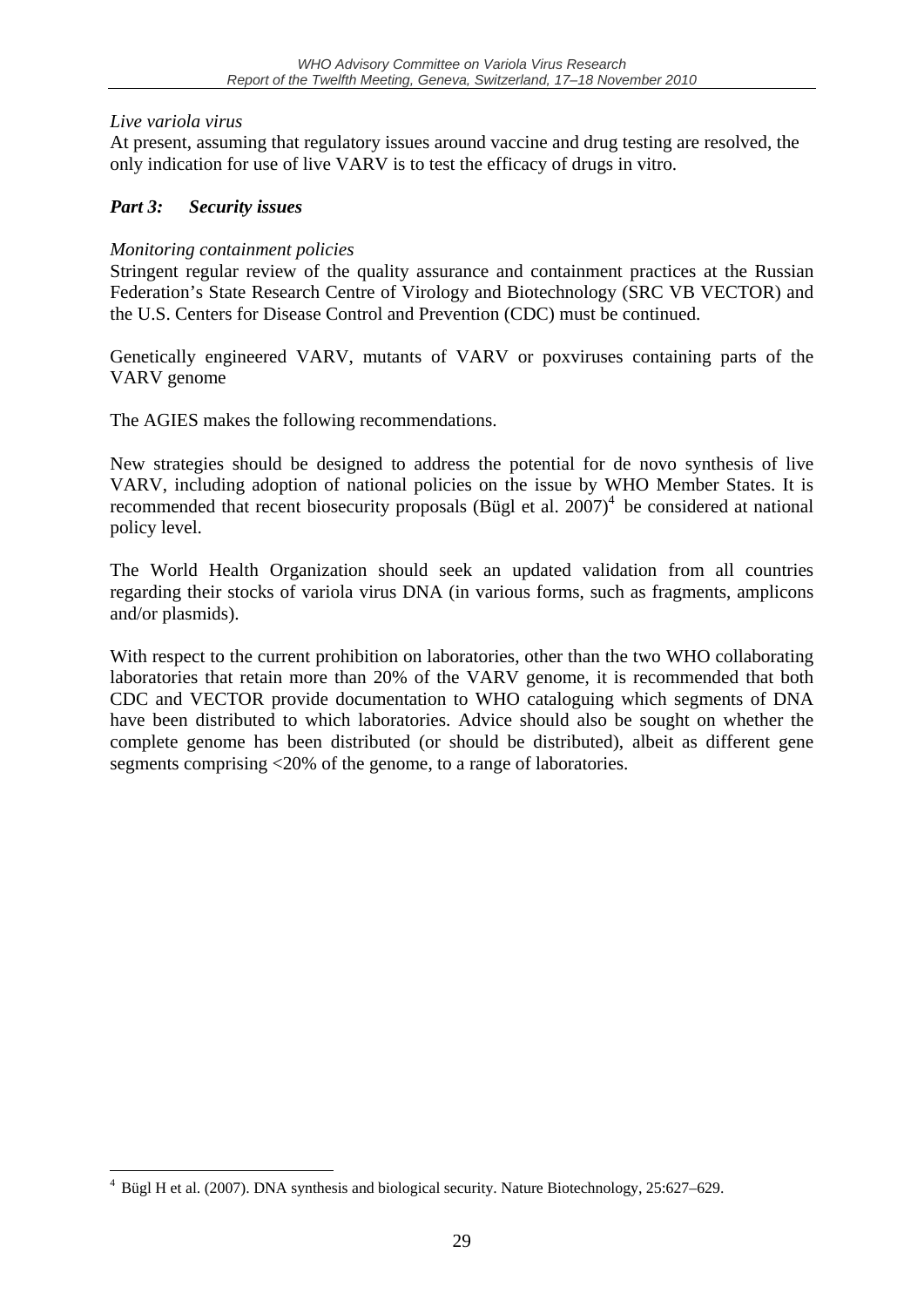## **The subcommittee for the establishment of a Smallpox Laboratory Network**

#### **Jean-Claude Piffaretti**

Interlifescience, Massagono, Switzerland

A subcommittee has been convened to discuss the establishment of a global WHO network of high-level diagnostic laboratories, the Smallpox Laboratory Network (SLN), which would have the capacity to rapidly and accurately detect any emergence of smallpox virus. The purpose of the SLN would be to alert WHO as quickly as possible to any serious event related to a possible emergence of smallpox. The subcommittee currently comprises representatives of the two reference laboratories (CDC and VECTOR) and representatives of each WHO Region.

The scope of the SLN is currently being defined. It would comprise the two reference laboratories as well as up to two regional laboratories from each WHO region. The regional laboratories would have the capacity to perform rapid and reliable smallpox virus identification using only molecular DNA-based techniques. The two reference laboratories already perform smallpox viral cultures and have the capacity to undertake related diagnostic methods, including typing of smallpox viral strains. The reference laboratories would perform the final confirmatory diagnosis of smallpox viruses and then store the identified viral strains in their repositories.

A candidate regional laboratory would be required to fulfil a number of criteria related to competence, biosecurity, and biosafety, in order to qualify for inclusion in the network. These criteria would include:

- ‐ regular diagnostic activity in medical virology and molecular techniques including Real-Time PCR;
- successful regular participation in proficiency assays including those organized by WHO together with the reference laboratories for orthopox/smallpox viruses;
- controlled access to a enhanced BSL-3 laboratory;
- successful inspection by an ad hoc WHO committee;
- ‐ capacity to process samples rapidly within a limited period of time (e.g. within 8 hours from alert);
- ‐ pre-vaccinated personnel, etc.

The SLN would be coordinated by a steering committee with representatives from each of the laboratories in the network as well as a representative from WHO Secretariat. The SLN steering committee would:

- organize the activities of the laboratory network;
- establish and approve the procedures to be used by the laboratories, particularly those related to the sample acceptance and inactivation, as well as the diagnostics methods used;
- verify on a regular basis, that the above procedures and methods are updated to reflect advances in current science;
- ‐ verify on a regular basis that the regional laboratories are continuing to fulfilling the criteria;
- ‐ check the results of the proficiency assays;
- ‐ provide support to the regional laboratories as needed.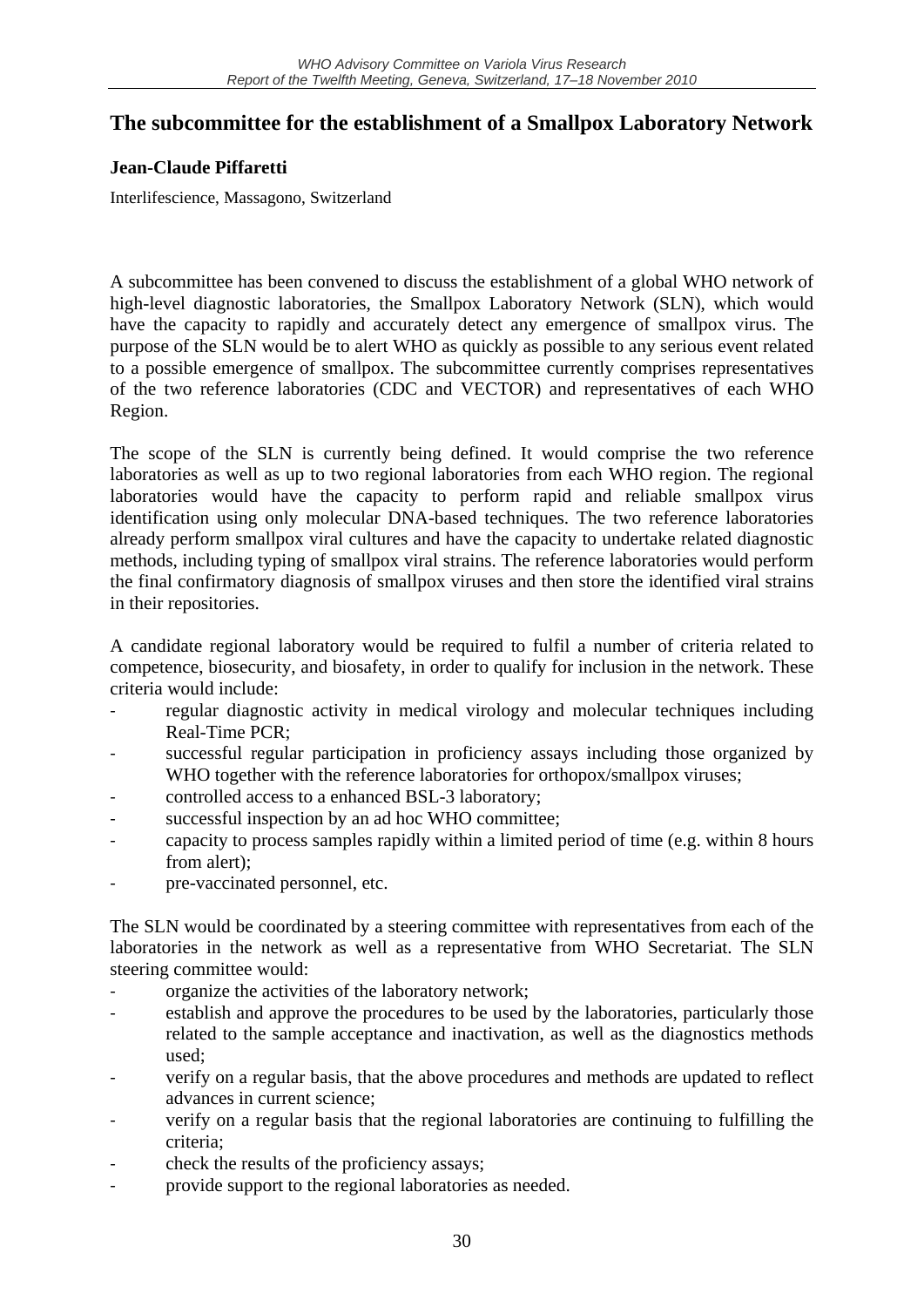It is recognized that some Member States may have one or more highly competent laboratories that have been authorized by their government to perform smallpox molecular diagnostics. These laboratories should be notified to the WHO Secretariat and should be authorized to communicate directly with the reference laboratories and the WHO Secretariat.

It has been suggested that the SLN may ultimately be subsumed within a more general diagnostic laboratory network under the IHR (International Health Regulations).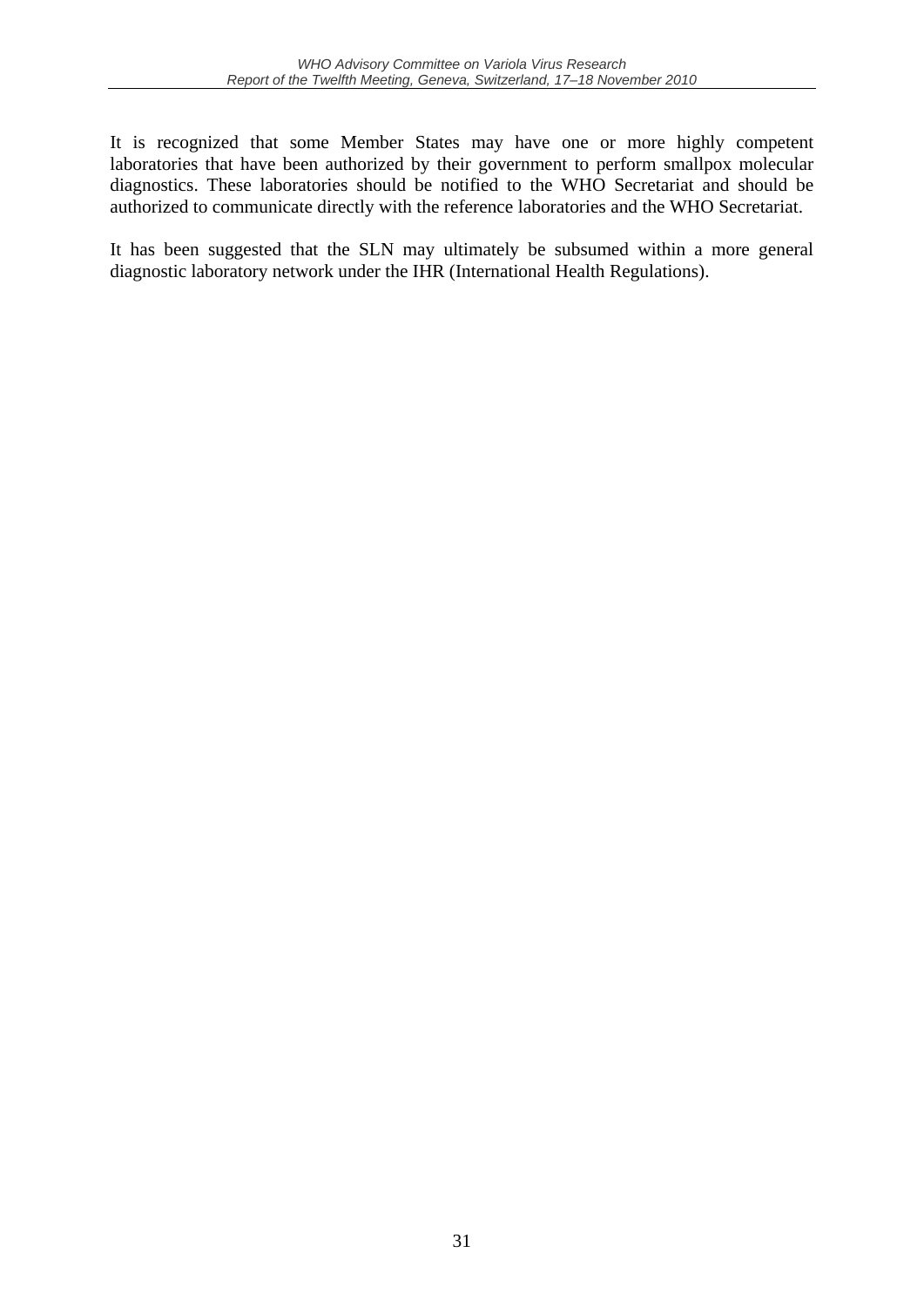## **The use of live variola virus to maintain and regenerate non-infectious variola-derived materials for diagnostic development support**

Investigators: **Inger Damon, Kevin Karem, Victoria Olson** 

WHO Collaborating Centre for Smallpox and other Poxvirus Infections, Atlanta, GA, United States of America

#### **Public health importance**

The ability to validate nucleic acid-based and protein-based diagnostic capacity is critical for early detection and recognition of smallpox if reintroduction becomes a reality. The consequences of either false negatives, or false positives, could result in significant delays and mistakes in the public health response to a smallpox outbreak. In light of this, there remains a need to maintain variola DNA and antigen stocks to continue research in compliance with protocols approved by the World Health Organization (WHO).

Over the course of approved research, variola DNA stocks have been depleted. These stocks were used to evaluate various nucleic acid-based diagnostic assays for validation and proficiency exercises with worldwide partners. This non-infectious material, which is representative of what would be extracted from a clinical isolate, is invaluable in validating nucleic acid-based diagnostics. Although plasmids expressing the relevant target portions of DNA can be used as internal assay positive controls, assay validation is substantially more robust when materials as close to the authentic clinical isolate are used. For sensitivity analyses, use of virus DNA that has been extracted from purified virions allows a calculation of the level of detection (LoD). Such materials will continue to be used to validate detection assays, as well as human clinical diagnostics. Furthermore, non-infectious material is also required to test protein-based diagnostic assays in preliminary phase research.

#### **Methods**

All work with live variola virus is conducted at Biosafety level 4 (BSL 4) under the Terms of Reference of the WHO Collaborating Centre for Smallpox and other Poxvirus Infections at the Centers for Disease Control and Prevention, in Atlanta, US. The facility is reviewed for safety and biosecurity practices by independent teams from the US and WHO on a frequent basis. Any use of variola DNA or antigen outside of the BSL 4 laboratory requires inactivation of the virus. Variola virus is inactivated prior to nucleic acid extraction by heat and lysis methods. Material for antigen preparation is inactivated by gamma irradiation.

#### **Results**

#### *DNA diagnostics*

In order to thoroughly evaluate nucleic acid-based diagnostic assays, a complete DNA panel isolated from near neighbours must be assessed to validate specificity. One orthopoxvirus, cowpox virus, has been shown to have extensive phylogenetic diversity – based upon limited sequence analysis. Several newly acquired cowpox virus isolates were found, surprisingly, to cross-react in the real-time PCR assay with a previously validated variola-specific signature.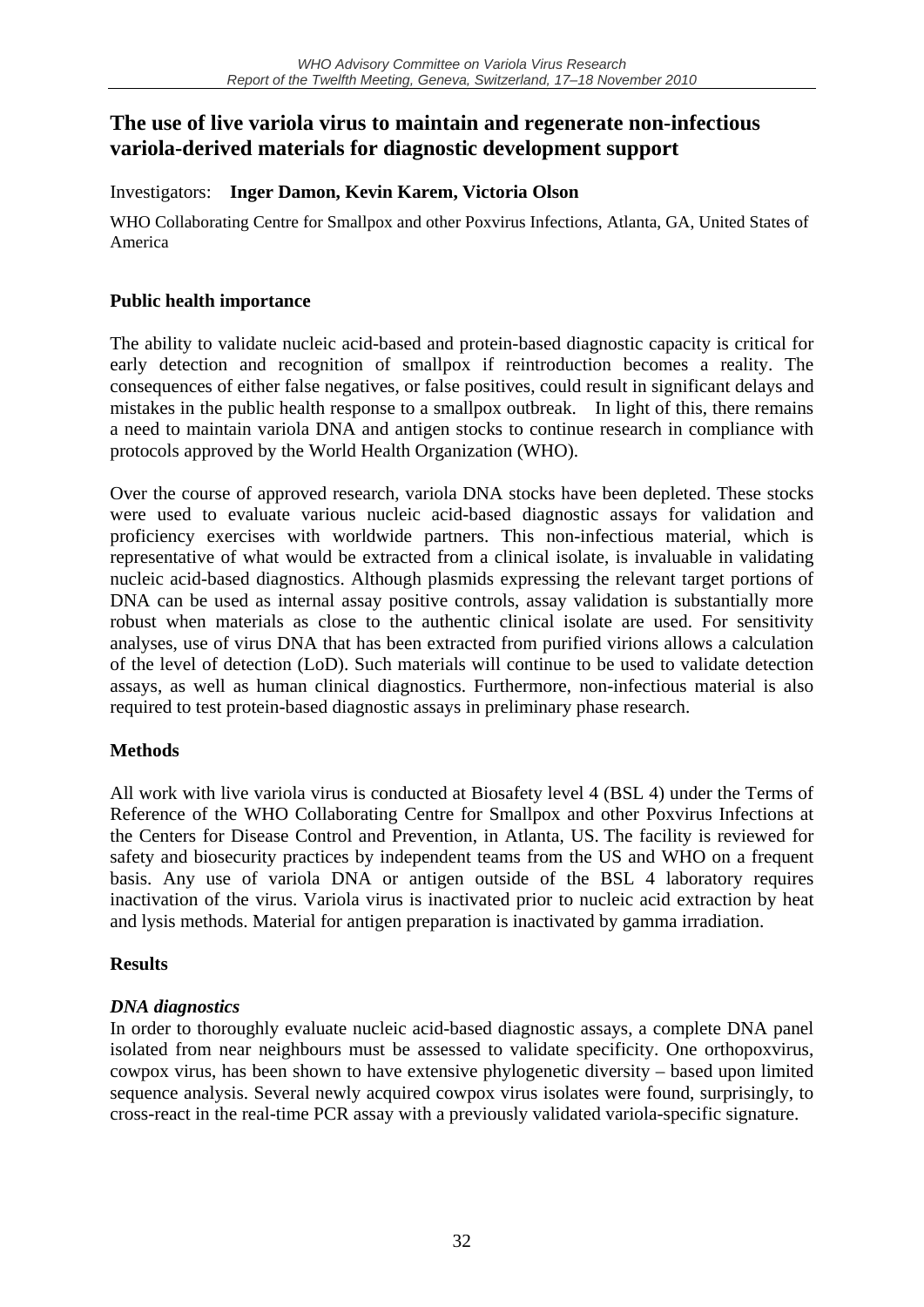#### *Protein diagnostics*

A hybridoma line of mouse monoclonal antibody has specific reactivity to variola virus. However, the reactivity was found to be highly biased towards gamma irradiated antigen compared to live variola virus antigen. The variation of reactivity was found to be specific to the gamma irradiation inactivation procedure since heat, UV or formalin inactivation methods showed inferior reactivity (similar to live variola virus antigen) compared to gamma irradiated variola virus antigen.

#### *Discussion/Future directions*

Despite the fact that the variola-specific target was designed within a highly conserved gene, the region was found not to be unique to variola virus, with a similar sequence also found within the human pathogen cowpox virus. The variola-specific signatures of other published diagnostic assays are currently being compared with bioinformatic data to determine if they retain their specificity based upon these newly acquired cowpox virus sequences. The possibility of a variola virus-specific assay cross-reacting with the near neighbour cowpox virus dramatically increases the chance for false positive results, which may lead to a breakdown of public health infrastructure. Future work will generate greater bioinformatic data by sequencing genomic DNA from other near-neighbour viruses and evaluating new signatures for specificity against a broader DNA panel of variola virus, near neighbour viruses, and other rash-causing pathogens. Together, this data will assist in providing the most specific and sensitive real-time PCR assay possible for the reliable detection of variola virus.

With regards to protein-based research, studies have been initiated to "pan" for antigen epitopes in the hope of finding the epitope recognized by the variola-specific monoclonal antibody. Another screening project has begun to evaluate frozen hybridomas (previously generated) for new monoclonal antibody candidates. Experiments continue to generate a protein bank of variola proteins for use in protein microarray analysis. Reagents resulting from these studies will ultimately benefit from confirmation of findings with live variola virus. These continuing efforts will provide options regarding protein-based viral detection as well as serologic tests to enhance orthopoxvirus testing.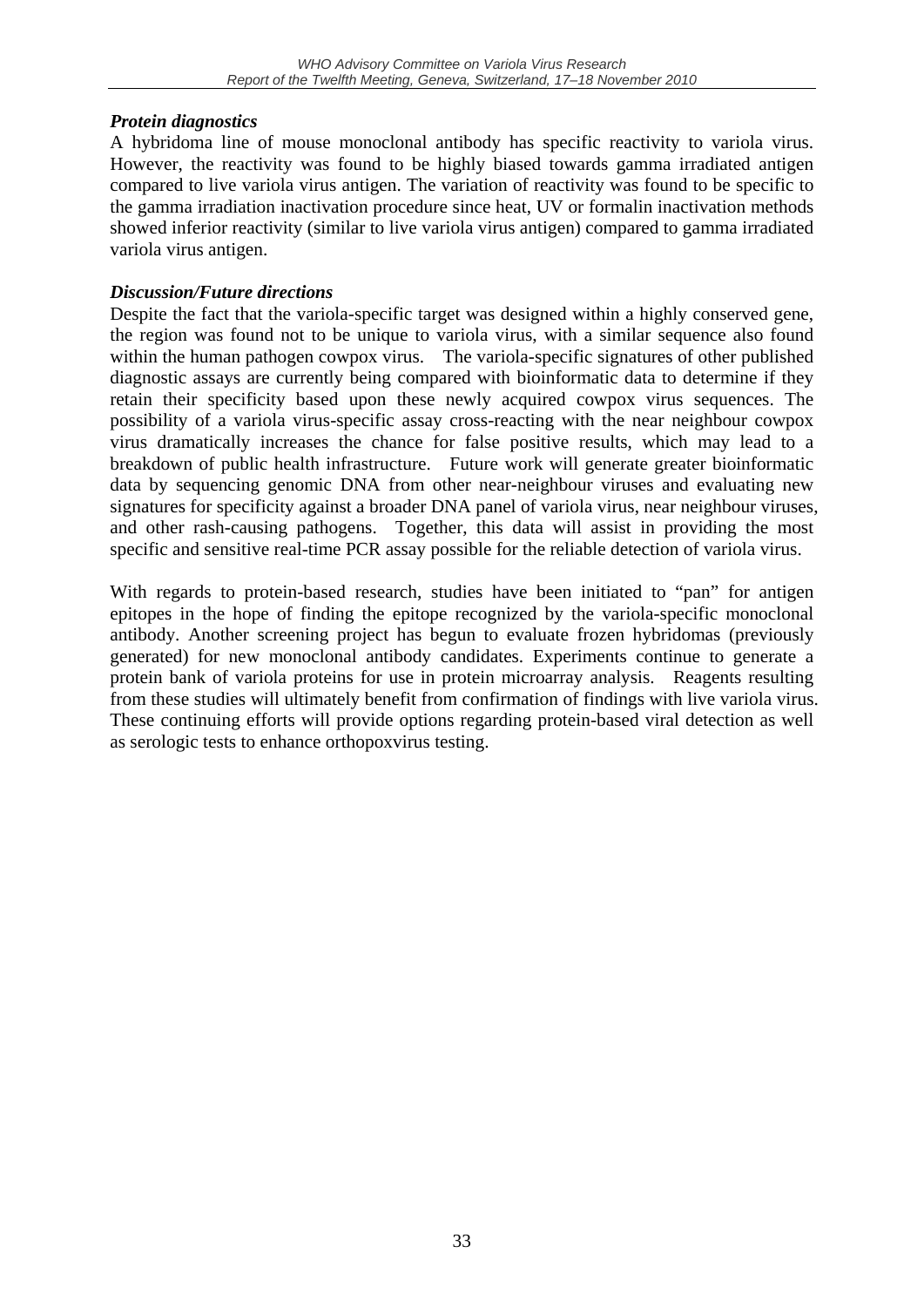## **Update on the current status of the collection of variola virus strains and discovery of antivirals against variola**

#### **Evgeny Stavskiy and Sergei Shchelkunov**

Department of Genomic Research, State Research Center of Virology and Biotechnology VECTOR, Koltsovo, Novosibirsk Region, the Russian Federation

#### **WHO Collaborating Centre for Orthopoxvirus Diagnosis and Repository for Variola Virus Strains and DNA, Koltsovo, Novosibirsk region, Russia**

According to an inventory inspection, the Russian collection of variola virus (VARV) strains contains:

- $freeze\text{-}dried$  and frozen cultures  $-120$  strains;
- 17 primary specimens isolated from human patients in the past;
- total number of registered stored units  $-691$ .

In 2010, work with variola virus continued in the following areas:

- glass vials containing viruses held under frozen conditions were replaced by polypropylene cryovials with printed labels resistant to disinfectant solutions. This was done in order to improve safety during both storage and work;
- testing of the antiviral properties of compounds with previously identified antiviral efficacy against other orthopoxviruses;
- testing of the neutralizing properties of mini-antibodies with previously identified neutralizing activity against other orthopoxviruses.

All VARV cultures that were previously stored in glass vials have now been transferred into polypropylene cryovials.

Approximately 90 chemical compounds of different classes (heterocyclic derivatives, nucleoside derivatives, adamantane derivatives, etc.) were studied. The most promising of these chemical compounds passed a full cycle of testing on surrogate viruses in vitro and in vivo (vaccinia, cowpox and ectromelia). Based on the results of these tests, the 31 most promising chemical compounds were selected for further research in vitro to assess the presence of antiviral activity against four variola virus strains with differing levels of virulence (6-58, Ind-3a, Congo-9, and Butler). The greatest anti-smallpox activity among these compounds was demonstrated by four compounds synthesized by the Novosibirsk Institute of Organic Chemistry at the Siberian Branch of the Russian Academy of Sciences.

A panel of both previously and newly synthesized single-chain human antibodies against orthopoxviruses was tested for their ability to inhibit the infectivity of variola virus. The presence of virus-neutralizing properties was tested in plaque-reduction neutralization tests of variola virus in eukaryotic cell culture Vero. Murine monoclonal antibodies 2D5 were used as a positive control. The study was carried out at a steady titre (250 PFU/ml) of variola virus, strain Ind-3a. The findings demonstrated that four out of seven single-chain human antibodies studied were capable of neutralizing variola virus infectivity.

The collection of variola virus is now permanently stored in the newly established repository in the WHO CC facility designated for research on VARV. This repository is equipped with a complete set of physical security systems as well as with warning and fire alarms.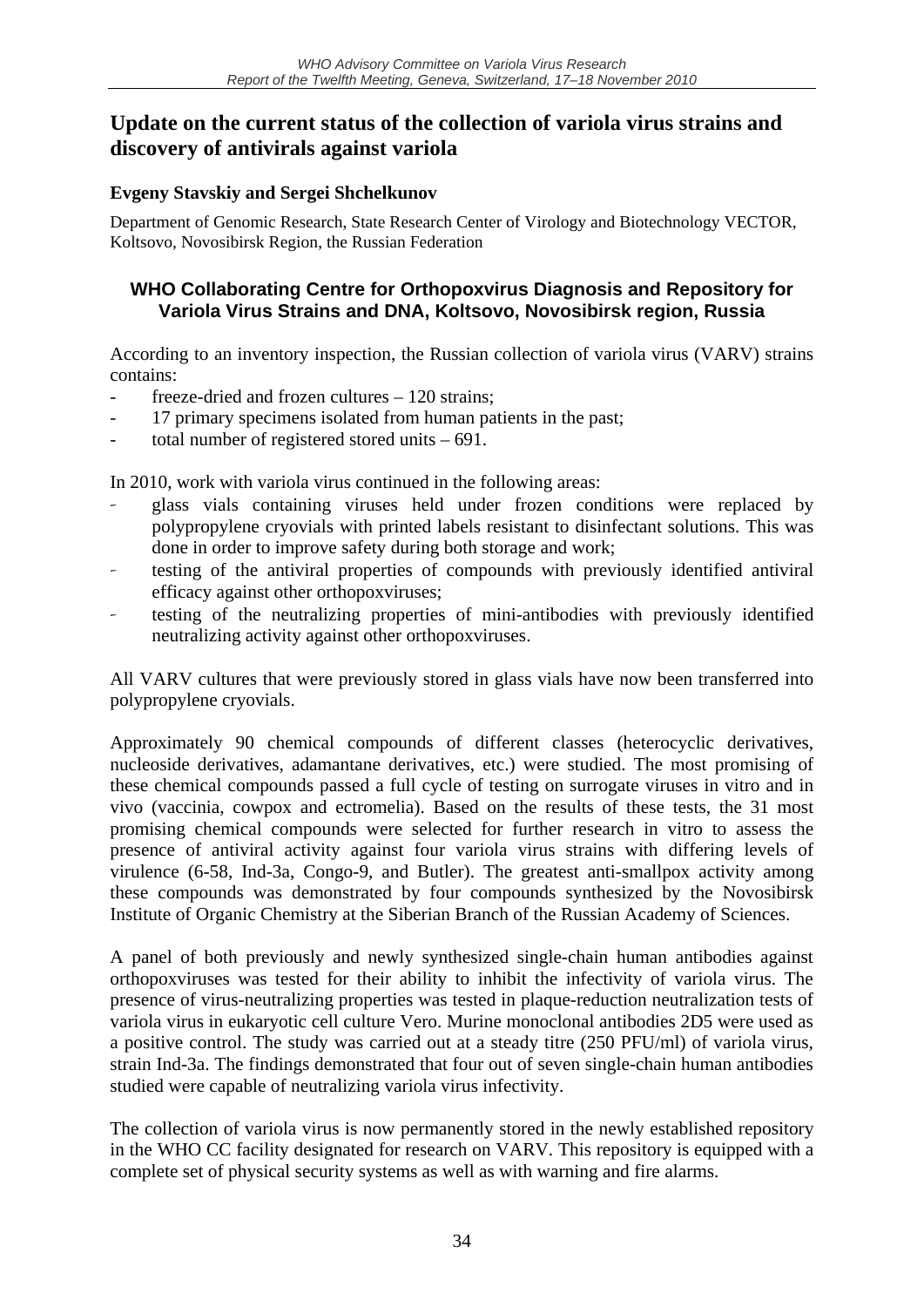#### **The use of live variola virus to evaluate antivirals against variola**

### **Inger Damon, Kevin Karem, Victoria Olson**

WHO Collaborating Centre for Smallpox and other Poxvirus Infections, Atlanta, GA, United States of America

Additional external collaborators: Jeffrey Langland, Mark Prichard, Michele Barry.

#### **Public health importance**

The primary objective of preparedness for smallpox bioterrorism is to save lives if smallpox somehow reemerges. The availability of therapeutics for smallpox would provide significant advantages during an outbreak, enabling treatment to be administered after exposure. A study by Stittelaar *et al.* published in Nature, on 11 December 2005 described a lethal intratracheal monkeypox infection and demonstrated that treatment with an antiviral compound at the time of infection was protective, whereas vaccination was not. The results appear to challenge the limited data, gathered during smallpox eradication, on the efficacy of vaccination up to 4 days post-exposure to prevent smallpox. Contemporary opinion has placed the need at two antiviral compounds, with discrete mechanisms of action, to be licensed and available for use. Compounds specifically targeting viral proteins, viral processes, or cellular functions required by the virus but non-essential for the human host, are desired. Evaluation of therapeutics requires in vitro and/or animal model characterization of their activity against live variola virus infection. To date, several agents have shown promise in effecting host cellular targets to inhibit viral replication, or direct targeting of viral proteins required for viral replication and maturation. The successful development of these agents requires testing against live variola virus to evaluate and ensure direct effect and efficacy of these compounds.

#### **Methods**

All work with live variola virus is conducted at Biosafety level 4 (BSL 4) under the Terms of Reference of the WHO Collaborating Centre for Smallpox and other Poxvirus Infections at the Centers for Disease Control and Prevention, in Atlanta, US. The facility is reviewed for safety and biosecurity practices by independent teams from the US and WHO on a frequent basis.

#### **Results**

### *Evaluation of tyrosine kinase inhibitors*

Previous work with orthopoxvirus vaccinia has suggested that certain families of cellular tyrosine kinases are involved in viral egress from the infected cell. Several compounds inhibit one or both families of cellular tyrosine kinases (Abl- and Src- family), which are currently used therapeutically for treatment of chronic myelogenous leukemia and stromal tumors. Quantitation of extracellular enveloped virus (EEV) and mature virion (MV) production in the presence of tyrosine kinase inhibitors confirmed they specifically inhibit production/release of EEV. Understanding the mechanism of action of these potential therapeutics is critical, not only for patient safety, but also for possible design of future therapeutics. Both variola and monkeypox viruses egress from cells via actin tails, as seen with vaccinia virus. Furthermore, the licensed drugs and their derivatives prevented EEV egress of monkeypox virus and variola virus. Cellular tyrosine kinases are necessary for efficient release and spread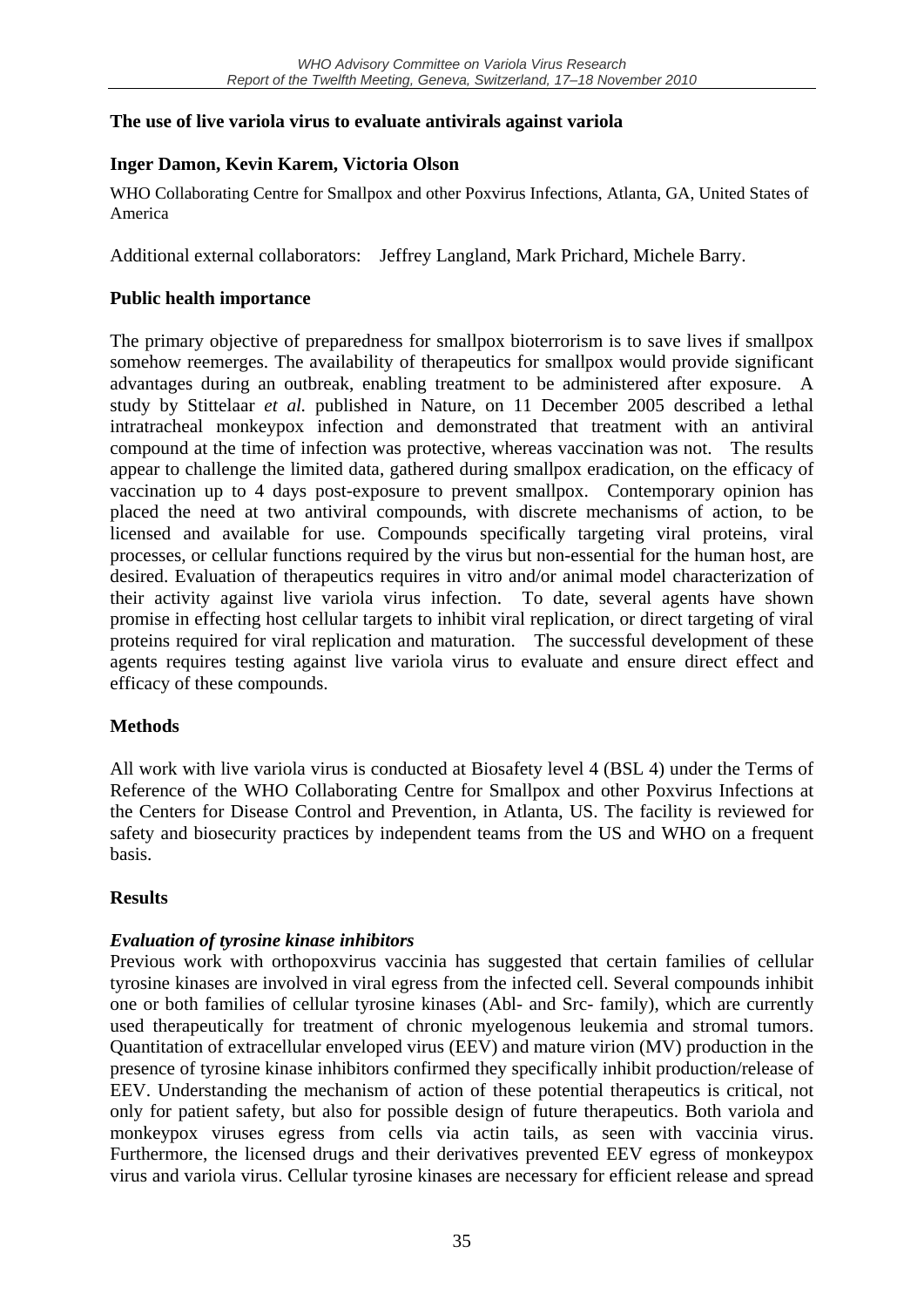of EEV during orthopoxviral infection; Src-family tyrosine kinases are required for formation of actin tails while Abl-family tyrosine kinases function in release of EEV. Our data supports these cellular tyrosine kinases as viable targets for therapeutics and has recently been accepted for publication in the *Journal of Virology*. Since these therapeutics target cellular proteins, this approach is unlikely to engender viral resistance.

#### *Evaluation of a herbal remedy for smallpox*

Research within Jeffrey Langland's laboratory has recently "rediscovered" a carnivorous plant as having anti-orthopoxvirus activity. Multiple historic reports exist on the successful treatment of smallpox outbreaks in the North American continent with this botanical extract. Langland's group has demonstrated the extract effectively inhibits viral replication and the viral-induced cytopathic effects of various orthopoxviruses. At doses where virus replication was inhibited, little to no cellular toxicity was observed. Viral replication was blocked initially but partial replication was observed soon after, likely due to breakdown or utilization of active components within the extract. However, treating the cells with fresh extract every six hours completely abolished viral replication. The extract effectively inhibits the replication of vaccinia, monkeypox, and variola viruses acting at the stage of early viral transcription. The inhibitory effect was specific to orthopoxviruses, and did not significantly affect the replication of other viruses tested. Finally, other herbal remedies tested did not influence vaccinia virus replication. This activity towards orthopoxviruses indicates its potential as a therapeutic agent.

#### **Discussion/Future directions**

Future work will focus on further characterization of the extract: identification of the active component (which may necessitate further anti-variola evaluation), and efficacy within an animal model of systemic orthopoxvirus disease.

There are other interesting potential anti-variola compounds to evaluate; at least two new promising classes (5-substituted 4'-thiodeoxyribonucleosides, proteosome inhibitors) of antivirals have shown promise against other orthopoxviruses, such as vaccinia and cowpox viruses. The use of live variola virus to determine the efficacy of these compounds in vitro has the potential to identify anti-viral agents with unique mechanisms of action at different stages of the viral life cycle.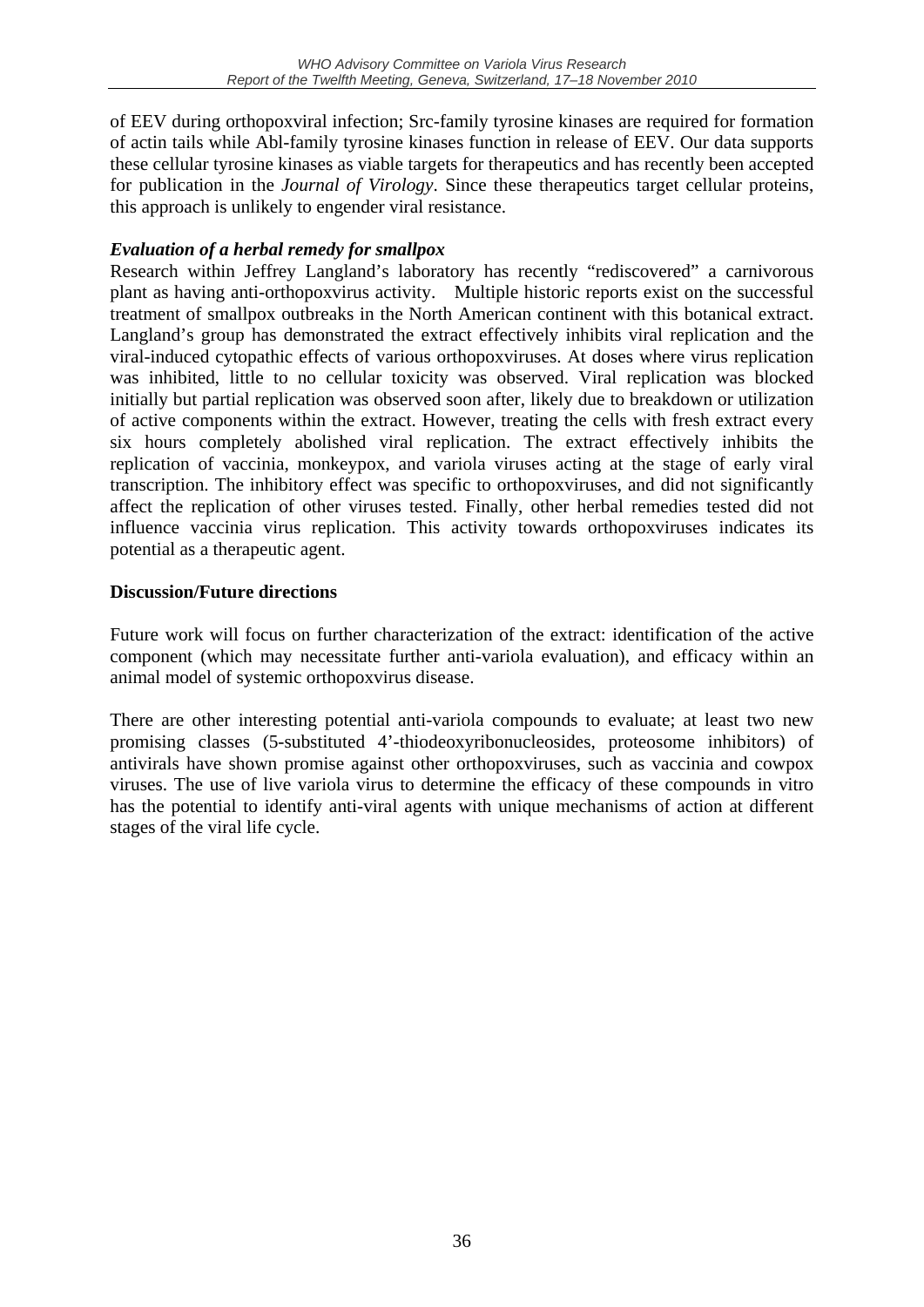## **Perspectives on the development of primate models for evaluating countermeasures against human smallpox and monkeypox**

#### **Peter Jahrling**

Integrated Research Facility, National Institute of Allergy and Infectious Diseases, National Institutes of Health, Frederick, United States of America.

Since 1999, some progress has been made in developing animal models, however it should be emphasized that there is still no animal model that satisfactorily recapitulates all relevant aspects of human smallpox. Variola virus can be useful for understanding human physiology and immunology because it has the capacity to overwhelm the host in a way that few viral pathogens do. Further research is needed to develop improved animal models that can recapitulate key aspects of the human disease and to understand virus–cell interactions in human target cells relevant to pathogenesis and immune response.

New studies on the pathology of human smallpox in comparison with cynomolgus macaques challenged intravenously with variola and monkeypox viruses have shown that the role of concurrent infections, the mechanisms of lymphoid necrosis and lymphoid hyperplasia, the reproductive and lung and kidney pathology need further investigation.

While the need for parallel studies with monkeypox is critical and significant progress has been made with variola models, more work remains. Models should be optimized by varying viral strain, dose and route of exposure to attain specific objectives. Studies should continue to determine mechanisms of lymphoid necrosis, hyperplasia, and apoptosis, to improve analysis of coagulopathy/fibrinolytic processes and to identify relevant biomarkers for clinical intervention.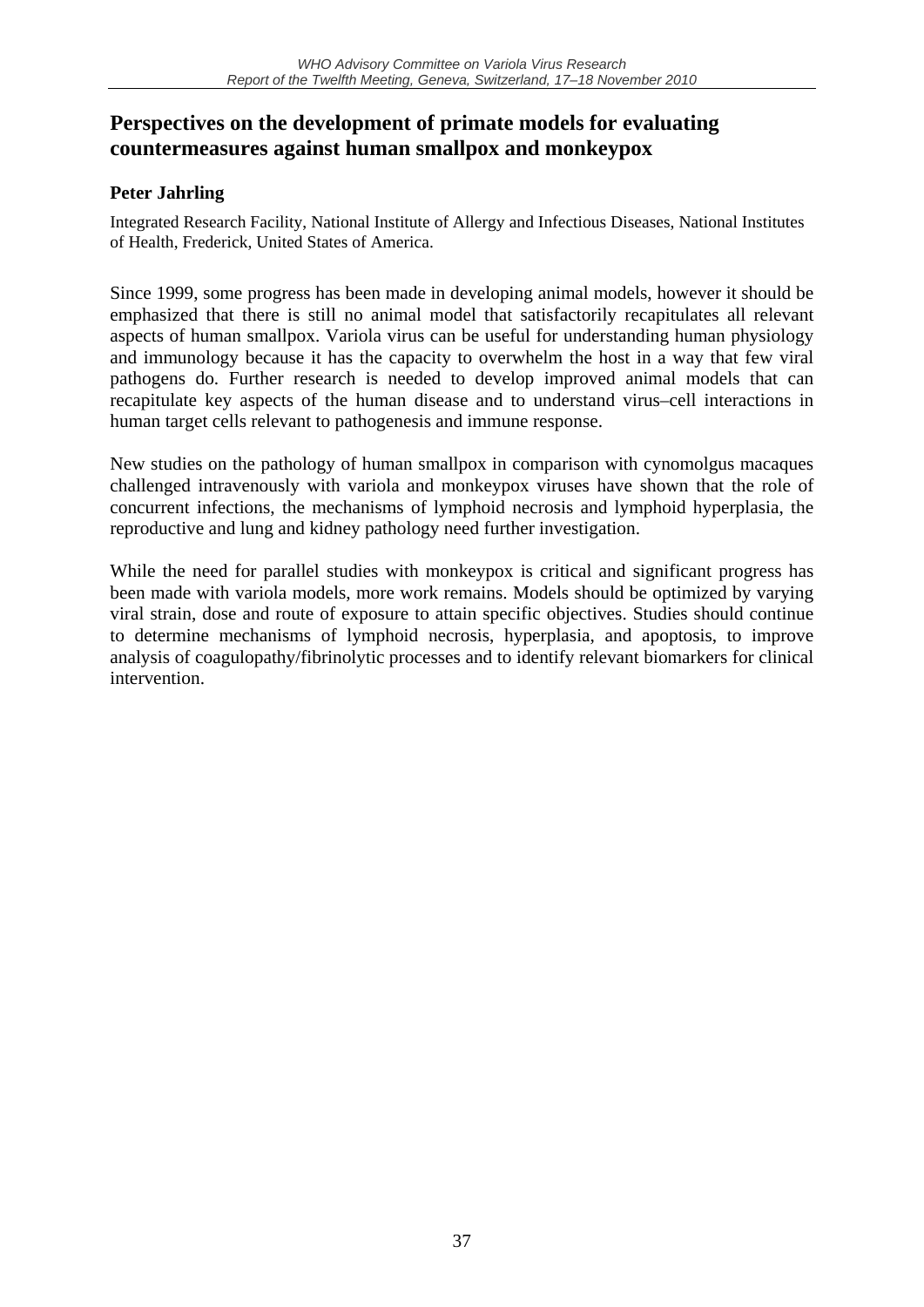## **Update on ST-246® development**

### **Dennis E Hruby**

SIGA Technologies, Inc., United States of America

There is a need for effective inhibitors for poxvirus-induced diseases, such as smallpox caused by variola, which is a potential biological warfare agent. Likewise emerging zoonotic infections due to cowpox virus and monkeypox virus require the development of effective countermeasures.

SIGA's smallpox antiviral  $ST-246^\circ$  meets this unmet need and is in late stage development and procurement-ready. ST-246® has shown efficacy in all small animal and non-human primate efficacy models tested to date.

Phase II clinical trials have been completed along with the NDA-enabling toxicology studies. SIGA is in the midst of commercial manufacturing and preparation for the pivotal safety and efficacy studies. SIGA's 2010 update will focus on the completion of scale-up manufacturing preparations, progress towards regulatory approval, and ongoing efforts to satisfy the 'Animal Rule'using both monkeypox and variola virus non-human primate models.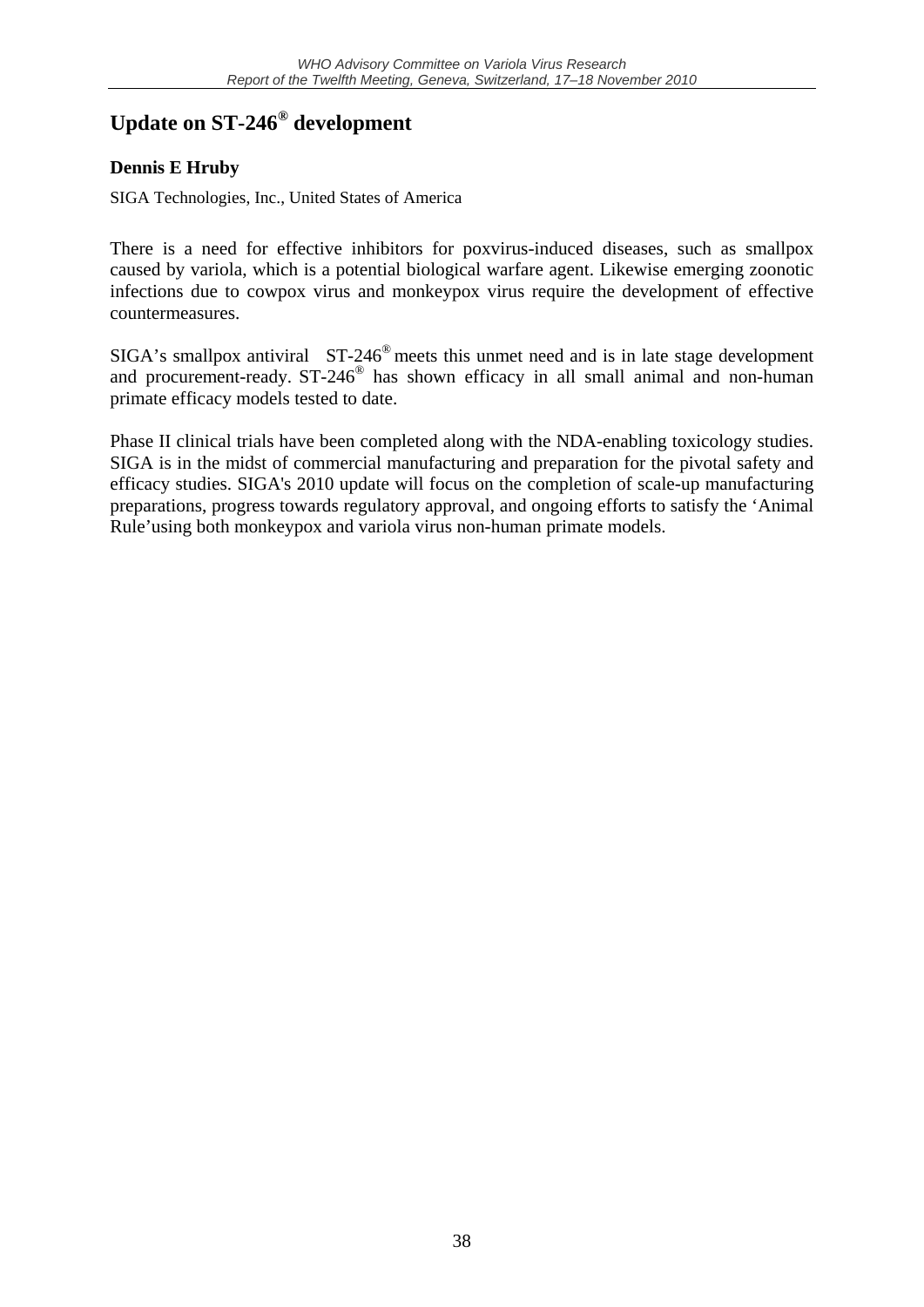## **Status of CMX001 development for smallpox and other dsDNA viruses**

#### **Randall Lanier**, **Scott Foster, Bernhard Lampert, Tim Tippin, Lawrence C. Trost, Rose O'Mahony, Laurie Keilholz, Alice Robertson, Merrick Almond and George Painter.**

Chimerix Inc., Durham NC, United States of America

CMX001 is a lipid conjugate of the acyclic nucleotide phosphonate, cidofovir (CDV, Vistide®). Both CMX001 and CDV inhibit viral DNA replication and are active in vitro against all 5 families of double-stranded DNA (dsDNA) viruses that cause human morbidity and mortality, including orthopoxviruses such as variola. However, the clinical utility of CDV is limited by the need for intravenous infusion and a high incidence of acute kidney toxicity.

CMX001 is currently in Phase II clinical trials for prophylaxis of human cytomegalovirus infection and under development using the FDA's 'Animal Rule' for smallpox infection. It has proved effective in reduction of morbidity and mortality in animal models of smallpox, even after the onset of clinical signs of disease, including lesions. CMX001 has a number of advantages over CDV and other drugs in development for treatment of smallpox, including broad spectrum inhibition of dsDNA viruses that cause human disease, a high genetic barrier to resistance, convenient oral administration as a tablet or liquid, and no evidence to date of renal toxicity.

The absence of nephrotoxicity is supported by in vitro data demonstrating that CMX001 is not a substrate for the human organic anion transporters that actively secrete CDV into kidney cells. CMX001's resistance profile and the ability to test the safety and efficacy of CMX001 in patients with life-threatening dsDNA virus infections which share many basic traits with variola virus are major advantages in the development of this antiviral for a smallpox indication.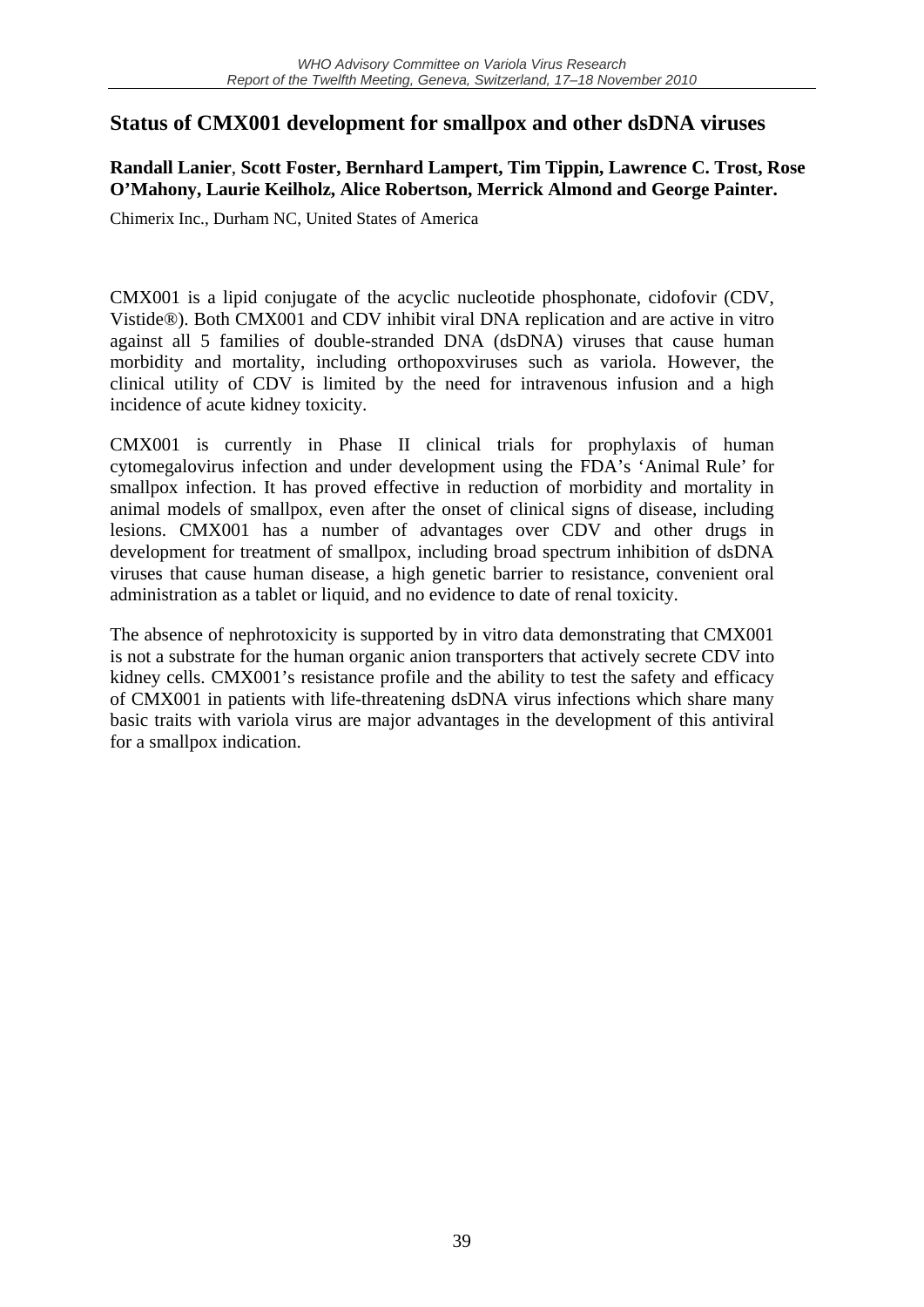## **Clinical development status of the third generation non-replicating smallpox vaccine IMVAMUNE®**

#### **Lars Staal Wegner**

Bavarian Nordic, Kvistgaard, Denmark

Currently developed as a stand-alone third generation non-replication smallpox vaccine, IMVAMUNE® (MVA-BN®) is a live, highly attenuated vaccinia strain vaccine which does not replicate in human cells.

More than 3200 subjects have been vaccinated with > 5000 doses of IMVAMUNE®, including more than 1000 subjects from risk groups with contraindications for conventional smallpox vaccines, i.e. HIV infected and atopic dermatitis patients.

IMVAMUNE® has proved to be safe in healthy individuals as well as in populations with impaired immune function. IMVAMUNE® induces a rapid and strong vaccinia-specific immune response comparable between healthy subjects and at-risk groups, and is non-inferior to traditional vaccines like Dryvax. Furthermore, one or two vaccinations with IMVAMUNE® induce a long-lived immunity. This confirms that IMVAMUNE® is a suitable candidate for use in the general adult population including those with contraindications to conventional smallpox vaccines.

IMVAMUNE® development is supported by US Government contracts DMID N01-AI-30016, DMID N01-AI-40072, HHSO100200700034C and in May 2010 the first 2 million doses of a total of 20 million was delivered to the US Strategic National Stockpile, under Emergency Use Authorization (EUA).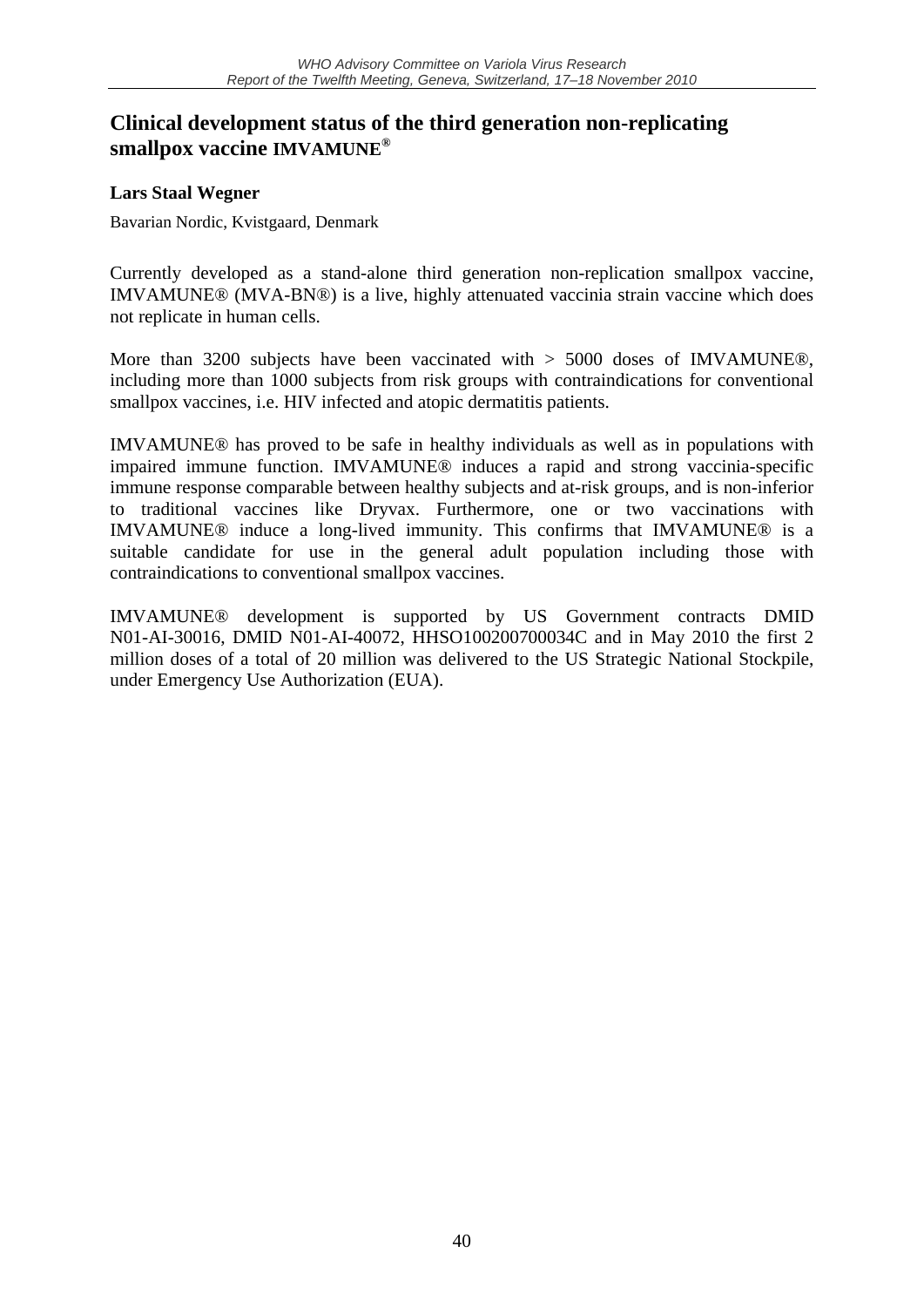## **Update on the use of smallpox vaccine LC16m8 in Japan**

#### **H. Yokote <sup>1</sup> and I. Kurane 2**

- <sup>1</sup> The Chemo-sero-therapeutic research institute, Kumamoto, Japan
- <sup>2</sup> National Institute of Infectious Diseases, Toyama Shinjuku-ku, Japan

#### **Background**

Prior to the 1970s, conventional smallpox vaccines were known for their efficacy while causing a number of adverse events (AEs). In 1972, the Japanese Ministry of Health and Welfare established the Smallpox Vaccine Research Committee (SVRC) to conduct research into smallpox vaccination-related AEs. As part of this research, over 10 000 children were vaccinated with LC16m8, resulting in milder AEs compared to those previously observed with other conventional smallpox vaccine strains. Consequently, the LC16m8 vaccine was licensed in 1975 in Japan.

In light of increasing global concerns about possible bioterrorism with smallpox (variola) virus, Kaketsuken resumed the manufacturing of LC16m8 vaccine for a national stockpile upon request of the Japanese government. In addition, a new research structure, Smallpox Vaccine Research Group (SVRG), consisting chiefly of the National Institute of Infectious Diseases (NIID), Kaketsuken and Keio University, was established to conduct basic and clinical research on LC16m8.

#### **Clinical research**

#### *Children*

A total of 9538 subjects were vaccinated with LC16m8. Their health conditions were observed and daily body temperature was taken for 1 month post-vaccination. The results are as follows:

- "Take" (a major skin reaction) rate: 9075 subjects (95.2%)
- fever: 663 (7.0%), eczema vaccinatum: 1 (0.01%)
- auto inoculation: 9 (0.09%)
- satellite vesiculation: 28 (0.29%)
- post-vaccinal exanthem: 8 (0.08%)
- temporary benign febrile convulsions: 3 (0.03%).

#### *Adults*

A total of 3221 adult subjects (including 1529 vaccinia-naïve adults) from the Japan Self Defense Forces were vaccinated with LC16m8. The "take" rates at 10–14 days after vaccination were 94.4% for vaccinia-naïve adults and 86.6% for vaccinia-experienced adults. Seroconversion or an effective booster response with "take" at 30 days post-vaccination were observed in 90.2% for vaccinia-naïve adults and 60.0% for vaccinia-experienced adults. One case of allergic dermatitis and another of erythema multiforme were noted as suspicious vaccination related reactions. Both cases were mild and rapidly recovered. No serious AE was observed.

#### *Post marketing surveillance (PMS) study*

A PMS study was conducted in Japan with 268 healthy adults (196 vaccinia-naive and 71 vaccinia-experienced). Neutralizing antibody titre was measured for 100 subjects from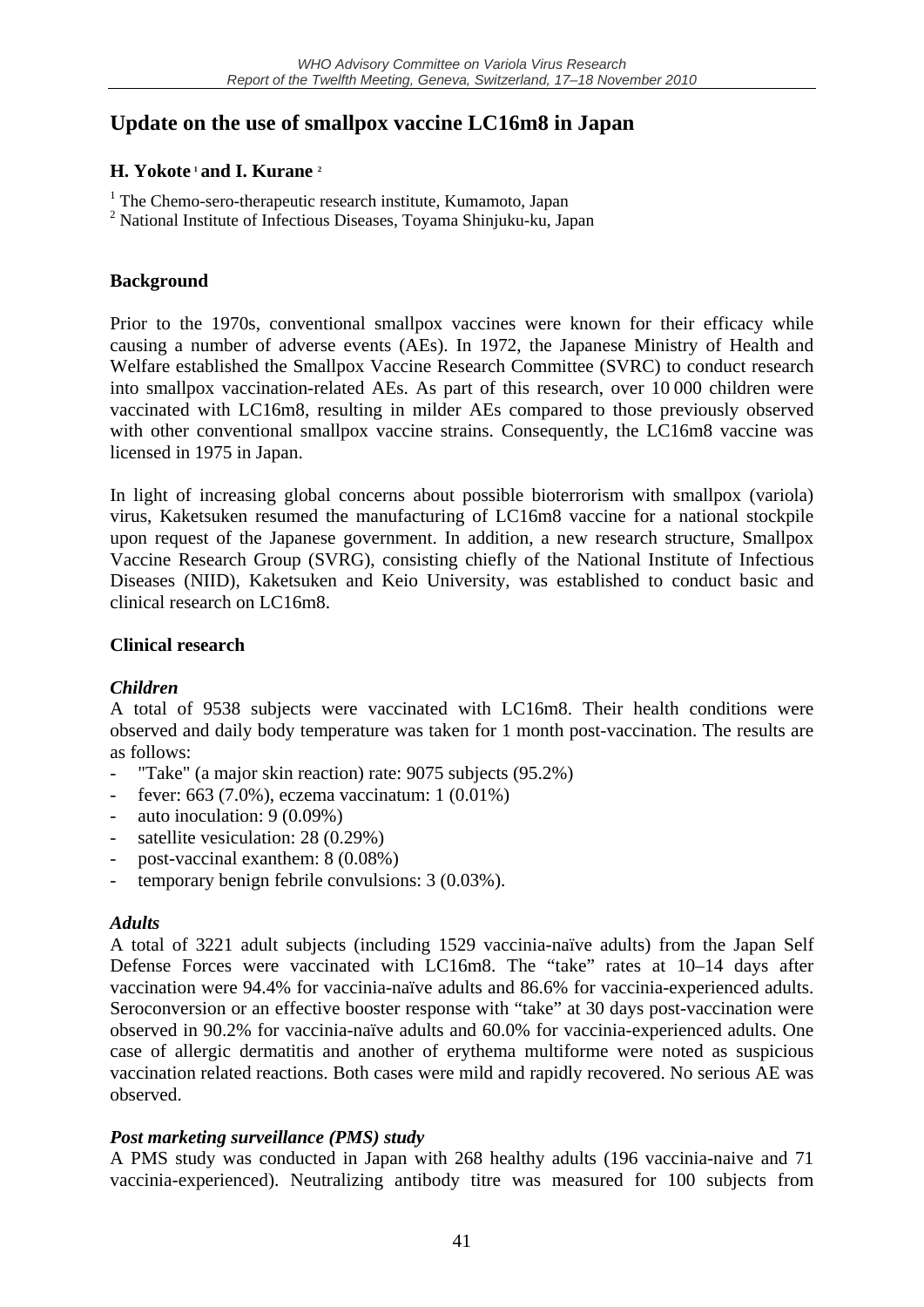vaccinia-naive and vaccinia-experienced adults. There was no report of serious AEs or death caused by the vaccination. Adverse reactions were observed in 58 individuals, a frequency of 21.6% of adverse reactions. Major adverse reactions included lymphadenopathy (19.4% frequency), erythema at the injection site (5.2%), and fever (1.5%). Meanwhile, "take" rate was evaluated with results from all 268 individuals and was found to be 94.4%.

#### **Use in immunocompromised subjects**

#### *Adults*

Two subjects showed signs of possible severe AEs caused by vaccination. A 26 year-old vaccinia-naïve male experienced rash onset on the third day post-vaccination; the rash spread from the extremities to the trunk. He was hospitalized at 20 days post-vaccination. The case was diagnosed to be allergic dermatitis by skin biopsy of the rash. A 29 year-old vaccinia-naïve male experienced rash onset at 10 days post-vaccination in the trunk and was diagnosed to be erythema multiforme.

#### *Subjects with an allergic history*

An enlarged lymph node was observed in one subject with an allergic history to pyrazolone drugs, which disappeared within a month. No AE was observed in subjects with eczema.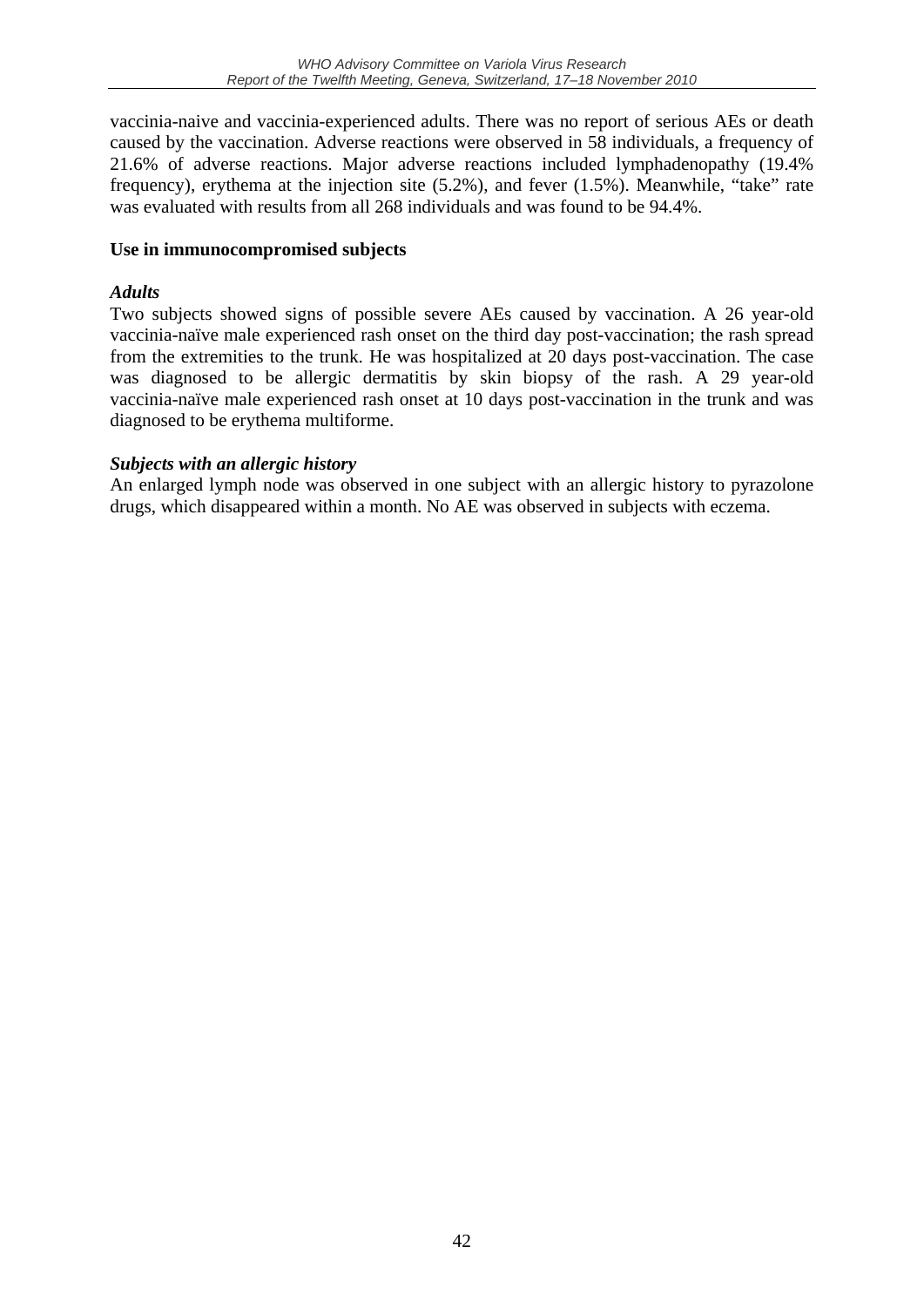## **The use of live variola virus to support less reactogenic vaccine development: continued evaluation of "third" generation vaccines**

#### **Inger Damon, Kevin Karem, Victoria Olson, Scott K. Smith, Zachary Braden, Christine Hughes, Whitni Davidson**

WHO Collaborating Center for Smallpox and other Poxvirus Infections, Atlanta, GA, United States of America

Additional external collaborators: R. Lindsey Baden, Harvard University, Frances Newman, Sharon Frey, Robert Belshe, St. Louis University Bernard Moss, LVD/NIAID/NIH

Supported by: DMID/NIAID/NIH

#### **Public Health Importance**

Smallpox vaccines, comprising live, fully replicative strains of vaccinia virus, were successfully used as the primary public health intervention to eradicate smallpox. However, an unacceptable frequency of adverse events (AEs), some life threatening, occurred. The increase in immunosuppressive conditions worldwide now makes it likely that widespread use of these vaccines as the sole public health intervention would have the consequence of a higher degree of undesirable AEs. Hence, there is a need for a new smallpox vaccine with fewer side effects – one that is safe and efficacious. In the absence of an animal model utilizing variola virus, the only direct demonstration of the effectiveness of the elicited immune response against variola virus is plaque reduction neutralization test (PRNT) of infectivity in vitro. The true efficacy of reduced reactogenic vaccines, also known as "third" generation vaccines, to prevent smallpox is unclear. The role of variola virus neutralization as a marker for vaccine efficacy is perhaps greatest for the evaluation of these vaccines that do not elicit a "take", the traditional measure of vaccine success.

#### **Methods**

All work with live variola virus is conducted within the maximum containment laboratory at Biosafety level 4 (BSL 4) under the Terms of Reference of the WHO Collaborating Centre for Smallpox and other Poxvirus Infections at the Centers for Disease Control and Prevention, in Atlanta, US. The facility is reviewed for safety and biosecurity practices by independent teams from the US and WHO on a frequent basis.

#### **Results**

To determine how well the neutralization tests agree, Geometric Mean Titres (GMTs) were calculated for both the 60% and 90% neutralization titres for each orthopoxvirus neutralization target used by the two centres (SLU [vaccinia virus -Dryvax and MVA] and CDC [variola virus]). Although no significant differences were noted when the 60% neutralization titres were compared, a more robust comparison was gained from the 90% neutralization titres. Using paired t-test, statistically significant differences were noted between the different antigen targets. Spearman correlation coefficients found weak positive correlations for each target comparison. Viral preparations contained similar ratios of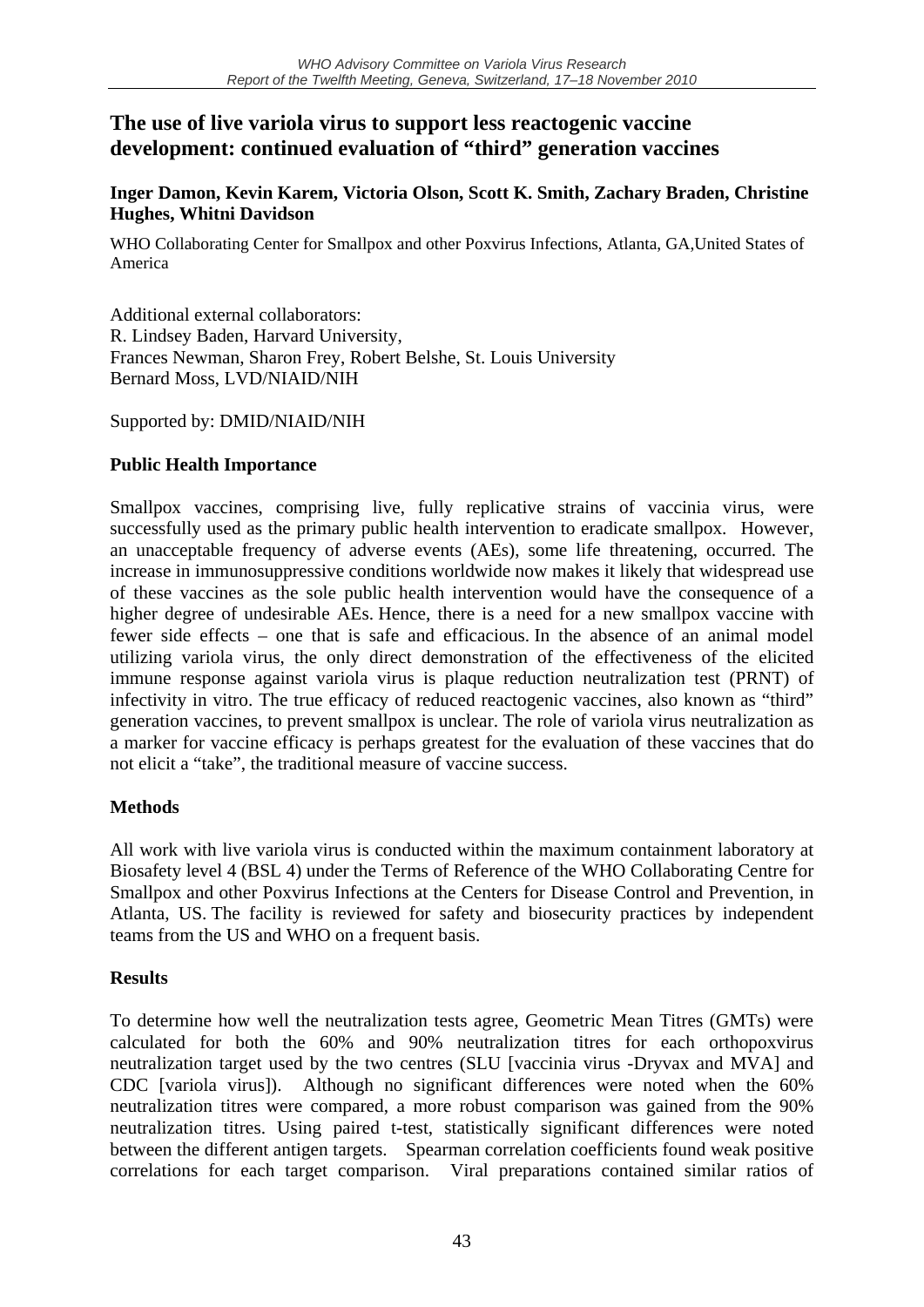genomes per plaque-forming unit, discounting the possibility that differences in quality of viral preparations may account for the differences in PRNTs.

Individual variability was noted in the overall kinetics of the anti-variola immune response measured by variola virus-Solaimen neutralization. The majority of participants showed a boost in 50% anti-variola virus PRNT between dose one and two of MVA. Although a slight decline in 50% variola virus PRNT was observed by 6 months post enrollment in the trial, all those "challenged" with standard Dryvax vaccination showed an amnestic boost in anti-variola virus-Solaimen 50% PRNT titres when sera were evaluated  $\sim$ 30 days later. Similar rates of 4-fold increase rise in titre were seen for both MVA vaccination regimens. When aggregate data is evaluated, generally equivalent 50% variola virus-Solaimen PRNT geometric mean titres (GMT) was observed two weeks post either MVA regimen. Neutralization capacity boosted one month post "challenge" with Dryvax for both vaccination regimens. At one year post vaccination, while GMTs declined, those boosted by Dryvax had a higher GMT than those who were not challenged regardless of administration route.

#### **Discussion/Future directions**

1

Historically, the "take" was used as a correlate of successful vaccination/inferred protection. New "third generation" smallpox vaccines do not induce a noticeable dermatological response. The reanalysis of the data from DMID 02-017 suggests that significant differences in endpoint titres are observed using different viruses as the substrate for neutralization. Using vaccinia virus-Dryvax as the neutralization antigen underestimates, while using vaccinia virus-MVA as the neutralization antigen would overestimate the variola virus-Solaimen neutralization titre. Perhaps more troubling is the apparent lack of linearity between individuals' responses. Our analysis here, in combination with data from other vaccine trials, may assist in determining if neutralization titres with vaccinia virus as the target can be bridged to variola virus neutralizing titres. Furthermore, understanding the immune response post MVA vaccination regimen is critical in identifying a correlate of protection.

Baden et al. tentatively identified a correlation between highest MVA-PRNT titre after second dose of MVA and subsequent attenuation of "take" and duration of viral shedding after Dryvax "challenge"<sup>5</sup>. We plan to evaluate if this correlation also exists with variola virus neutralizing titres. To achieve this, we will need to evaluate remaining participants' sera since the numbers of participants in the two groups already tested do not provide enough statistical power. These data will also further our ability to compare the anti-variola immune response administered via intradermal vs. subcutaneous route. Preliminary observations suggest the intradermal route of administration may be vaccine virus dose-sparing. Additionally, these data will allow us to more fully characterize the kinetics of the anti-variola response.

<sup>5</sup> Seaman MS et al. Effect of vaccination with modified vaccinia Ankara (ACAM3000) on subsequent challenge with Dryvax. *Journal of Infectious Diseases*. 2010, 201:1353-1360.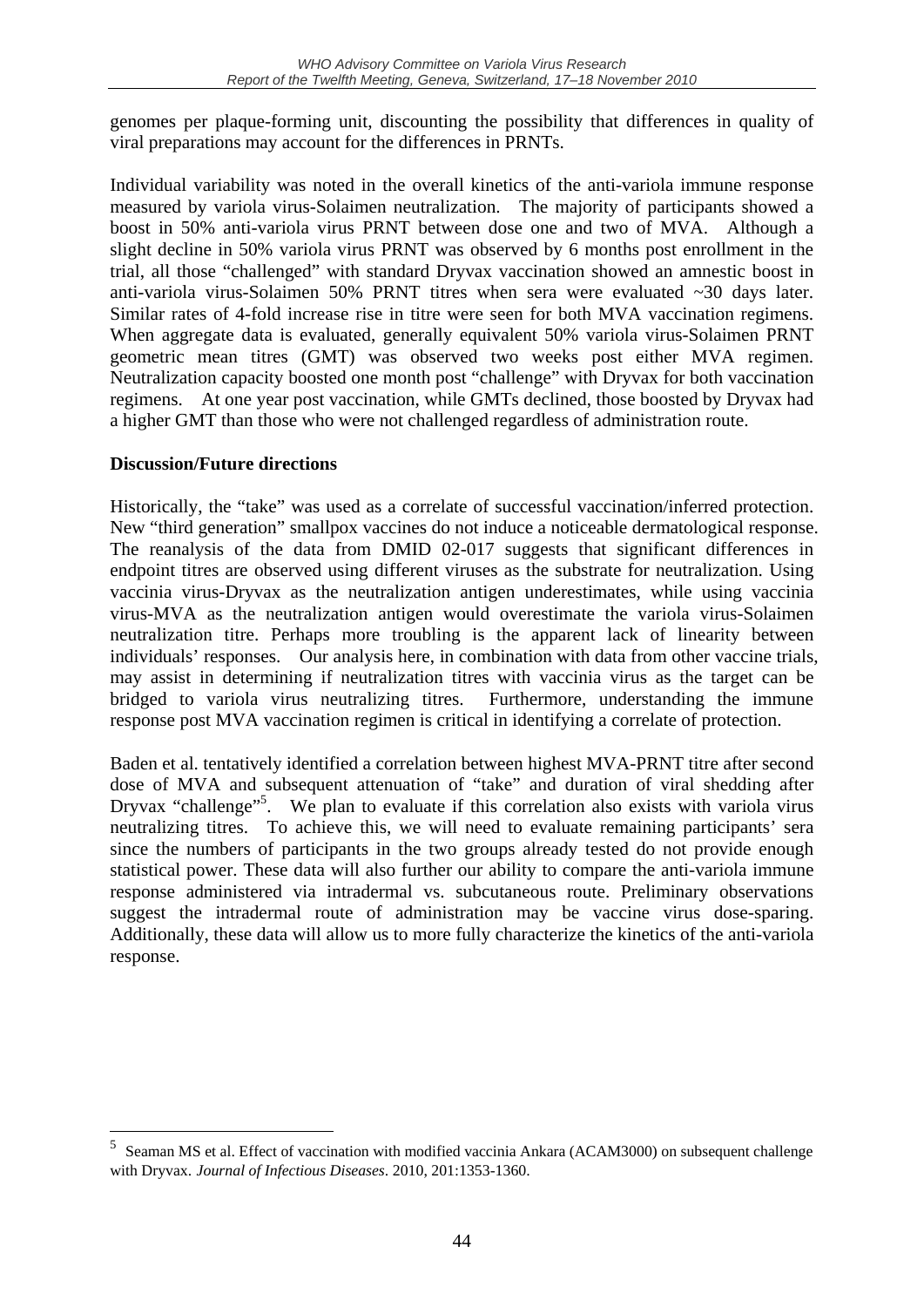## **WHO smallpox vaccines stocks, status update**

World Health Organization, Smallpox Secretariat

#### **WHA resolutions:**

In its final report of 1979, the Global Commission for the Certification of Smallpox Eradication discussed the need to maintain reserve stocks of vaccine and concluded that it would be prudent for WHO and national authorities to be prepared for unforeseen circumstances. The Commission recommended that freeze-dried smallpox vaccine sufficient to vaccinate 200 million people should be maintained by WHO, together with stocks of bifurcated needles. In 1986, the global reserve was gradually reduced.

In 2004, the Ad Hoc Committee on Orthopoxvirus Infections recommended that:

- WHO create, monitor and maintain a strategic stock of smallpox vaccines to be held in Geneva. This strategic stockpile should be made available for emergency use only. The volume of the Geneva stockpile should be at least 5 million doses.
- a stockpile of smallpox vaccine should be created through pledges made by Member States. The size of the pledged stockpile should be at least equivalent to the amount that was available to WHO at the end of the eradication programme (200 million doses).

In 2004, the Ad Hoc Committee on Orthopoxvirus Infections recommendations were noted and approved by the World Health Assembly in 2005.

#### **Vaccine stockpile**

WHO has built a strategic stock of smallpox vaccines of 30.5 million doses, stored in Switzerland. Ninety-eight percent (30 millions doses) of the WHO strategic stock of smallpox vaccines is second generation vaccine. Two percent (530 000 doses from Belgium, Germany, the Netherlands, Iran (Islamic Republic of), and the Russian Federation) of the WHO strategic stockpile is first generation vaccine.

In addition, through a virtual stockpile mechanism, four Member States have pledged a further 27 million doses to WHO in case of additional needs: France, Germany, New Zealand, USA. WHO has agreed Standard Operating Procedures with all four Member States.

As of 1 July 2010, WHO has established stocks totalling 57.5 millions doses (strategic + pledged stocks). This is adequate to cover a range of scenarios. However, third generation vaccines are currently close to licensing and WHO hopes that once third generation vaccines become available, Member States will facilitate their incorporation into the stockpile.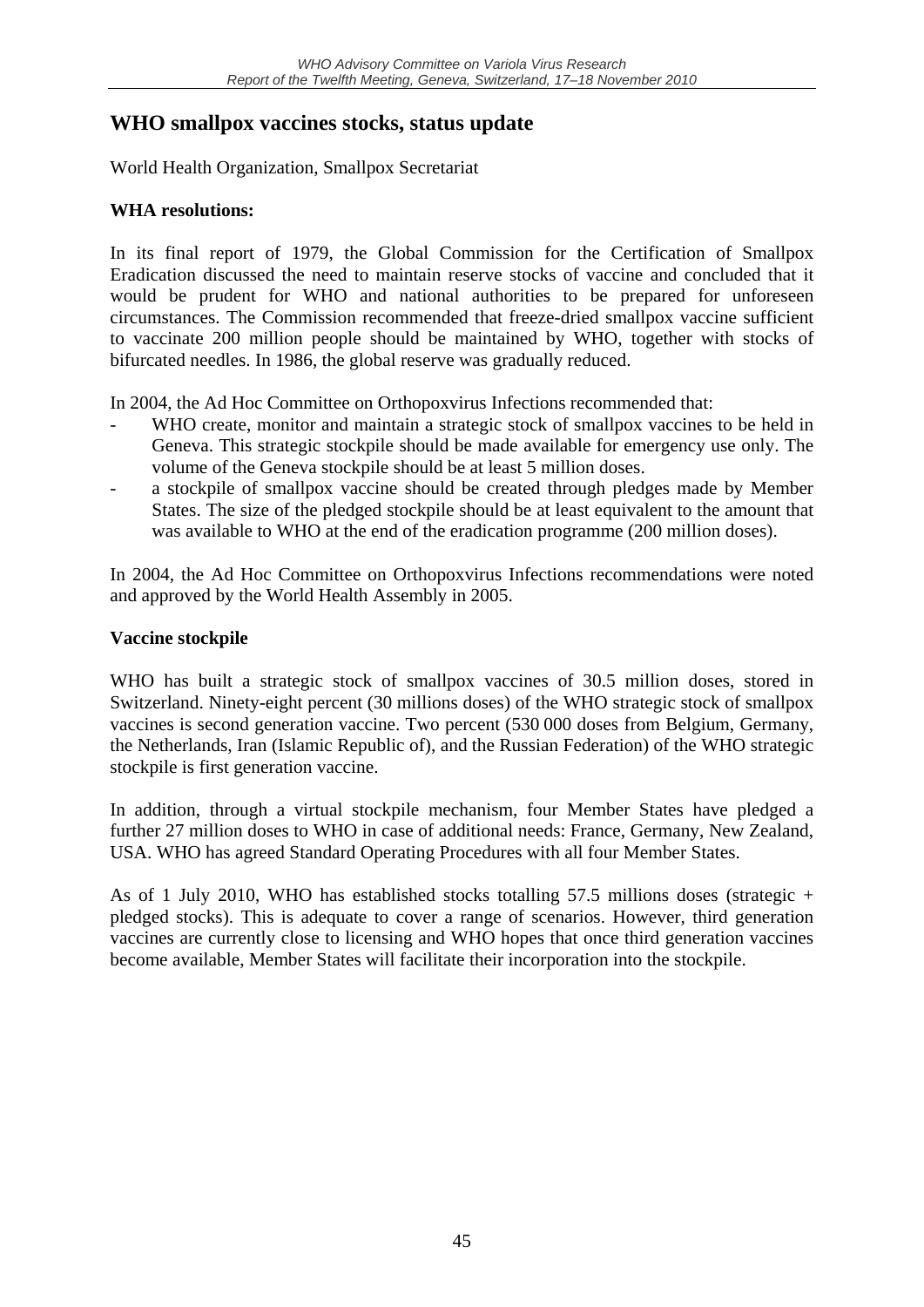## **Digitization of the Smallpox Eradication Programme Archives: Outcomes, perspectives and strategy**

**Marie Villemin Partow** 

World Health Organization

#### **Background**

The digitization project for the Smallpox Eradication Programme Archives started in June 2009. To date, the outcome has been very positive and presents many future possibilities.

| <b>Smallpox Eradication Programme Archives:</b>                                                  |                                                            |  |  |
|--------------------------------------------------------------------------------------------------|------------------------------------------------------------|--|--|
| <b>Physical Fonds:</b>                                                                           |                                                            |  |  |
| Storage:                                                                                         | Archives, WHO HQ                                           |  |  |
| Size:                                                                                            | 122 linear metres, 600 archival boxes, 2000 files          |  |  |
| Date range:                                                                                      | 1948-1987, mainly 1965-1980                                |  |  |
| <b>Research tools:</b>                                                                           | Archives of the Smallpox Eradication Programme, a Guide    |  |  |
|                                                                                                  | and Inventory, Vol. I and II, 1982 and 1988                |  |  |
| <b>Digitized Fonds:</b>                                                                          |                                                            |  |  |
| Digitization:                                                                                    | Colour, 1/1, 300 dpi, OCR                                  |  |  |
| Format:                                                                                          | TIFF and PDF/A                                             |  |  |
| Size:                                                                                            | 10 TB                                                      |  |  |
| Storage:                                                                                         | SATA2 discs on MD3000i, security copies on magnetic tracks |  |  |
|                                                                                                  | LTO3 (EMC Networker)                                       |  |  |
| Description and PDF/A files for consultation integrated into ERMS Livelink Entreprise<br>Server. |                                                            |  |  |
| <b>Project Phases</b>                                                                            |                                                            |  |  |
| Needs analysis                                                                                   | May-September 2009                                         |  |  |
| Digitization                                                                                     | September 2009-August 2010                                 |  |  |
| Integration into the database                                                                    | 5 months                                                   |  |  |
| Feasibility study                                                                                | August 2009                                                |  |  |
| Prototype                                                                                        | 1 month (January–February 2010)                            |  |  |
| Cataloguing rules                                                                                | 1 month (March–June 2010)                                  |  |  |
| Metadata entry                                                                                   | 4 months (July–October 2010)                               |  |  |
|                                                                                                  |                                                            |  |  |

#### **The outcomes**

The main challenge of this project has been the volume of paper and electronic data to involved. The team has benefited from the expertise of both internal and external specialists. This was the first large-scale digitization project undertaken by WHO Archives. Consideration was given therefore to longer term needs for future planning purposes in order to retain and re-use the knowledge and experience gained for future digitization projects. This project has demonstrated the importance of good planning and detailed needs analysis as well as the essential role of partnerships with external experts such as scientists in technical units and with IT.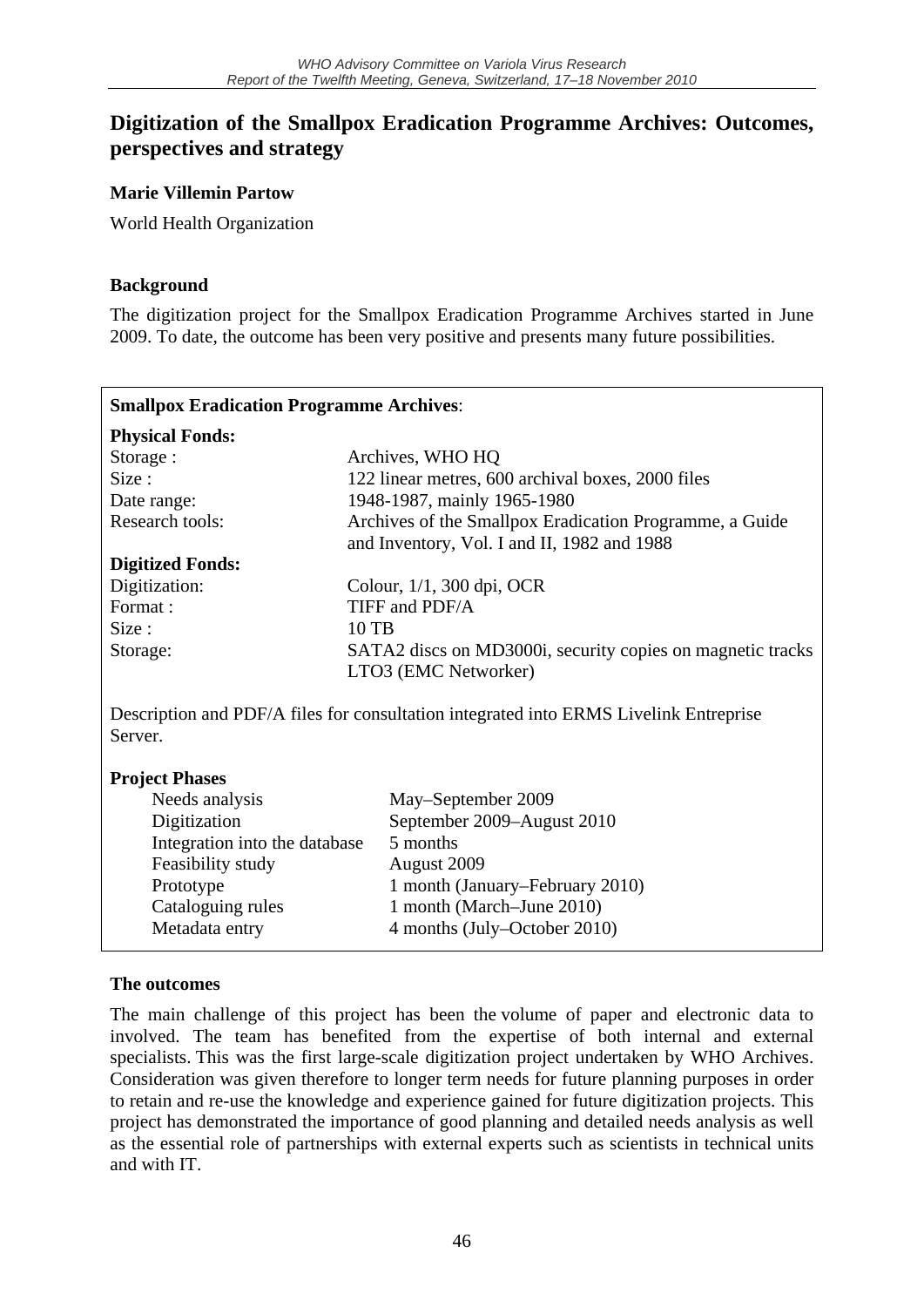The main scope was:

- preservation of the paper files
- integration of the scanned archives into a dedicated database with a powerful search engine

Both objectives have been achieved.

#### **The strategy**

Following the completion of the integration and preservation phase, the next focus is now to make the digitized files available to the public. WHO staff members will be able to access these files via a dedicated SharePoint site, in early 2011. All files within the smallpox archives have been digitized in pdf format, with a unique entry in a dedicated database. As a result, any file can be retrieved upon request for external and internal researchers. It is intended that all data will eventually be available worldwide via a dedicated web interface.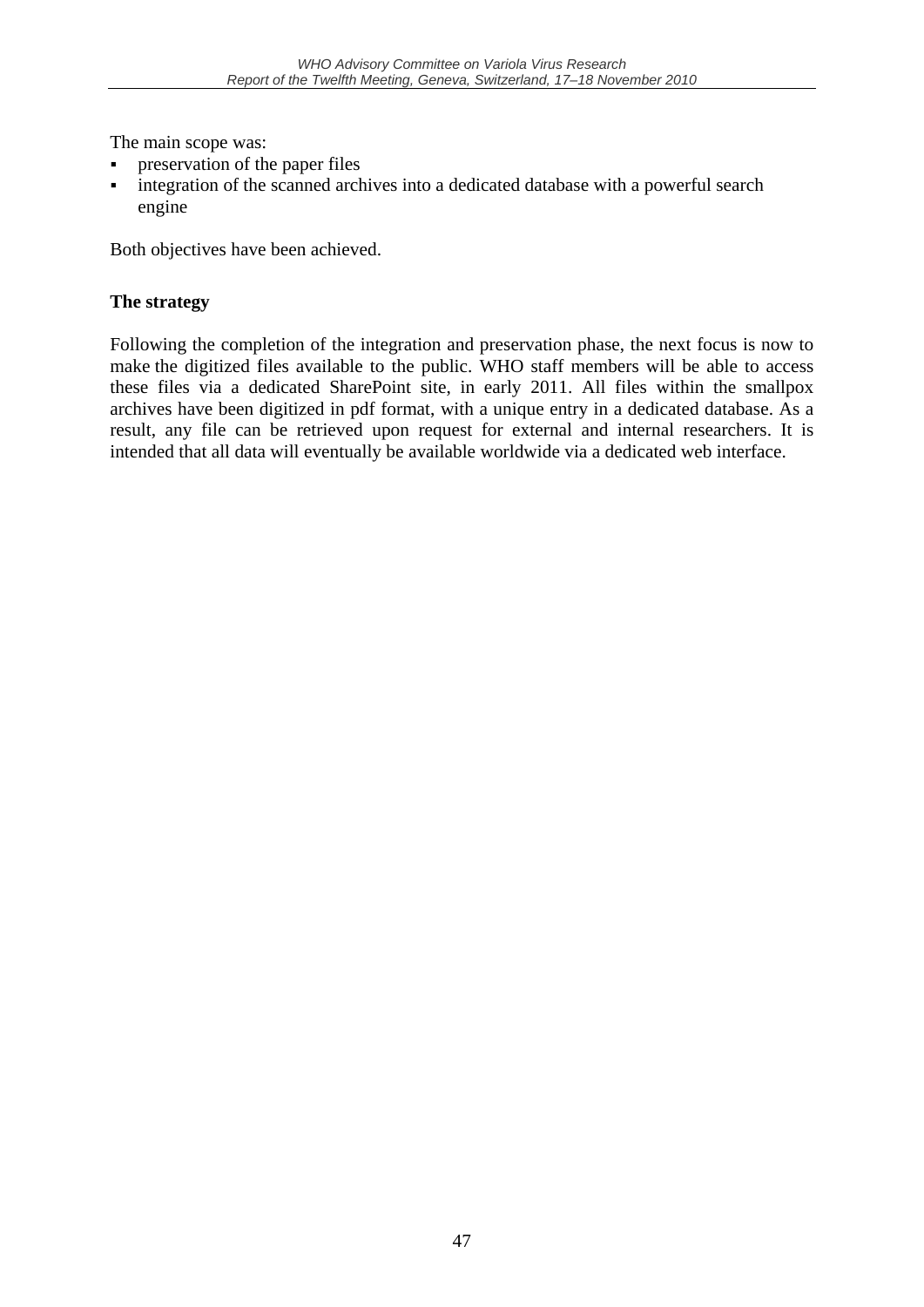## **Annex 2. Agenda of the meeting**

## **12th Meeting of the WHO Advisory Committee on Variola Virus Research, from 17 to 18 November 2010 Salle A, WHO, Geneva, Switzerland**

#### **Agenda**

### **17th November 2010**

| $12:15 - 13:15$ | Lunch                                                                                                                                   |
|-----------------|-----------------------------------------------------------------------------------------------------------------------------------------|
| $11:45 - 12:15$ | Discussions on the 6 ACVVR review papers                                                                                                |
|                 | Tikunova                                                                                                                                |
| $11:30 - 11:45$ | Antiviral drug development for Smallpox treatment - John W. Huggins and Nina                                                            |
| $11:15 - 11:30$ | Animal models and pathogenesis - Peter B. Jahrling.                                                                                     |
| $11:00 - 11:15$ | The status of WHO-CC repositories - Evgeniy Stavskiy, Christine Hughes, Inger<br>K Damon                                                |
|                 | Presentation of the 6 chapters of the "Scientific Review of Variola Virus<br>Research, 1999-2010" (continued)                           |
| $10:45 - 11:00$ | <b>Tea/Coffee Break</b>                                                                                                                 |
| $10:30 - 10:45$ | Variola genomics - Grant McFadden, David Evans, Sergei Shchelkunov and Inger<br>Damon                                                   |
| $10:15 - 10:30$ | Laboratory diagnostics - Inger Damon, Hermann Meyer, and Sergei Shchelkunov                                                             |
| $10:00 - 10:15$ | Smallpox vaccines - Antonio Alcami and Bernard Moss                                                                                     |
|                 | Presentation of the 6 chapters of the "Scientific Review of Variola Virus<br>Research, 1999-2010" (begin) 10mn +5mn discussion for each |
| $9:50 - 10:00$  | Summary of 2011 review process - WHO secretariat                                                                                        |
| $9:35 - 9:50$   | Update on Variola virus clones held at NICD, South Africa - B. Swanepoel                                                                |
| $9:25 - 9:35$   | Update on research proposals submitted to WHO and approved by the scientific<br>subcommittee $-$ R. Drillien                            |
| $9:15 - 9:25$   | Report of the secretariat - WHO secretariat                                                                                             |
|                 | Election of chair & rapporteur                                                                                                          |

#### 13:30 – 14:00 Presentation of the report of the "**Advisory Group of independent experts to review the Smallpox research programme"** - Tania Sorrell and Rakesh Aggarwal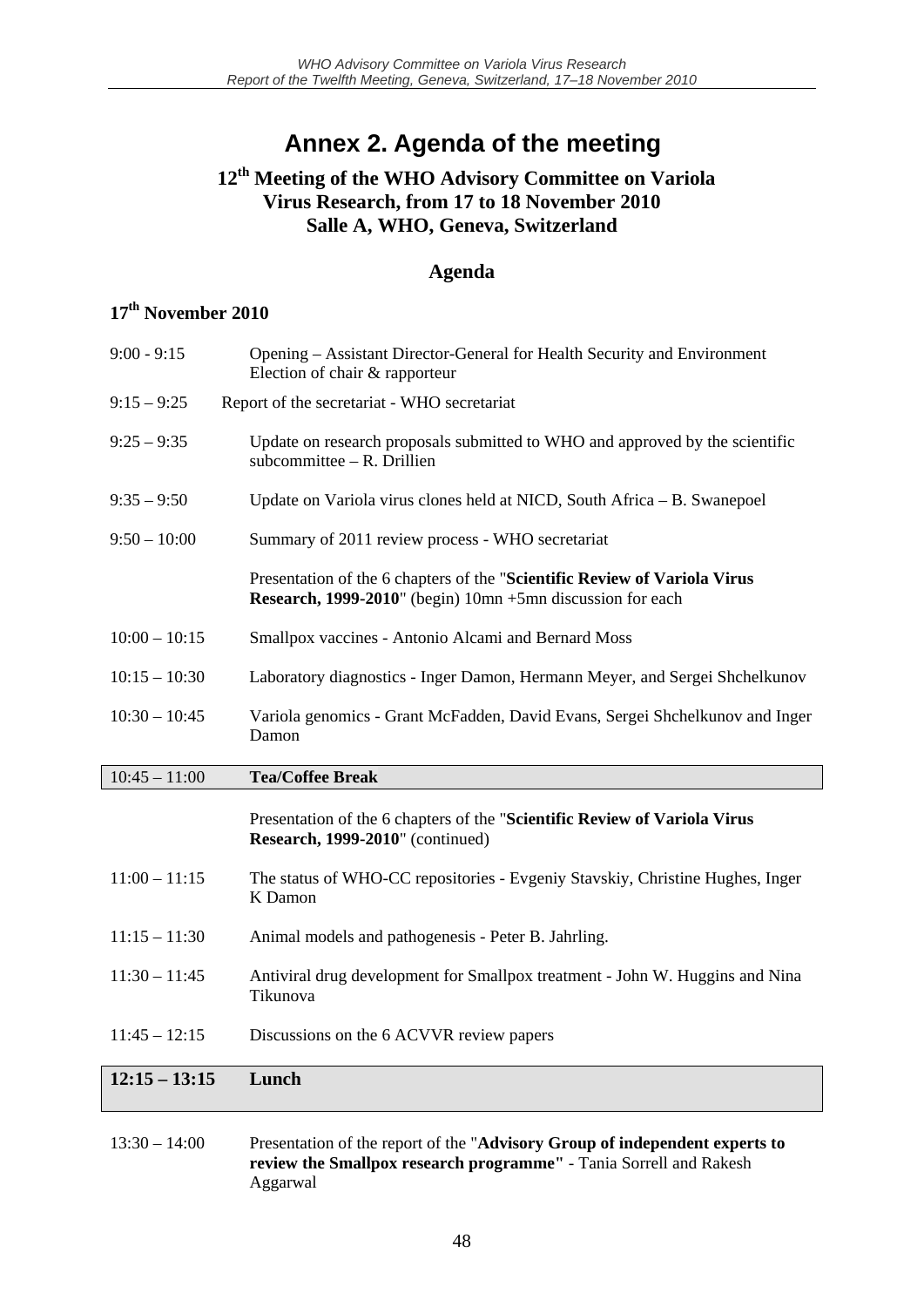*WHO Advisory Committee on Variola Virus Research Report of the Twelfth Meeting, Geneva, Switzerland, 17–18 November 2010* 

| $14:00 - 14:30$           | Discussions of the report of the Advisory Group of independent experts to review<br>the Smallpox research programme                                             |
|---------------------------|-----------------------------------------------------------------------------------------------------------------------------------------------------------------|
| $14:30 - 15:00$           | Summary of discussions - R. Drillien/G.L. Smith                                                                                                                 |
| $15:00 - 15:30$           | <b>Tea/Coffee Break</b>                                                                                                                                         |
| $15:30 - 16:00$           | The Subgroup Smallpox Laboratory diagnostic Network – J.-C. Piffaretti                                                                                          |
| $16:00 - 16:15$           | The use of live Variola virus to maintain and regenerate non-infectious variola<br>derived materials for diagnostic development support - K. Karem and V. Olson |
| $16:15 - 16:30$           | 2010 report on the variola collection of the WHO Collaborating Center<br>Repository in VECTOR, Russian Federation – S. Shchelkunov                              |
| $16:30 - 16:45$           | <b>Discussion</b>                                                                                                                                               |
| $16:45 - 17:00$           | The use of live Variola virus to evaluate antivirals against Variola $-$ V. Olson                                                                               |
| $17:00 - 17:15$           | Animal Models and Pathogenesis: public health outlook – P. Jahrling                                                                                             |
| $17:15 - 17:30$           | Update on $ST-246$ development $- D$ . Hruby                                                                                                                    |
| $17:30 - 17:45$           | Status of CMX001 development for Smallpox and other dsDNA Viruses - Randall<br>Lanier                                                                           |
| $17:45 - 18:00$           | Clinical development status of the third generation non-replicating smallpox<br>vaccine IMVAMUNE <sup>®</sup> - Lars Staahl Wegner                              |
| $18:00 - 18:15$<br>Kurane | Update on the use of smallpox vaccine LC16m8 in Japan - H. Yokote and I                                                                                         |
| $18:15 - 18:30$           | The use of live Variola virus to support less reactogenic vaccine development:<br>continued evaluation of "third" generation vaccines - I. Damon                |
| $18:30 - 19:30$           | Social event                                                                                                                                                    |

**DAY 1 CLOSES**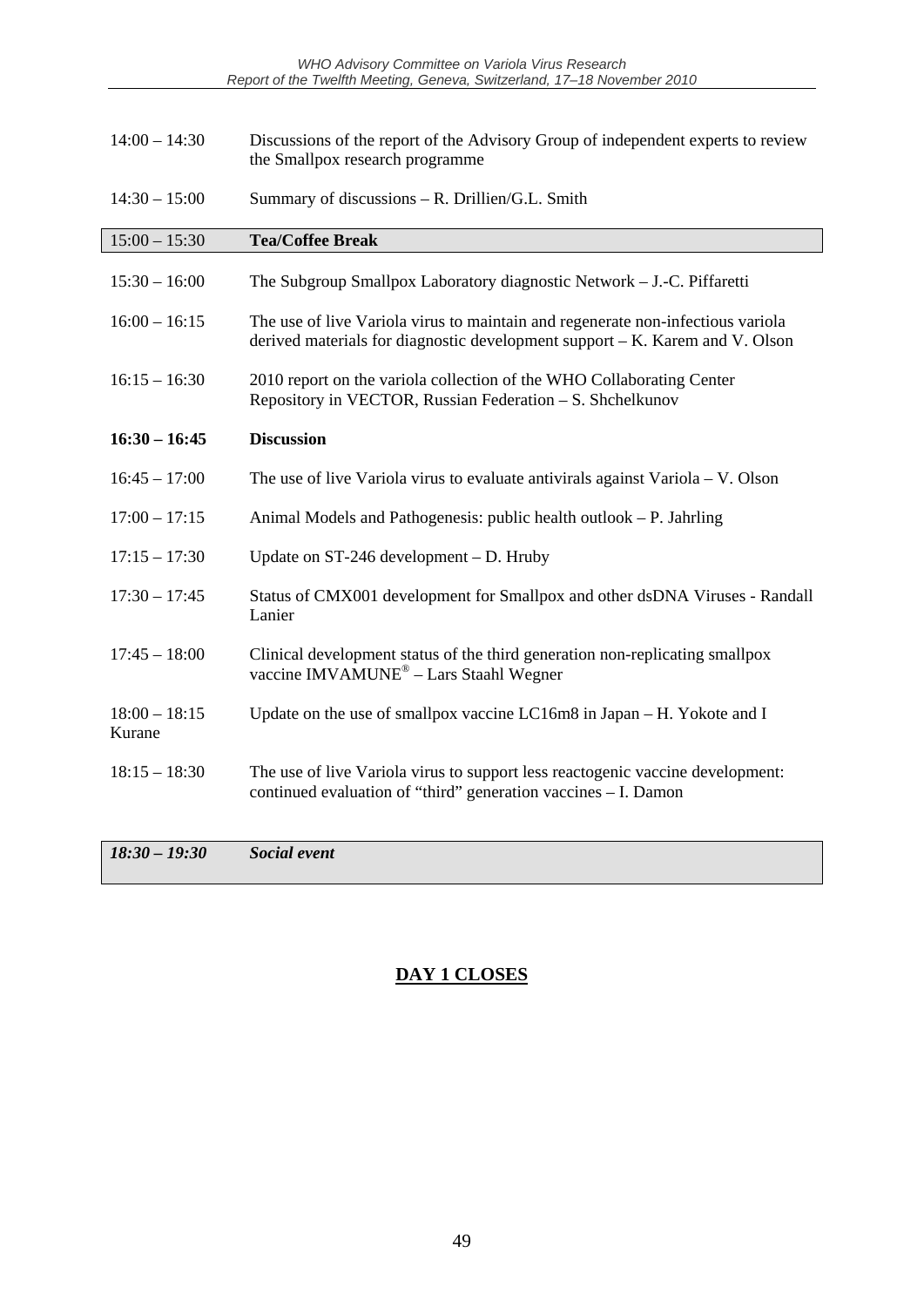## **12th Meeting of the WHO Advisory Committee on Variola Virus Research, from 17 to 18 November 2010 Salle A, WHO, Geneva, Switzerland**

## **18th November 2010**

| $9:00 - 9:15$   | WHO Smallpox Vaccines stocks, status update – WHO secretariat                                                            |
|-----------------|--------------------------------------------------------------------------------------------------------------------------|
| $9:15 - 9:45$   | Digitization of The Smallpox Eradication Programme Archives: Outcomes,<br>perspectives and strategy – M. Villemin Partow |
| $9:45 - 10:15$  | General discussion and preparation of draft meeting report                                                               |
| $10:15 - 10:45$ | <b>Tea/Coffee Break</b>                                                                                                  |
| $10:45 - 11:15$ | General discussion and preparation of draft meeting report (continued)                                                   |
| $11:15 - 12:00$ | Discussion about the future of the ACVVR                                                                                 |
| $12:00 - 13:30$ | Lunch                                                                                                                    |
| $13:30 - 15:00$ | General discussion and preparation of draft meeting report (continued)                                                   |
| $15:00 - 15:30$ | <b>Tea/Coffee Break</b>                                                                                                  |
| $15:30 - 16:30$ | Final discussion and finalization of draft meeting report                                                                |

#### **ACVVR MEETING CLOSES**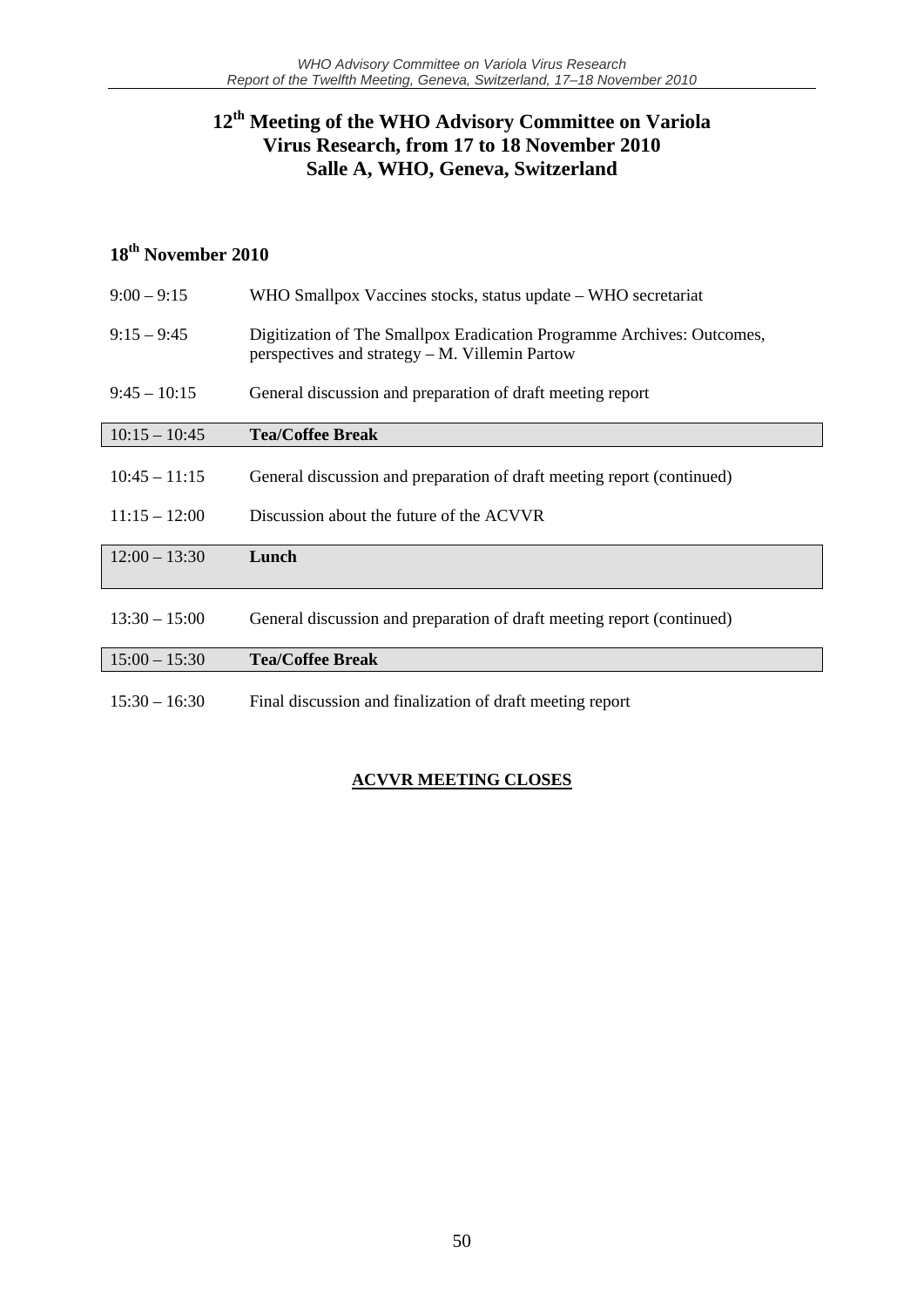## **Annex 3. List of participants**

#### **12th Meeting of the WHO Advisory Committee on Variola Virus Research from 17 to 18 November 2010, Salle A, WHO Headquarters, Geneva**

## **LIST OF PARTICIPANTS**

#### **TEMPORARY ADVISERS**

#### **MEMBERS OF THE ADVISORY COMMITTEE**

**Dr Isao Arita**, Chairman Agency for Cooperation in International Health, 4-11 - 1 Higashi-Machi, Kumamoto City, JAPAN.

**Dr Robert Drillien**, Directeur de Recherche à l'INSERM, Institut de Génétique et de Biologie Moléculaire et Cellulaire, Illkirch cedex, FRANCE

**Professor Mariano Esteban**, Director, Departamento de Biología celular y molecular, Centro Nacional de Biotecnologia (CSIC), Madrid, SPAIN

**Dr David Evans\*,** Professor and Chair, Medical Microbiology and Immunology, University of Alberta, Alberta, CANADA

**Dr Ali Shan Khan,** Deputy Director, National Center for Zoonotic, Centers for Disease Control and Prevention Vector-Borne and Enteric Disease, Atlanta GA, UNITED STATES OF AMERICA.

**Professor J. Michael Lane,** MD MPH, Professor, Emeritus of Preventive Medicine, Emory University, School of Medicine, Atlanta GA, UNITED STATES OF AMERICA.

**Dr Willem Luytjes\*,** Head of the Vaccine Research Department , RSV Vaccine Project Manager, Influenza Research Manager, Netherlands Vaccine Institute (NVI), Unit R&D, Vaccine Research AL Bilthoven, THE NETHERLANDS

**Dr Akhilesh Mishra**, Director, National Institute of Virology, Pune, INDIA

**Dr Jean-Vivien Mombouli\***, Directeur, Département de la Recherche et de la Production Brazzaville, CONGO

**Professor Peter M. Ndumbe\***, Microbiologist, Centre for the Study and Control of Communicable Diseases (CSCCD), Faculty of Medicine and Biomedical, Sciences, University of Yaoundé, Yaoundé, CAMEROON

**Dr Dr Andreas Nitsche**, Highly Pathogenic Viruses, Centre for Biological Safety, Robert Koch-Institute, Berlin, GERMANY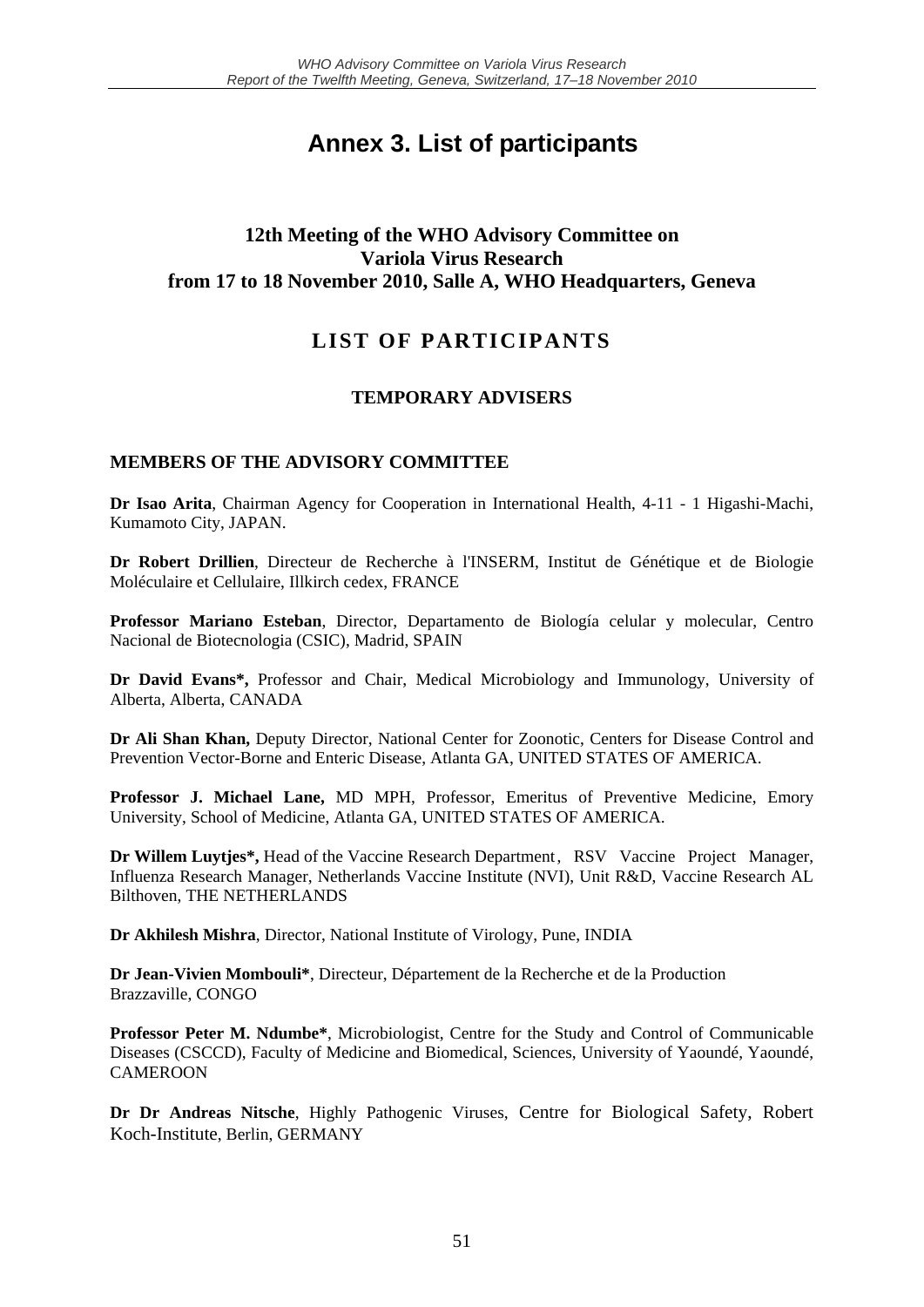**Dr Gerald W. Parker**, Principal Deputy Assistant Secretary, Office of the Assistant Secretary for Preparedness and Response, Department of Health and Human Services, Washington, D.C, UNITED STATES OF AMERICA.

**Professor Pilaipan Puthavathana,** Department of Microbiology , Faculty of Medicine Siriraj Hospital, Mahidol University, Bangkok, THAILAND

**Dr Tony Robinson**, Consultant Virologist, CSIRO Sustainable Ecosystems, Michelago NSW, AUSTRALIA

**Dr Li Ruan**, Chairman & Professor of Department of the Biotechnology Center for Viral Disease Emergency, c/o Ministry of Health Beijing, Xunawu Qu, Beijing, CHINA

**Professor Geoffrey L. Smith**, Department of Virology, Faculty of Medicine, Imperial College London, St Mary's Campus, Norfolk Place, London, UNITED KINGDOM

**Dr Evgeny Stavsk**iy\*, Deputy Director General for Scientific Research ,Federal State Research Institution, State Research Center of Virology and Biotechnology VECTOR, Federal Service for Surveillance on Consumer Rights Protection and Human Well-being, Koltsovo, Novosibirsk Region, RUSSIAN FEDERATION

**Professor Robert Swanepoel**, Head of the Special Pathogens Unit, National Institute for Virology, Johannesburg, SOUTH AFRICA

**Professor Muyembe Tamfum**, Director, Institut National de Recherche Bio-Médicale (INRB) Kinshasa, DEMOCRATIC REPUBLIC OF THE CONGO

**Dr Prasert Thongcharoen\***, Division of Virology, Department of Microbiology, Faculty of Medicine Siriraj Hospital, Mahidol University, Bangkok, THAILAND

**Dr Oyewale Tomori**, Regional Virologist, Redeemer's University, Ikeja, Lagos State, NIGERIA

**Dr Henda Triki**, Chief, Laboratory of Clinical Virology, Institut Pasteur de Tunis, Tunis, TUNISIA

**Dr Kummuan Ungshusak\***, Director, Bureau of Epidemiology, Ministry of Public Health, Nonthaburi, THAILAND

#### **ADVISERS TO THE COMMITTEE**

**Professor Rakesh Aggarwal,** Department of Gastroenterology, Sanjay Gandhi Postgraduate Institute of Medical Sciences, Lucknow, INDIA

**Dr Xu Aiqiang\***, Shandong Center for Disease Prevention, Shandong, CHINA

**Dr Antonio Alcami**, Research Professor, Centro de Biotecnología Molecular Severo Ochoa (CSIC-UAM), Campus de Cantoblanco, Madrid, SPAIN

**Dr Kalyan Banerjee**, Vice President, Maharashtra Association for the Cultivation of Science Pune, INDIA

**Dr Zhenqiang Bi**, Director, Shandong Center for Disease Control and Prevention, Jinan, Shandong, CHINA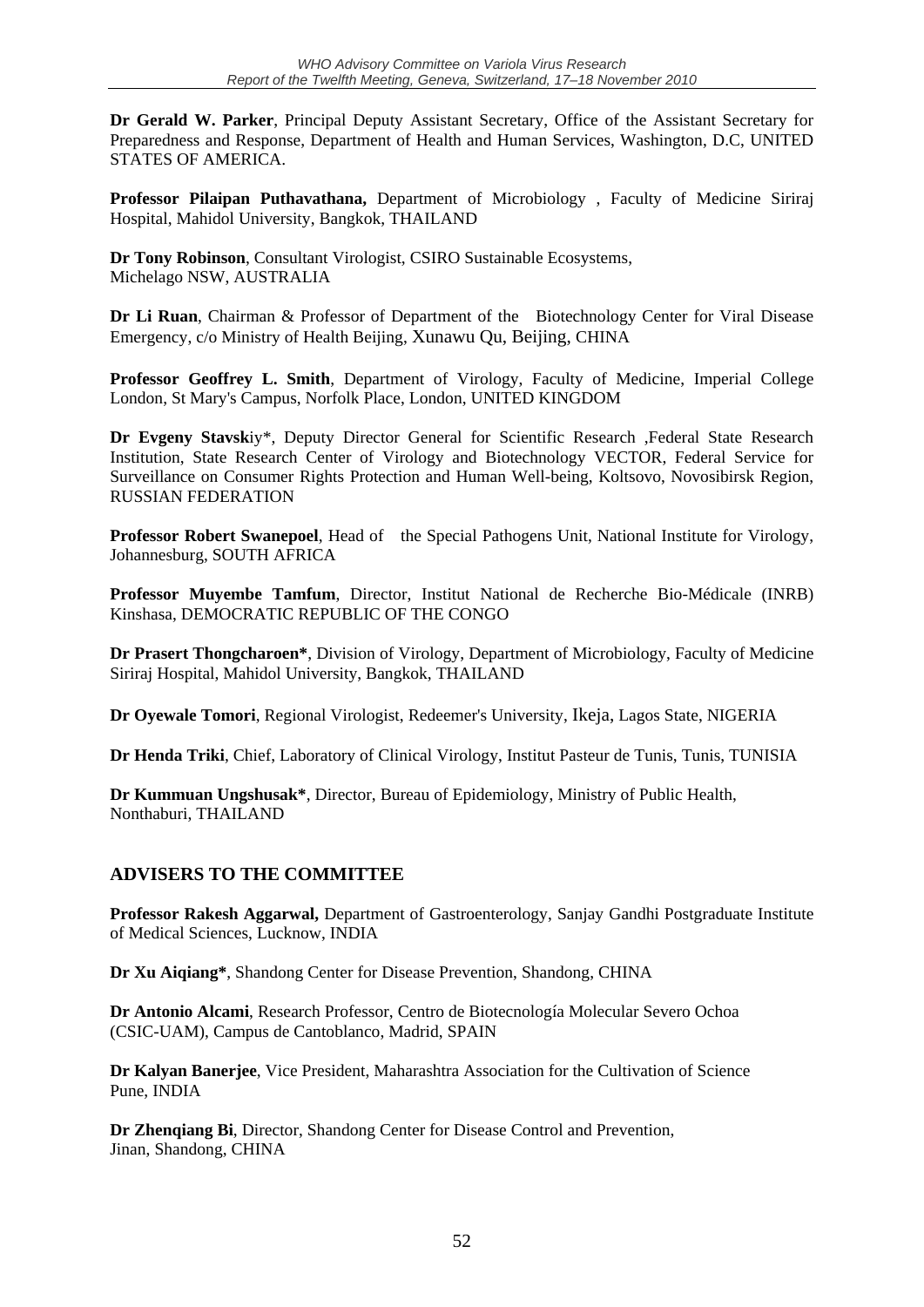**Dr Peter D. E. Biggins**, Head of International Research, DERA-CBD, CBY Systems, Porton Down, Salisbury Wilshire SP, UNITED KINGDOM

**Dr Luciana L. Borio,** Smallpox Vaccines and Therapeutics, Division of CBRN Countermeasures, Department of Health and Humans Services (HHS), Silver Spring, MD, UNITED STATES OF AMERICA.

**Dr Jacob Thorup Cohn,** Vice President, Governmental Affairs Bavarian Nordic A/S, Kvistagard**,**  DENMARK

**Dr Clarissa Damaso**, Head, Virus Laboratory Biophysics Institute, Federal University of Rio de Janeiro, Rio de Janeiro, BRAZIL

**Dr Inger K. Damon**, Chief, Poxvirus Section and Rabies Branch, DVRD /NCZUED/ CCID Centers for Disease Control and Prevention (CDC) Atlanta, UNITED STATES OF AMERICA.

**Dr Falk Ehmann** , Scientific Administrator, Unit for Pr-Authorisations Evaluation of Medicines for Human Use, European Medicines Agency (EMEA),London, UNITED KINGDOM

**Dr Olivier Engler**, Spiez Laboratory, Groupement de l'armement, Spiez, SWITZERLAND

**Professor Daniel Garin**, Head of Virology Laboratory, CRSSA Emile Parde, Grenoble, FRANCE

**Dr Dennis E. Hruby**, Chief Scientific Officer, SIGA Technologies Inc., Corvallis OR, UNITED STATES OF AMERICA.

**Professor Zhihong Hu\***,Wuhan Institute of Virology, Chinese Academy of Sciences, Wuchang, Wuhan Hubei, CHINA

**Dr John Huggins**, Chief, Department of Viral Therapeutics, Virology Division, US Army Medical Research Institute of Infectious Diseases (USAMRIID), Fort Detrick MD, UNITED STATES OF **AMERICA** 

**Dr Peter Jahrling**, Director, National Integrated Research Faculty, Bethesda MD, UNITED STATES OF AMERICA.

**Dr Jørgen de Jonge,** Senior Scientist Vaccine Research, Netherlands Vaccine Institute (NVI), Bilthoven, THE NETHERLANDS

**Dr Kevin Karem**, Acting Team leader of the Poxvirus Team, Centers for Disease Control and Prevention (CDC), Atlanta GA, UNITED STATES OF AMERICA

**Dr Randall Lanier,** Senior Director of Virology, Office Manager/Executive Assistant, Chimerix Inc.**,** Durham NC, UNITED STATES OF AMERICA

**Dr James LeDuc**, Professor, Microbiology and Immunology, University of Texas Medical Branch Galveston National Lab, Galveston TX, UNITED STATES OF AMERICA

**Dr Boris D. Lushniak \*,** Assistant Commissioner for Counterterrorism Policy, Food and Drug Administration (FDA), Rockville MD, UNITED STATES OF AMERICA

**Dr Jean-Claude Manuguerra**, Head, Laboratory for Urgent Response to Biological Threats, Institut Pasteur, Génétique Moléculaire des Virus Respiratoires, Paris, FRANCE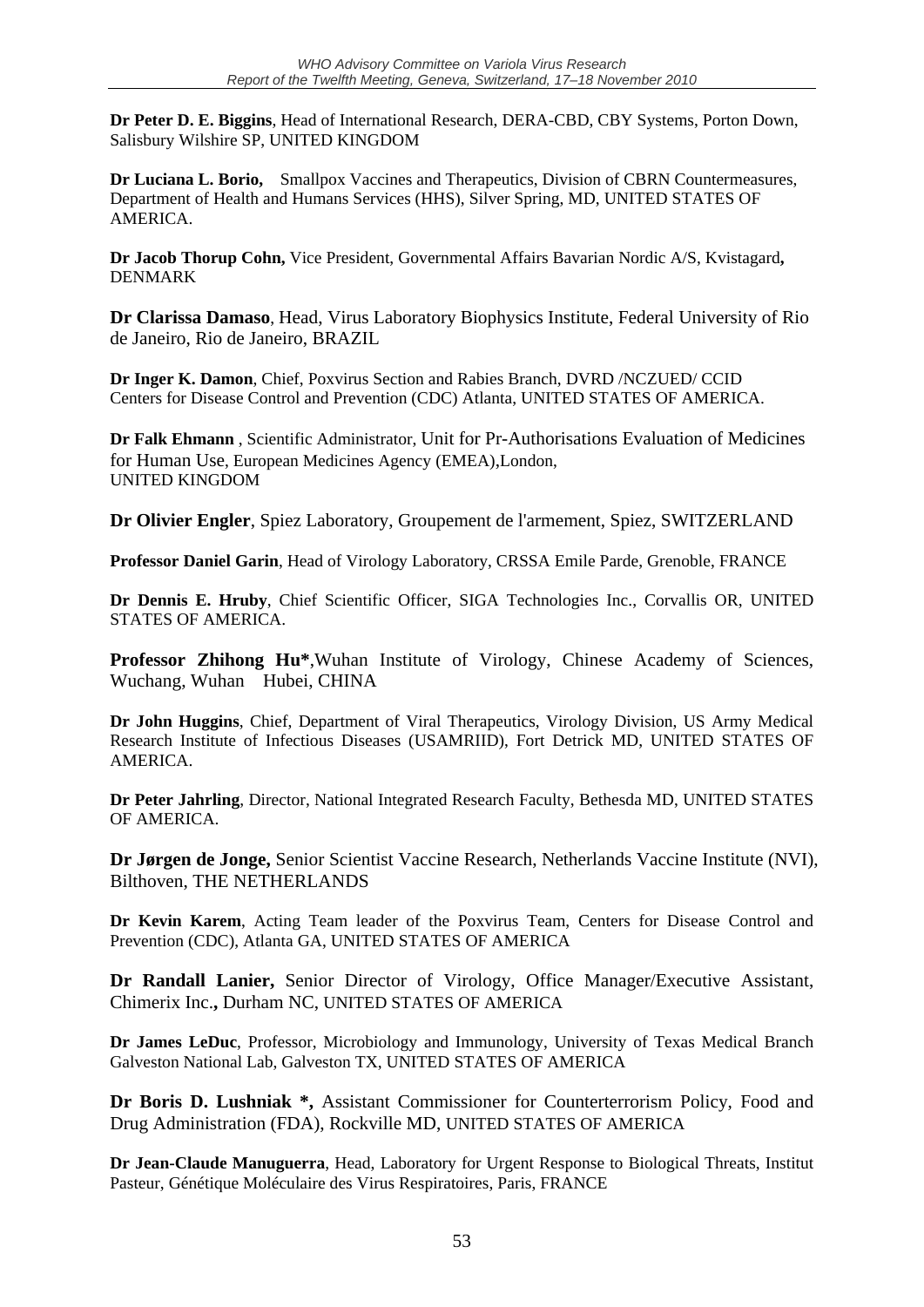**Dr Grant McFadden**, Department of Molecular Genetics & Microbiology, College of Medicine, University of Florida, Gainesville FL, UNITED STATES OF AMERICA

**Dr Michael Merchlinsky\***, Division of CBRN Countermeasure Biomedical Advanced Research and Development Authority (BARDA), Office of Assistant Secretary of Preparedness and Response (ASPR),U. S. Department of Health & Human Services (HHS),Washington DC, UNITED STATES OF AMERICA

**Dr Hermann Meyer**, Head of BSL-3 Laboratory, Bundeswehr Institute of Microbiology, Lohhof, GERMANY

**Dr Aubrey K. Miller\***, Chief Medical Officer, FDA Office of Counterterrorism and Emerging Threats, Rockville MD, UNITED STATES OF AMERICA

**Dr Shigeru Morikawa**, Chief, Laboratory of Special Pathogens, Department of Virology 1, National Institute of Infectious Diseases, Tokyo, JAPAN

**Dr Darcey Moore\***, Office Manager/Executive Assistant, Chimerix, Inc., Durham, NC**,**  UNITED STATES OF AMERICA

**Dr Bernard Moss**, Investigator, National Institute of Allergy and Infectious Diseases, National Institutes of Health, Bethesda MD, UNITED STATES OF AMERICA.

**Dr Dawn Myscofski \***Chief, Smallpox Vaccines and Therapeutics Division of CBRN Countermeasures, Department of Health and Human Services (HHS),Washington DC, UNITED STATES OF AMERICA

**Dr Victoria Olson,** Research Microbiologist, Poxvirus Program, Division of Viral and Rickettsia Diseases National ,Center for Infectious Diseases, Centers for Disease Control and Prevention, Atlanta, GA, UNITED STATES OF AMERICA

**Dr Jean-Claude Piffaretti**, Interlifescience, Massagono, SWITZERLAND

**Mr Vladimir Ryabenko\***, Chief Officer, Department of R&D Coordination and Planning,FSRI State Research Centre of Virology and Biotechnology VECTOR, Koltsovo, Novosibirsk Region, RUSSIAN FEDERATION

**Professor Sergei Shchelkunov**, Head, Dept of Molecular Biology of Genomes, State Research Center of Virology and Biotechnology VECTOR, Koltsovo , Novosibirsk Region, RUSSIAN FEDERATION

**Professor Tania C. Sorrell,** Director Centre for Infectious Diseases and Microbiology, University of Sydney, Sydney, AUSTRALIA

**Dr David Ulaeto**, Scientific Leader Biomedical Sciences DERA-CBD, Salisbury, Wiltshire , UNITED KINGDOM

**Dr Hiroyuki Yokote,** Regulatory Affairs, The Chemo-Sero-Therapeutic Research Institute, Kumamoto, JAPAN